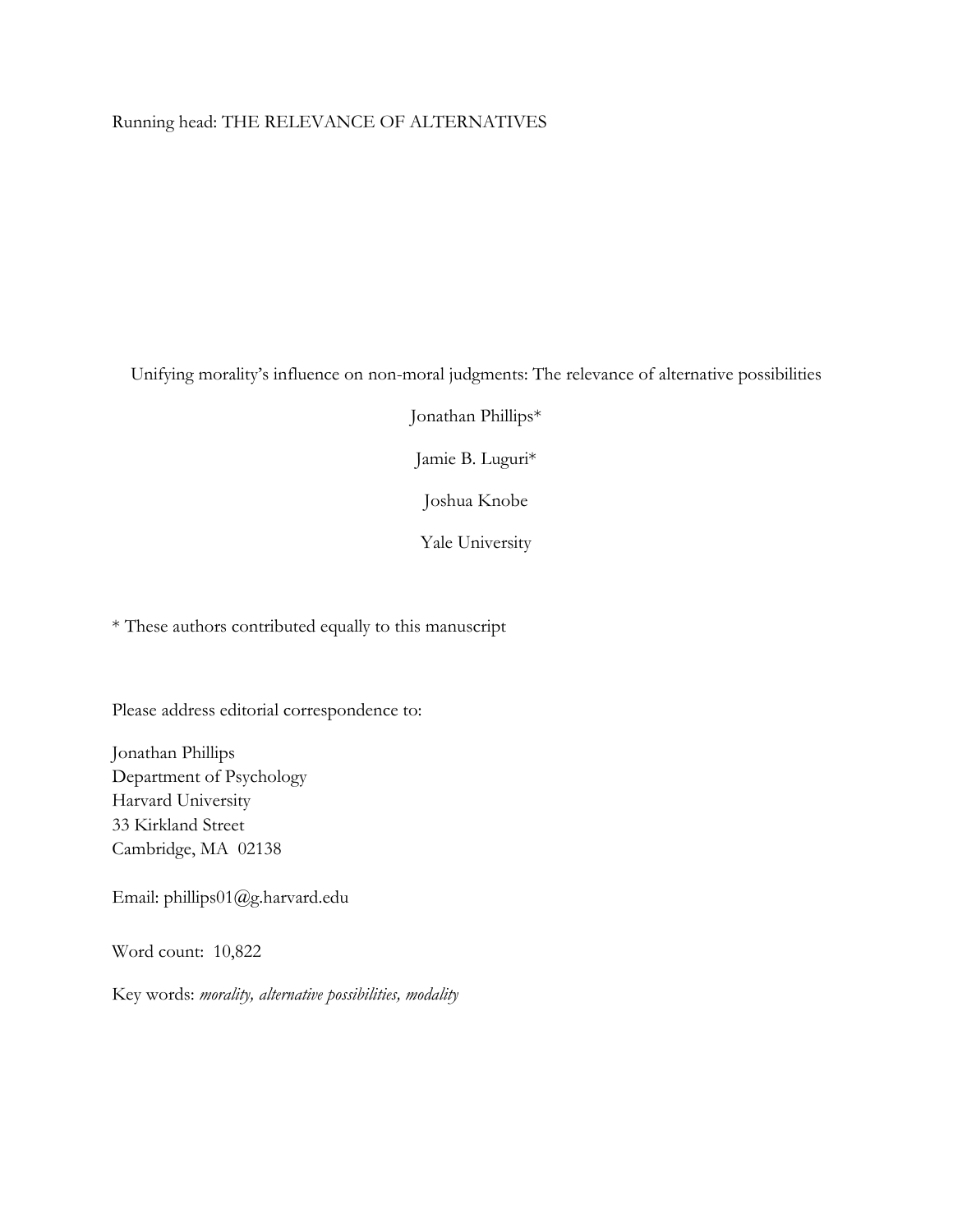#### Abstract

Past work has demonstrated that people's moral judgments can influence their judgments in a number of domains that might seem to involve straightforward matters of fact, including judgments about freedom, causation, the doing/allowing distinction, and intentional action. The present studies explore whether the effect of morality in these four domains can be explained by changes in the relevance of alternative possibilities. More precisely, we propose that moral judgment influences the degree to which people regard certain alternative possibilities as relevant, which in turn impacts intuitions about freedom, causation, doing/allowing, and intentional action. Employing the stimuli used in previous research, Studies 1a, 2a, 3a, and 4a show that the relevance of alternatives is influenced by moral judgments and mediates the impact of morality on non-moral judgments. Studies 1b, 2b, 3b, and 4b then provide direct empirical evidence for the link between the relevance of alternatives and judgments in these four domains by manipulating (rather than measuring) the relevance of alternative possibilities. Lastly, Study 5 demonstrates that the critical mechanism is not whether alternative possibilities are considered, but whether they are regarded as *relevant*. These studies support a unified framework for understanding the impact of morality across these very different kinds of judgments.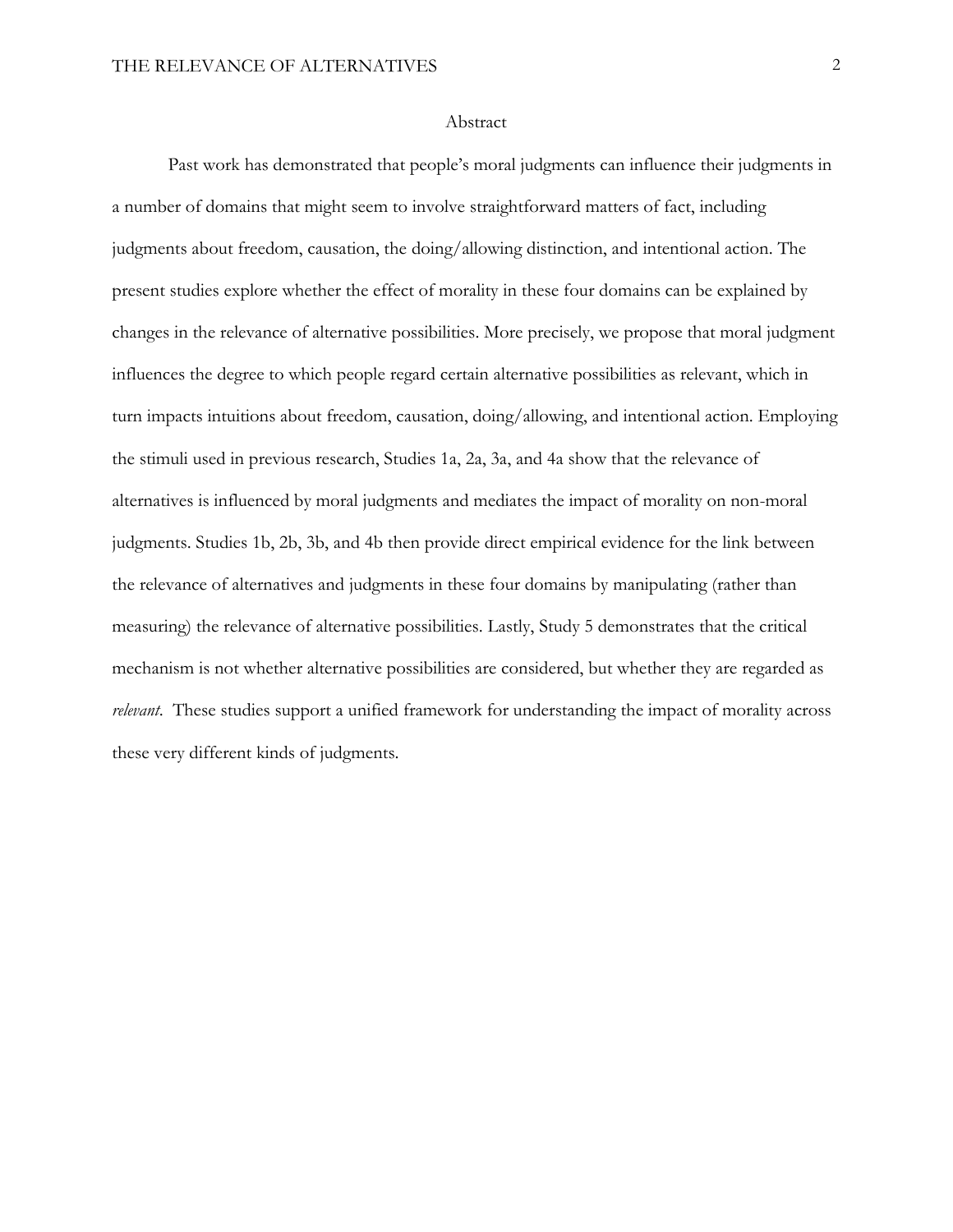Unifying morality's influence on non-moral judgments: The relevance of alternative possibilities

A series of recent studies have shown that people's moral judgments can impact their intuitions about issues that might appear to be straightforward matters of fact. This effect was noted early on for intuitions about whether an agent acted *intentionally* (Knobe, 2003), but it soon became clear that a very similar pattern could be found in numerous other domains. Among other things, people's moral judgments also influence their intuitions about whether an agent acted *freely*, whether an action *caused* some further outcome, and whether an agent *did* something or merely *allowed* it to happen (Cushman, Knobe & Sinnott-Armstrong, 2008; Hitchcock & Knobe, 2009; Phillips & Knobe 2009; Young & Phillips, 2011).

One way to explain these phenomena would be to offer an independent account for each of the separate effects. So one could construct a hypothesis about why moral considerations influence intuitions about intentional action (Guglielmo & Malle, 2010; Machery, 2008; Nichols & Ulatowski, 2007; Uttich & Lombrozo, 2010), then another separate hypothesis about why moral considerations impact intuitions about causation (Menzies, 2010; Sytsma, Livengood, & Rose, 2012), and so on. (Some have even argued explicitly that there cannot be a unified explanation of all of these effects; Hindriks, 2014.)

Here, we pursue the exact opposite approach. Rather than looking separately at each individual effect, we want to consider the widespread influence of moral cognition in these different domains, and to offer a unified explanation that applies to them all. Specifically, we will suggest that all these effects can be explained in terms of a very general principle involving the relationship between people's moral judgments and their way of understanding *alternative possibilities*.

#### **The Role of Possibilities**

Research in a number of different fields has independently argued for the importance of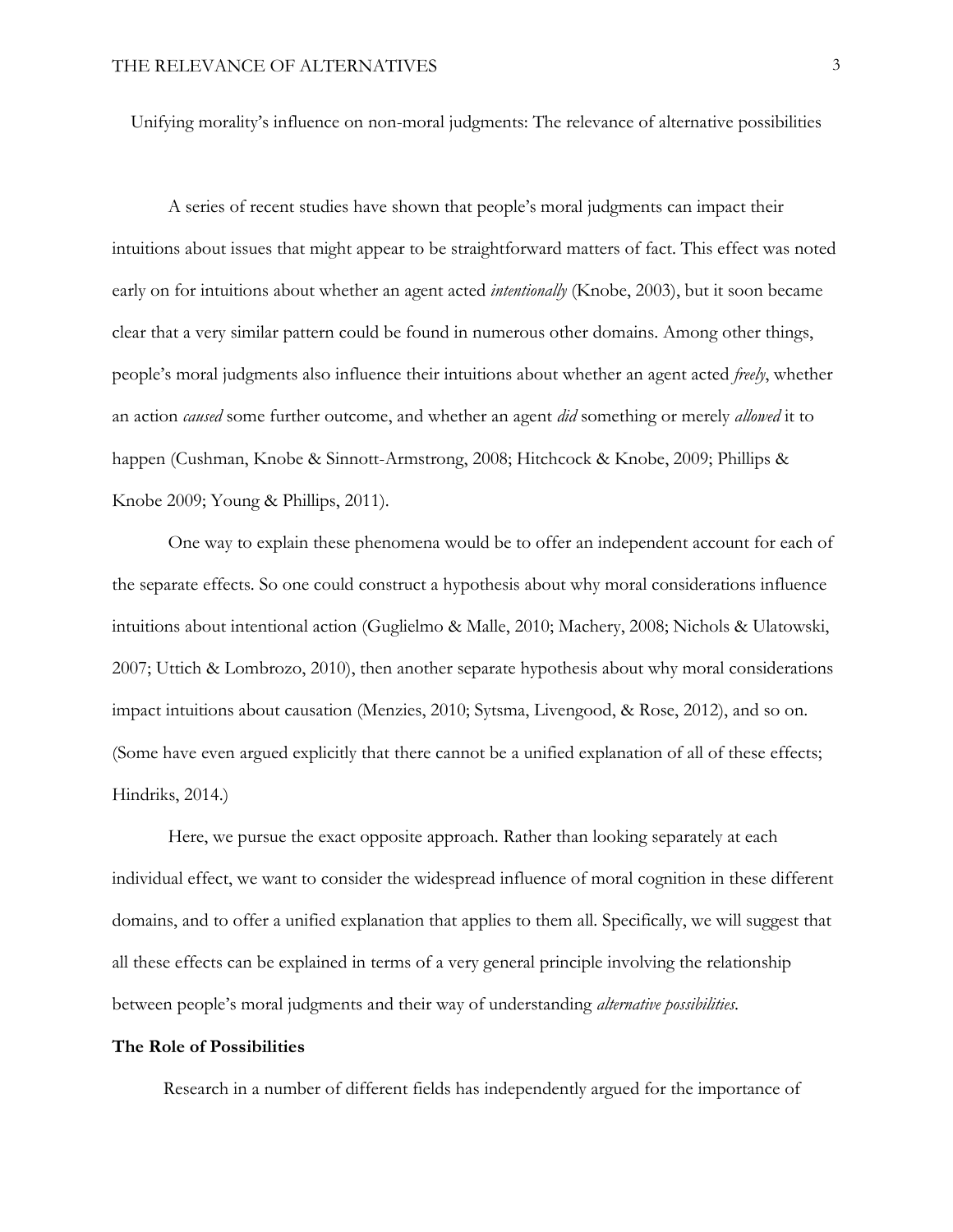alternative possibilities, including work in philosophy (e.g., Bennett, 2003; Lewis, 1973), linguistics (Kratzer, 2012; for a review, see Portner, 2009), psychology (Kahneman & Miller, 1986; Byrne, 2005, for a review see, Roese, 1997), and computer science (e.g., Bello, in press; Halpern & Pearl, 2005; Pearl, 2000). In each of these cases, the central insight has been that our understanding of the things that occur is shaped in some fundamental way by our understanding of alternative possibilities that could have occurred but actually did not.

 Intriguingly, existing theoretical work has already suggested that alternative possibilities play a role in each of the domains in which we find these surprising effects of moral judgment. As one example, consider judgments about *freedom*. Within existing theoretical work, it is widely acknowledged that the question as to whether someone acted freely depends, in part, on whether it would have been possible for that person to have done something else instead (Aquinas, 1273/1920; Berlin, 1969/2002; Aristotle, 350 BC/2002). Thus, on one view, claims about freedom like (1a) depend on claims about alternative possibilities like (1b).

(1) a. She did *x* freely.

 b. If she had wanted not to do *x*, she would not have done *x*. Similarly, within existing work on judgments about *causation*, it is widely believed that causal judgments in some way rely on representations of alternative possibilities (Lewis, 1973; Pearl, 2000). In particular, a number of accounts of causation suggest that causal claims like (2a) depend at least partially on claims about alternative possibilities like (2b).

(2) a. Event x caused event y.

b. If x had not happened, y would not have happened.

Within existing work in this tradition, there is a great deal of controversy about precisely how to spell out the relationship between alternative possibilities and judgments about freedom, causation, etc. (Halpern & Hitchcock, 2014; Nduibuisi & Byrne, 2013; Woodward, 2004). However, the details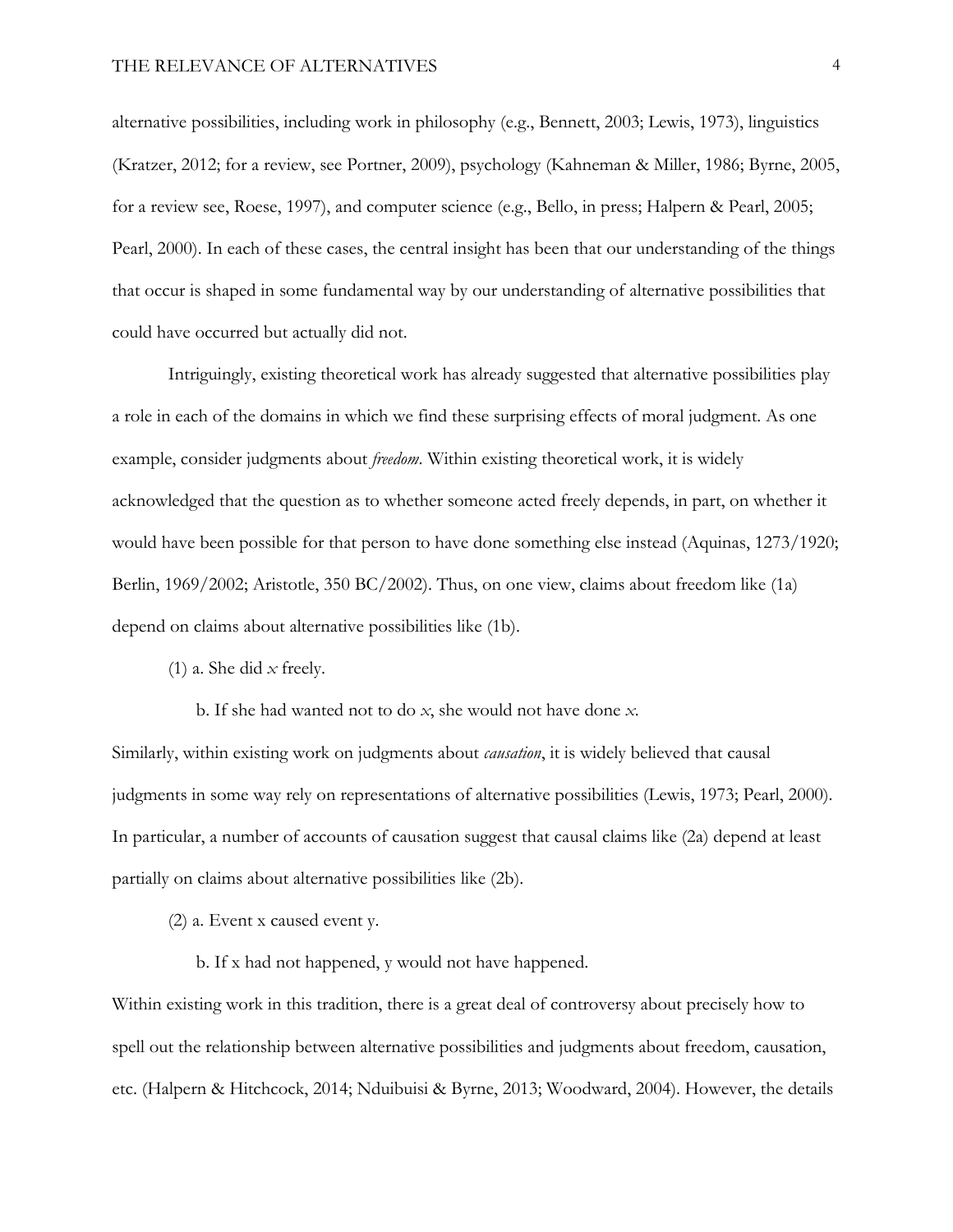of this controversy will not concern us here. The key point is simply that judgments in each of these domains depend in some way on how we understand the alternative possibilities that could have happened, but didn't.

 Across a number of fields, existing work on alternative possibilities has also introduced a further idea that plays a central role in the present hypothesis: People do not treat all alternative possibilities equally. Instead, they regard certain possibilities as *relevant*, while treating others as completely *irrelevant* (Halpern & Hitchcock, 2014; Lewis, 1973; Portner, 2009; Roese, 1997). To the extent that they regard an alternative possibility as irrelevant, they will tend to ignore it entirely, and it will play little role in their judgments in any domain.

To give one simple example, suppose that a group of people is giving a presentation, and they end up doing a terrible job. As we consider what actually occurred in this case, we might regard certain alternative possibilities as especially relevant. For example, possibilities in which they had spent more time preparing might seem especially relevant. Or perhaps even possibilities in which they had simply decided not to give the presentation at all. But then there are numerous other possibilities that we would regard as completely irrelevant. Thus, we would never regard as relevant the possibility that the presentation could have been interrupted by a freak tornado, or the possibility that the earth's gravitational field could have suddenly ceased to exist. People might be capable of entertaining possibilities like these if forced to, but all the same, they would regard them utterly pointless, not even worthy of the slightest consideration.

Most importantly for present purposes, the distinction between relevant and irrelevant possibilities has been invoked to explain judgments in the specific domains under consideration here. Take the example of causation. As we noted above, it seems that people only regard a factor as causal if, when considering alternative possibilities in which that factor does not occur, the outcome also does not occur (Lewis, 1973; Pearl, 2000). But theoretical work suggests that it is not enough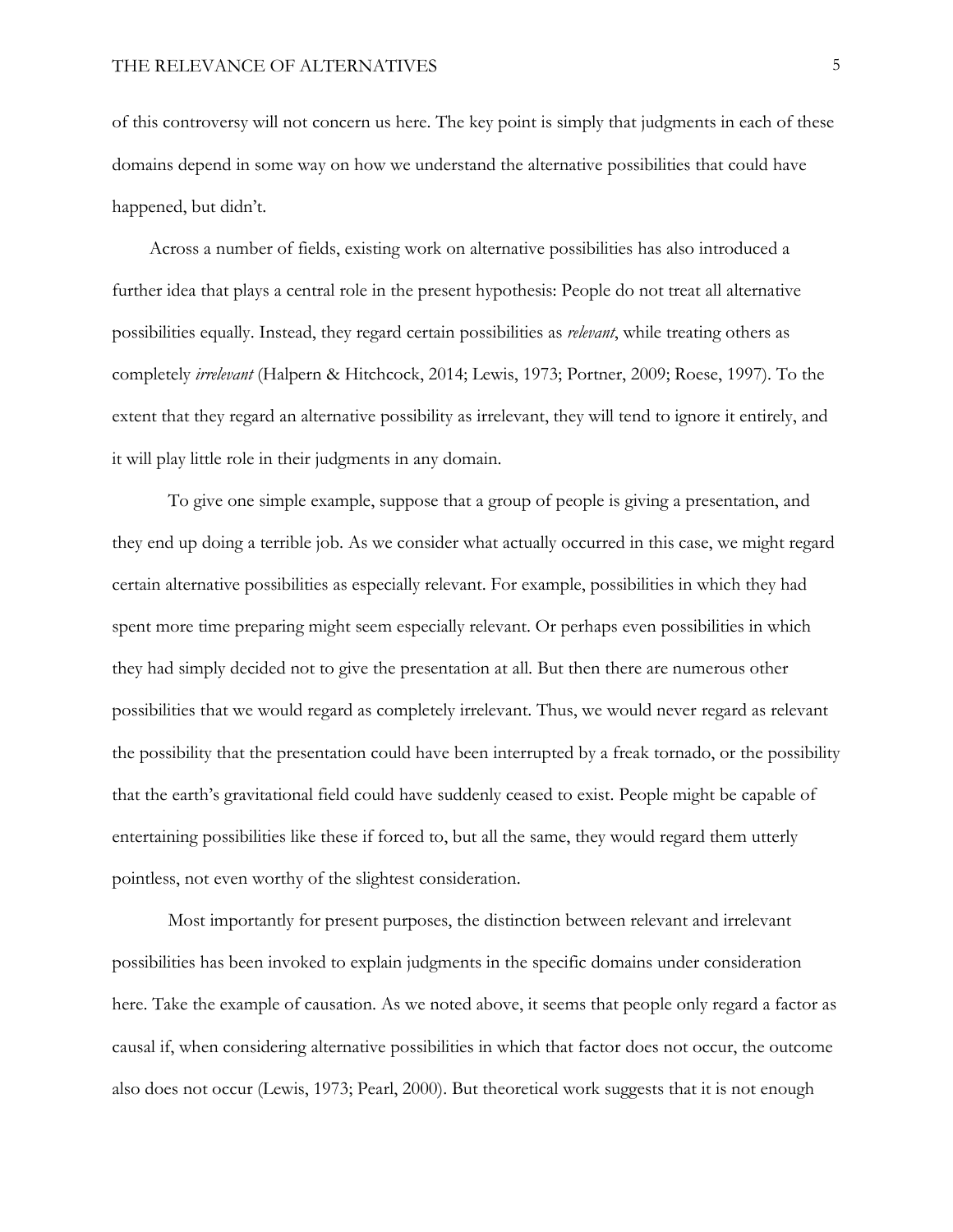for this to be true; possibilities in which this factor does not occur must also be *relevant*. In cases where such possibilities are regarded as irrelevant, people will simply reject the corresponding causal claim (e.g., Halpern & Hitchcock, 2014; Schaffer & Blanchard, in press). To illustrate this point, consider the causal claim (3a) and the corresponding claim about an alternative possibility (3b).

(3) a. The earth's gravitational field caused that disastrous presentation.

b. If the earth's gravitational field had not been present, the disastrous presentation would not have occurred.

The claim (3b) is surely true. Yet at the same time, possibilities in which the earth's gravitational field is not present seem entirely irrelevant, and thus the theory predicts that the corresponding causal claim should also be seen as absurd.

As this example helps to make clear, it is critical to distinguish between the degree to which people actively *consider* an alternative possibility and the degree to which they regard that alternative possibility as *relevant*. Previous work in social psychology has explored the impact of counterfactual reasoning, and this work has demonstrated that actively considering a particular possibility can have an important impact on many aspects of human behavior (for reviews, see Byrne, 2005; Epstude & Roese, 2008; Roese, 1997). The focus of the present paper, however is on a somewhat different phenomenon. Independent of the question of whether or not people consider a particular possibility, there seems to be a question as to whether people regard that possibility as relevant. (Even if people are specifically instructed to reason about the possibility that the earth's gravitational field could suddenly disappear, they might continue to regard this possibility as completely irrelevant.) As far as we know, this approach has not yet been directly tested in experimental work, but it has been developed in considerable technical detail within the existing theoretical literature in several different fields (e.g., Bello, in press; Halpern & Hitchcock, 2014; Knobe, 2010; Kratzer, 2012; Schaffer & Blanchard, in press).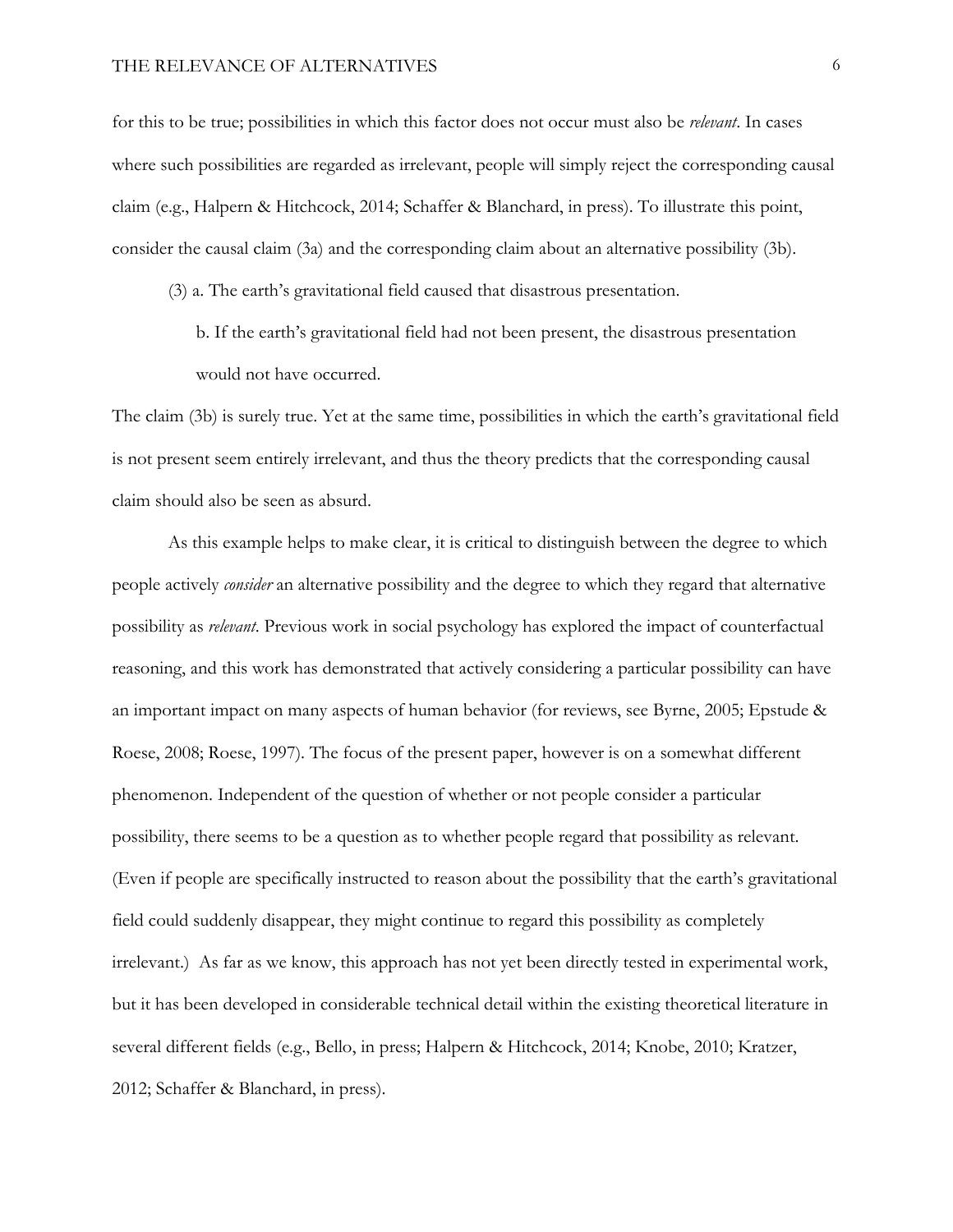If we are seeking a unified way of explaining why people's moral judgments influence their judgments in the domains of freedom, cause, etc., then the relevance of alternative possibilities may help. That is, if we can show that people's moral judgments influence their judgments of the relevance of alternative possibilities, then we may be able to provide a unified account of morality's influence in all four of these areas. We propose to test this basic model (Fig. 1) in the current paper.



Figure 1. Proposed model with the relevance of alternative possibilities mediating the influence of morality in the domains of freedom, causation, doing vs. allowing, and intentional action.

### **Morality and the Relevance of Alternative Possibilities**

Thus far, we have been considering the evidence that judgments of the relevance of alternative possibilities influence intuitions in each of the four domains. We now turn to the other link in our model – the claim that moral judgments influence judgments about the relevance of alternative possibilities. Specifically, there is a general tendency to regard alternative possibilities as more relevant to the extent that they involve replacing something morally bad (in the actual world)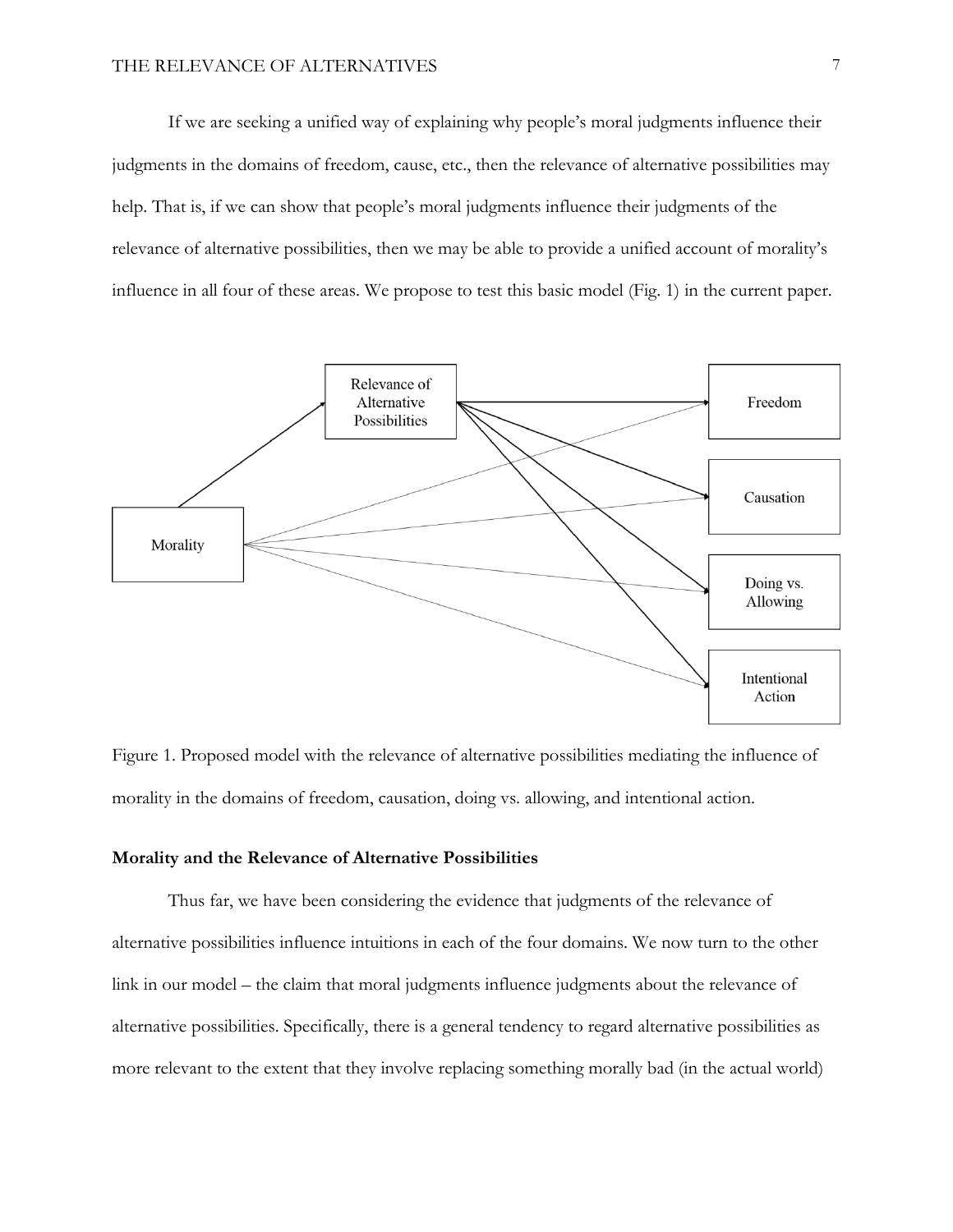with something morally good (in the alternative possibilities). Some form of this basic idea can be found across a wide variety of different theoretical accounts that have been spelled out within quite different theoretical frameworks (e.g., Halpern & Hitchcock, 2014; Knobe & Szabo, 2013; Schaffer & Blanchard, in press). The precise technical implementation varies considerably from one framework to the next, but the core idea that is shared across all of these accounts is a highly intuitive one.

Suppose you believe that a certain aspect of the way people typically treat each other is fundamentally morally wrong. You might then see it as highly relevant to consider alternative possibilities in which people treated each other in the way you believed to be morally good. If you saw a man insulting a homeless person, for example, the alternative that he could have instead tried to help the homeless person clearly seems relevant. Now, by contrast, suppose you believe that a certain aspect of the way people typically treat each other is morally good. In that latter case, you might regard it as completely irrelevant to consider alternative possibilities in which, for some reason, people treated each other in the way you believe to be morally bad. It clearly does not seem relevant to think about how the man could have insulted the homeless man instead of helping him.

# **The Present Studies**

Past work offers theoretical support for the idea that the influence of morality may occur by altering people's intuitions about the relevance of possibilities. Yet to date, there has been little empirical work that directly investigates this relationship. This is our aim in the present studies. More precisely, we propose that morality influences the degree to which people judge certain alternative possibilities as relevant, which in turn impacts people's intuitions in non-moral domains.

To test this model, we took the materials from four previously published studies that originally demonstrated morality's influence in the domains of freedom, causation, doing/allowing, and intentional action. The use of these previous materials naturally limits researcher degrees of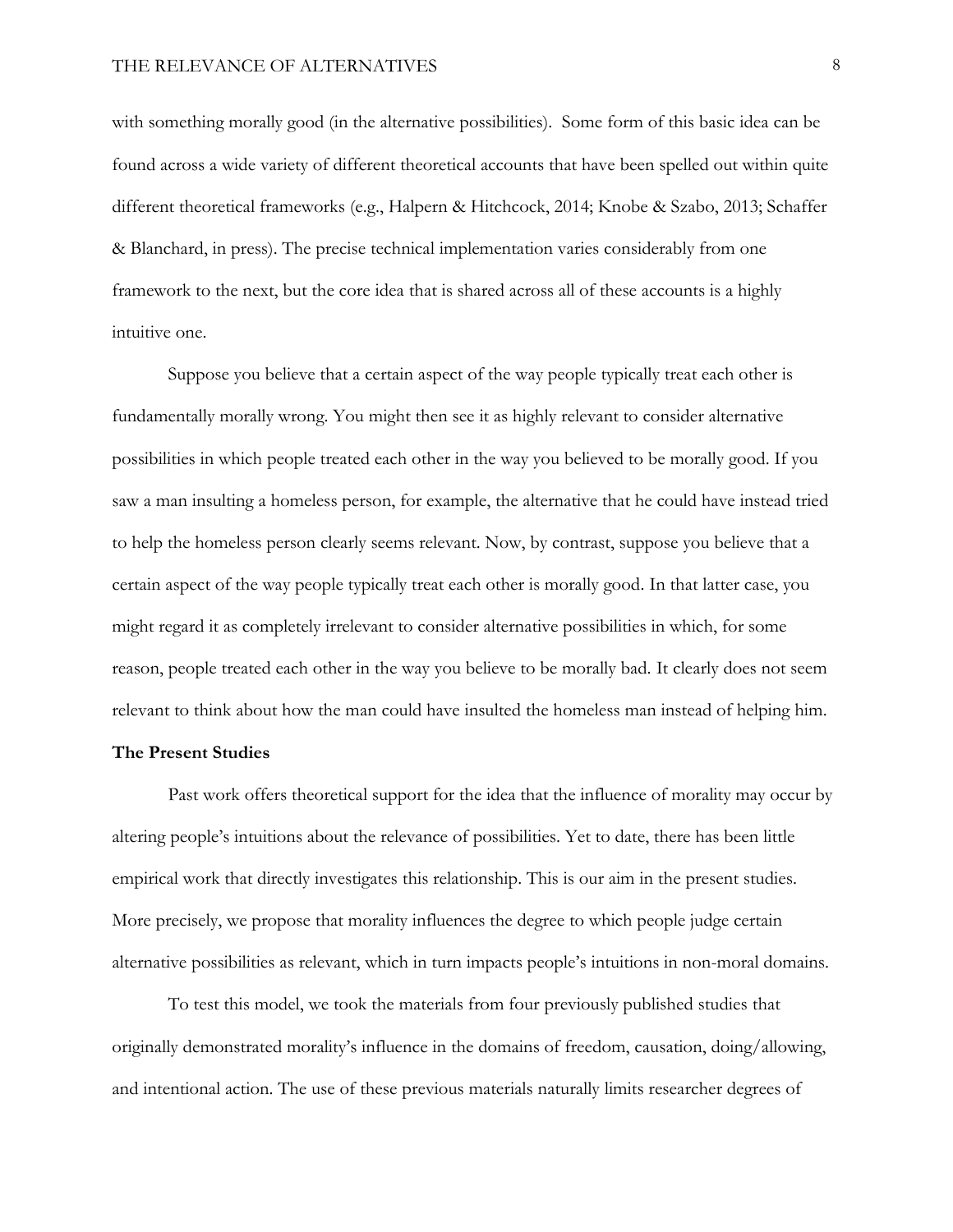freedom and experimenter bias (Simmons, Nelson, & Simonsohn, 2011; Strickland & Suben, 2012). Further constraining researcher degrees of freedom, we also explored each domain using exactly the same methods. Specifically, within each domain, we conducted two studies: one that checked for mediation by relevance of alternatives and one that manipulated relevance of alternatives.

For each of the mediation studies, we replicated an existing experiment and then added a further measure in which participants were directly asked about the relevance of certain alternatives. We predicted that the different conditions of the original experiment would lead to different judgments on the measure of relevance of alternatives, which would in turn mediate the impact of condition on the original dependent variable.

For the manipulation studies, we took the morally neutral condition of each of the original experiments and then tried to manipulate the relevance of alternatives using an entirely non-moral method. If morality affects judgments of freedom, causation, doing/allowing, and intentional action by changing the relevance of alternative possibilities, then morality should not be special in its influence on these domains. In fact, any factor that influences the relevance of alternative possibilities should also impact judgments in these various domains. Accordingly, to manipulate the extent to which participants regarded alternatives to the agents' actions as relevant, participants were instructed to write a brief paragraph about what else the agent could have done. (Participants in a control condition were simply asked to summarize the story). Admittedly, the effect of this novel way of manipulating the relevance of alternative possibilities may not be as strong as the original effects of morality observed in the previous studies. Still, as this manipulation parallels the proposed mechanism, we expect that participants who are asked to engage in writing about alternative possibilities (vs. summarize the story) will show a pattern of judgments similar to those observed in the morally bad (vs. morally neutral) actions.

These experimental methods are applied to judgments of freedom (Study 1a-b), causation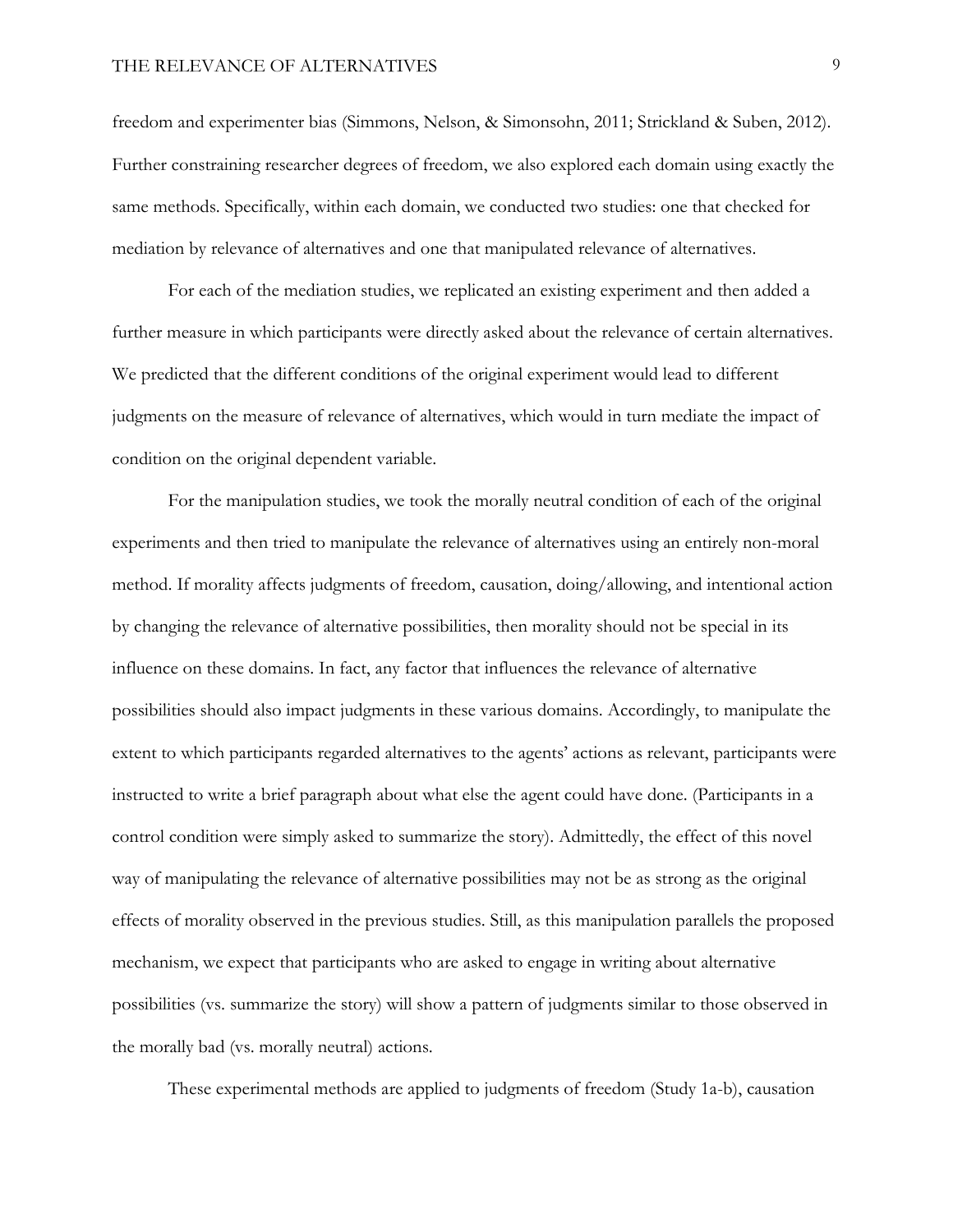(Study 2a-b), doing vs. allowing (Study 3a-b), and intentional action (Study 4a-b). In each case, we find two pieces of support for the proposed model. First, we find that judgments of the relevance of alternative possibilities mediate the effect of morality on judgments in these four domains. However, the evidence from these mediation analyses is equivocal because the data fit alternative mediation models. Second, and more conclusively, we provide direct evidence of the role of alternative possibilities by non-morally manipulating the relevance of alternatives and then demonstrating that all four kinds of judgments are affected by this manipulation in precisely the same way that they were affected by morality. Having considered relevant alternatives to the agent's action, participants judge that the actor was less forced, more of a cause, did something rather than merely allowed it to happen, and acted more intentionally. Study 5 then provides a demonstration that it is the perceived *relevance* of alternatives (rather than simply the process of considering of alternative possibilities) that affects participants' judgments. Taken together, these five studies provide support for a unifying framework in which the impact of morality on a wide array of disparate judgments can be accounted for by morality's influence on the relevance of alternative possibilities.

#### **Study 1: Freedom and Force**

Past research has found that morality impacts judgments about whether an agent performed an action *freely* or was simply *forced* to perform that action (Phillips & Knobe, 2009; Young & Phillips, 2011). In one study, participants were asked to read a scenario in which a ship captain saved his ship from sinking either by doing something morally bad (throwing his wife overboard) or by doing something morally neutral (throwing his wife's cargo overboard). Participants were less likely to judge that the ship captain was forced to throw something overboard when doing so was morally bad than when it was not.

In theoretical accounts of freedom (Aquinas, 1273/1920; Berlin, 1969/2002; Aristotle, 350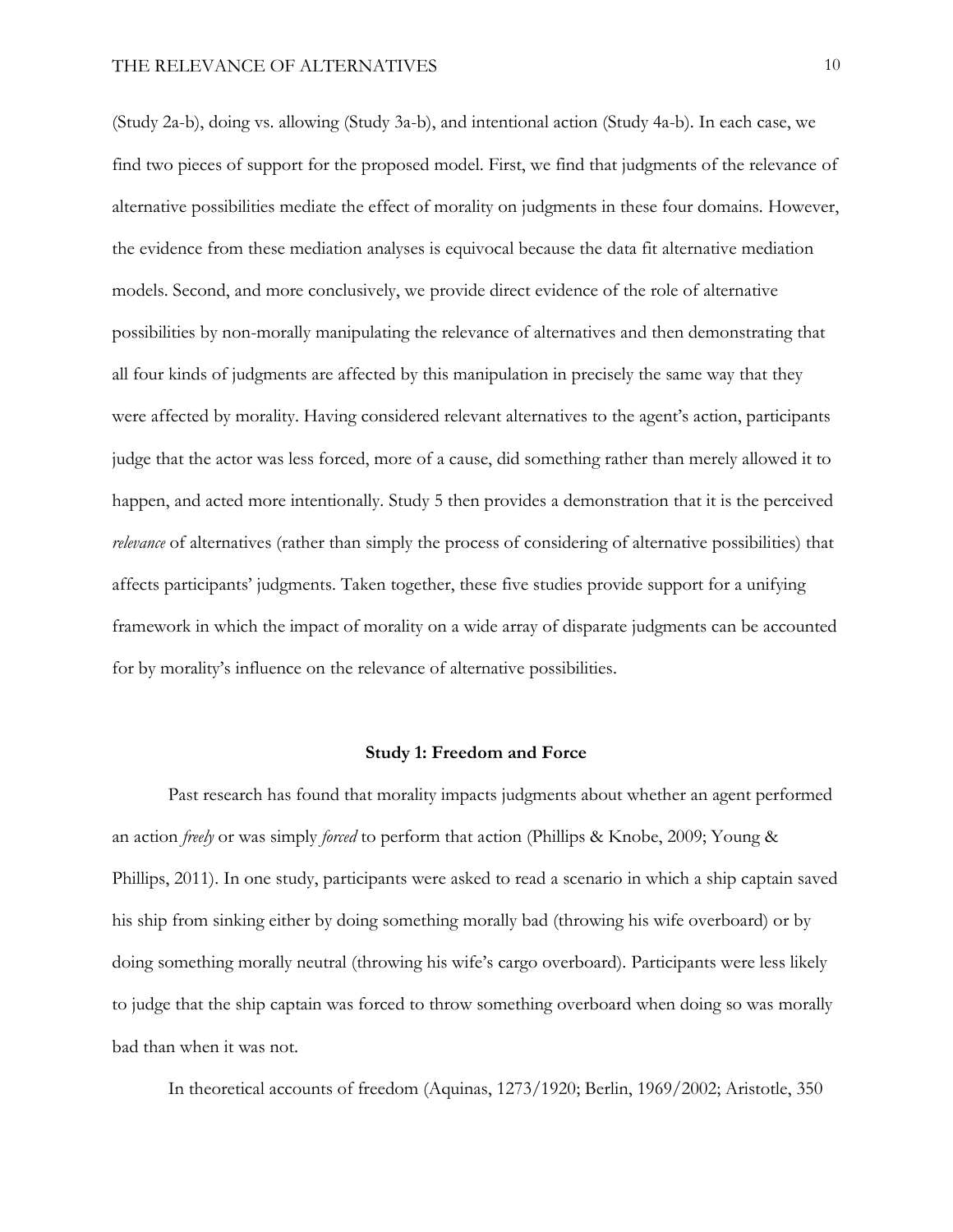BC/2002), whether or not an agent is rightly said to have acted freely depends critically on what *other*  actions the agent could have done instead. It has proven remarkably difficult to say precisely how it is that the concept of freedom relates to these other possible actions, and which other possibilities bear on the question as to whether the agent acted freely (see, e.g., Cova, 2014; Cova & Kitano, 2014; Miller & Feltz, 2011; Woolfolk, Doris & Darley, 2006). However, what we rely on here is simply the idea that alternative possibilities play some essential role in people's judgments about freedom.

Thus, one possible way to explain the impact of moral judgments on judgments of freedom is to argue that participants' moral judgments influenced the extent to which they found it relevant to consider the alternative actions that the agent could have done instead. We test this possibility using both a mediational analysis (Study 1a) and a direct manipulation of the relevance of alternative possibilities (Study 1b).

### **Study 1a Mediation**

If people's moral judgments are changing which alternative possibilities they consider to be relevant when reading the vignette, we predict that participants will judge that it is more relevant to consider the possibility that the ship captain could have not thrown his wife (vs. his wife's cargo) overboard. Moreover, we predict that the previously observed impact of morality on judgments of freedom will be mediated by these judgments of relevance.

### **Method**

**Participants.** Four hundred participants (148 female, 1 unreported, mean age = 32.65, *SD*=10.07) were recruited on Amazon's Mechanical Turk in exchange for a small monetary payment.

**Procedure.**All participants read the vignette about the ship captain (Phillips & Knobe, 2009). Those in the morally neutral condition read about the captain throwing his wife's cargo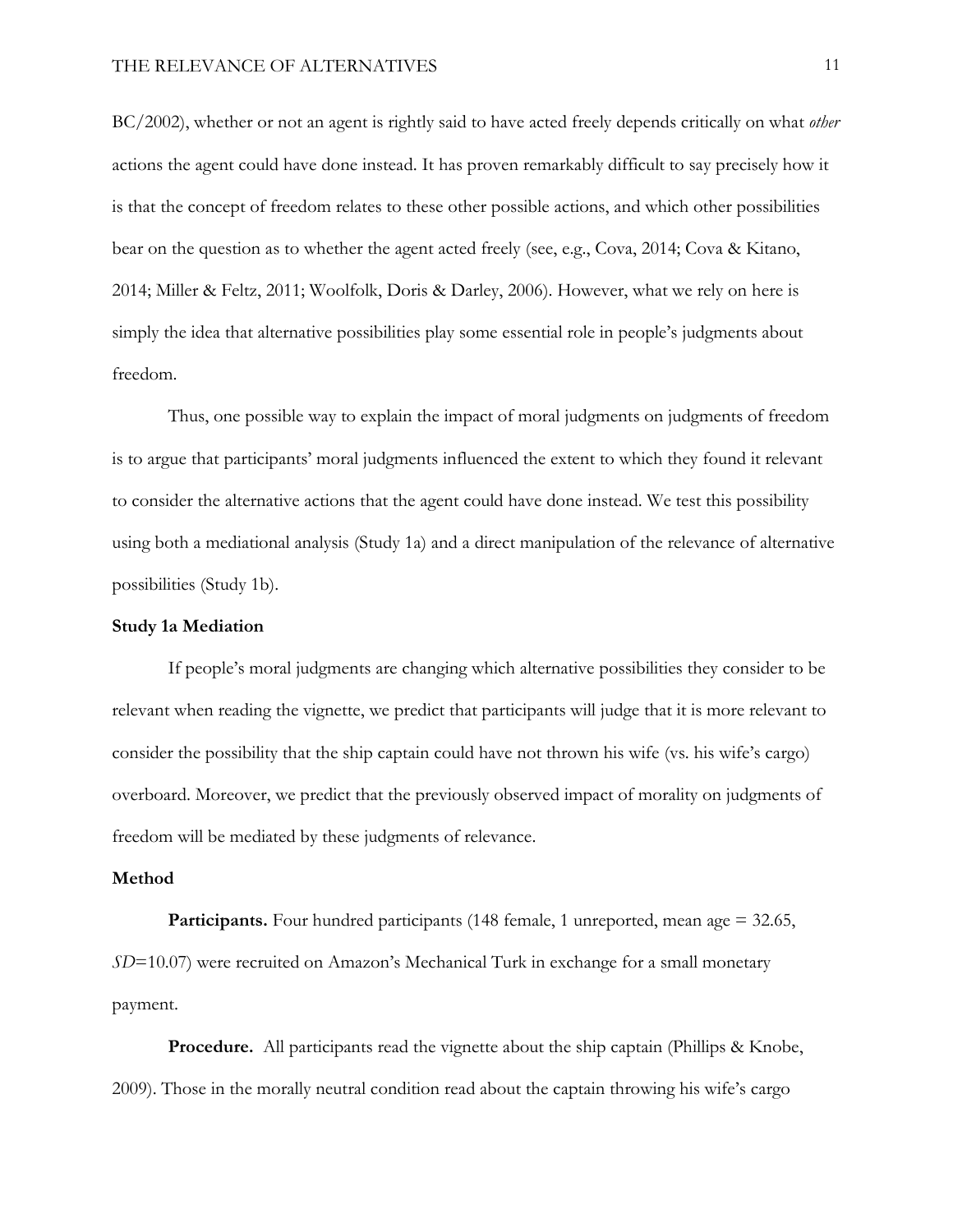overboard, whereas those in the morally bad condition read about the captain throwing his wife

overboard:

"While sailing on the sea, a large storm came upon a captain and his ship. As the waves began to grow larger, the captain realized that his small vessel was too heavy and the ship would flood if he didn't make it lighter.

The only way that the captain could keep the ship from capsizing was to throw his wife [his wife's expensive cargo] overboard. Thinking quickly, the captain took her [her cargo] and tossed it into the sea. While the captain's wife [the expensive cargo] sank to the bottom of the sea, the captain was able to survive the storm and returned home safely."

Secondly, participants completed the relevance of alternatives measure. Because participants are most likely unfamiliar with being asked to report on the relevance of alternative possibilities, we designed a measure that presented this basic concept in an easily understandable conversational context. Participants were asked to imagine that two people, Sam and Alex, had the following discussion concerning the scenario:

Alex: "I wonder how things could have gone differently." Sam: "Well, the captain could have decided not to throw the cargo [his wife] overboard." Alex: "Really? Of all the ways things could have gone differently, that doesn't seem like the one that's relevant to consider."

Notice that Alex's final statement is a claim that the possibility raised by Sam is an irrelevant one. Accordingly, participants were simply asked to rate how much they agreed with Alex, on a scale from 1 ("completely disagree") to 7 ("completely agree"). This agreement rating was then reverse coded to give us a direct measure of the relevance (rather than irrelevance) of this alternative possibility.

After completing this measure, participants were asked whether they agreed or disagreed with the statement "The ship captain was forced to throw his wife's expensive cargo [his wife] overboard." on a scale from 1 ("disagree") to 7 ("agree"). Lastly, demographic information was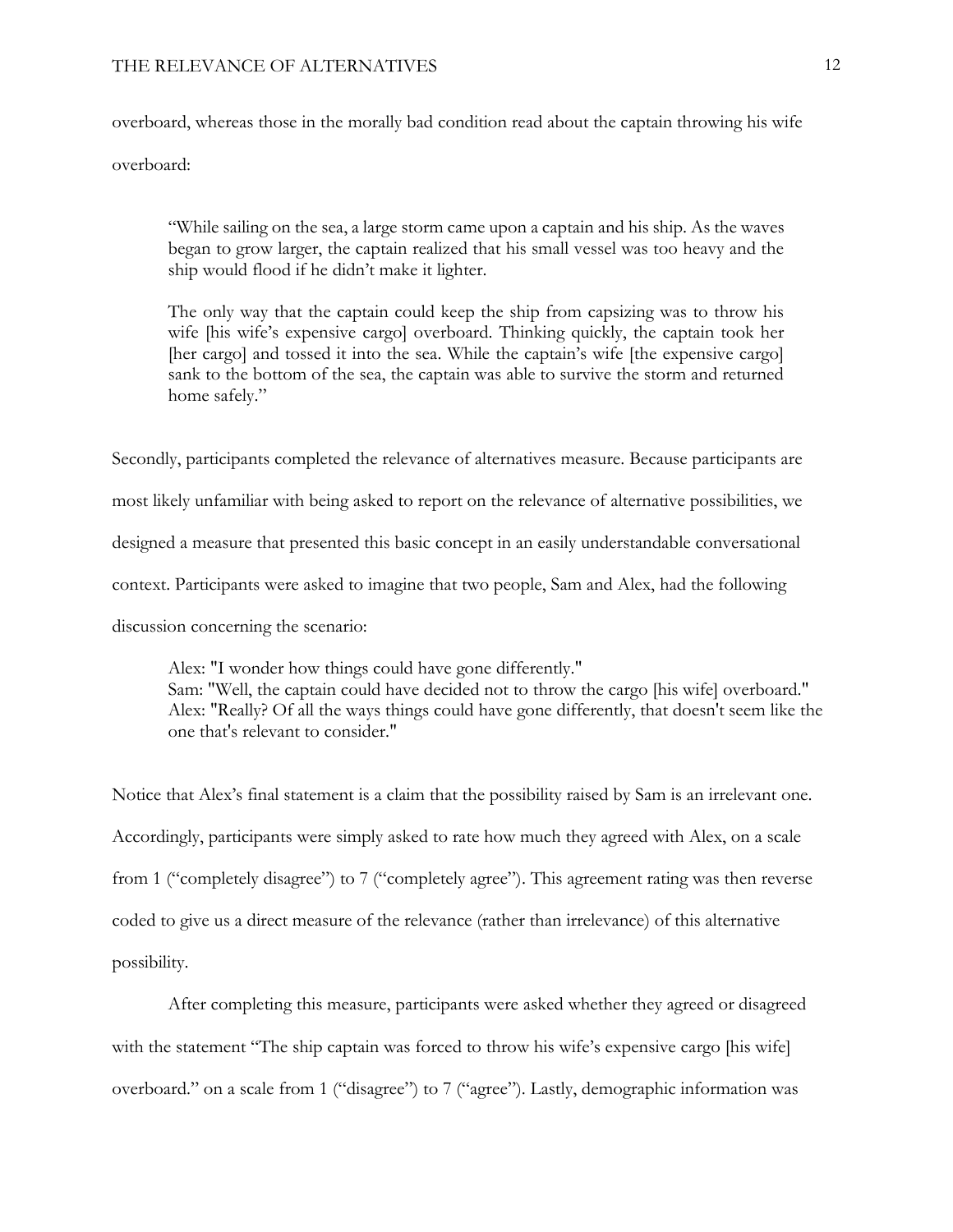assessed. All stimuli, data, and analyses are available at: https://github.com/phillipsjs/RoA

# **Results**

First, we tested whether morality had an influence on judgments of force. Replicating previous results, we found that participants more agreed that captain was forced in the morally neutral condition (*M*=5.56, *SD*=1.50) than in the morally bad condition (*M*=2.54, *SD*=1.52), *t*(398)= -20.00, *p* < .001, *d* = 2.00.

Next, we investigated whether morality influenced how relevant participants found the proposed alternative possibility (the hypothesized mediating variable). As predicted, people were more likely to judge that it was relevant to consider the possibility that the captain could have not thrown his wife overboard (*M*=5.72, *SD*=1.68) than they were to judge that it was relevant to consider the possibility that he could have not thrown his wife's cargo overboard (*M*=3.43, *SD*=1.97), *t*(388.48)=12.529, *p*<.001, *d*=1.253.

We then used a bootstrap mediational analysis (Preacher & Hayes, 2008) to test whether judgments of the relevance of alternatives mediates the effect of morality on judgments of force (Fig. 2). Using 5,000 resamples, we found that there was a significant indirect effect of morality condition on judgments of force through judgments of relevance (95% CIs [0.40, 0.89]).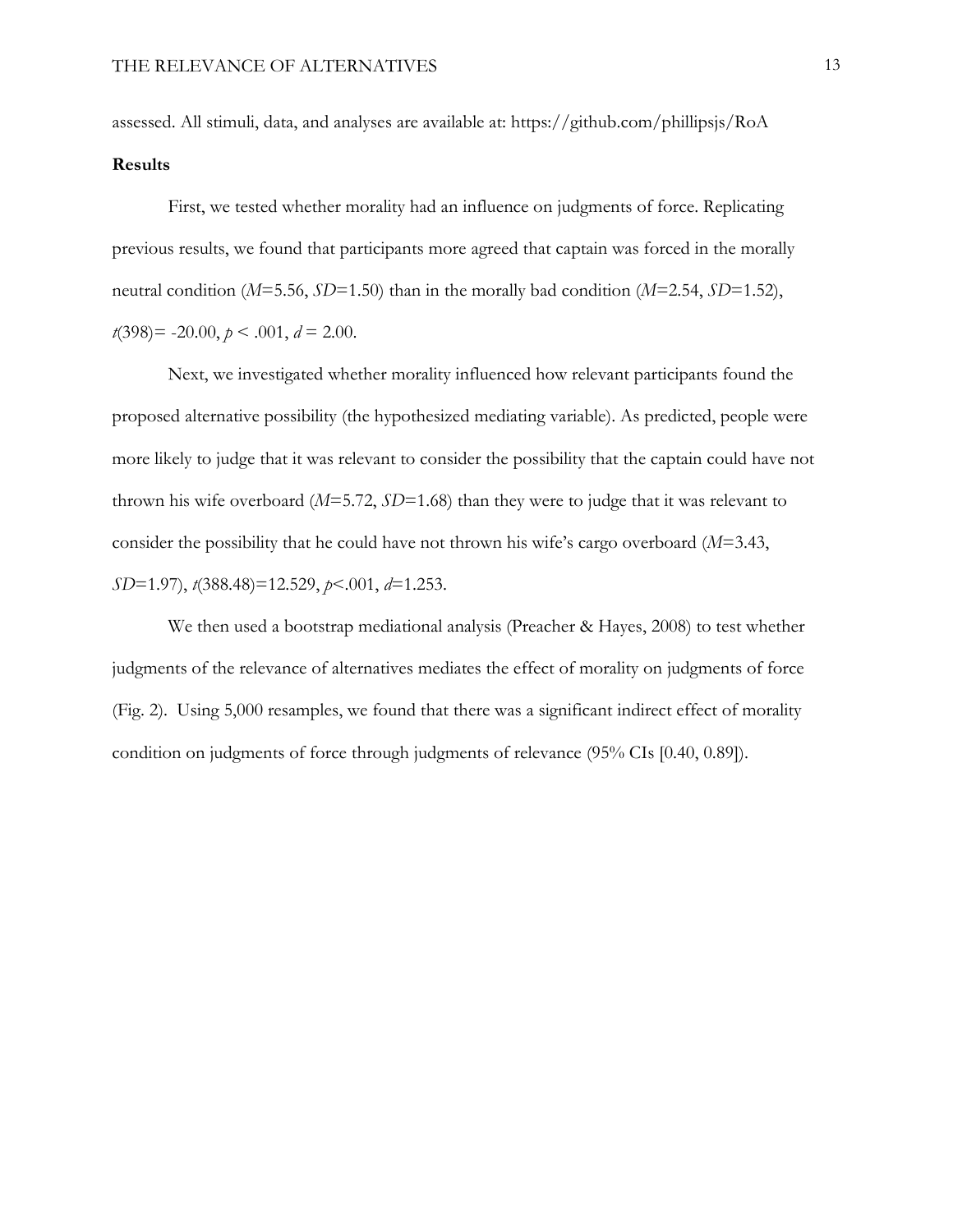

Figure 2. Mediation model with judgments of the relevance of alternative possibilities mediating the effect of morality on judgments of force. Unstandarized coefficients and standard errors (in parentheses) are shown for each path. Asterisks indicate significance, \*\*\**p*<.001.

We additionally tested the 'reverse' mediation model (with force mediating the impact of condition on relevance) and found that it was also supported by the data, 95% CIs [-1.62, -0.83]. There are at least two possible explanations for the statistical support we find for this alternative model. The first is that the moral valence of the agent's action could have somehow more directly changed participant's judgments of freedom, and then participants' judgments of the relevance of alternative possibilities were affected by this shift in whether the agent was regarded as having acted freely. A second, simpler possibility is that our novel measure of relevance was simply insensitive or noisy. If true, it would be unsurprising that judgments of freedom mediated the effect of morality on the relevance of alternatives, since judgments of freedom themselves have long been understood to be highly sensitive to changes in relevance of alternative possibilities.

# **Study 1b. Manipulation**

To provide a more conclusive test of the role of the relevance of alternative possibilities, we turn to a direct manipulation of this proposed mediator and ask whether this has the same effect as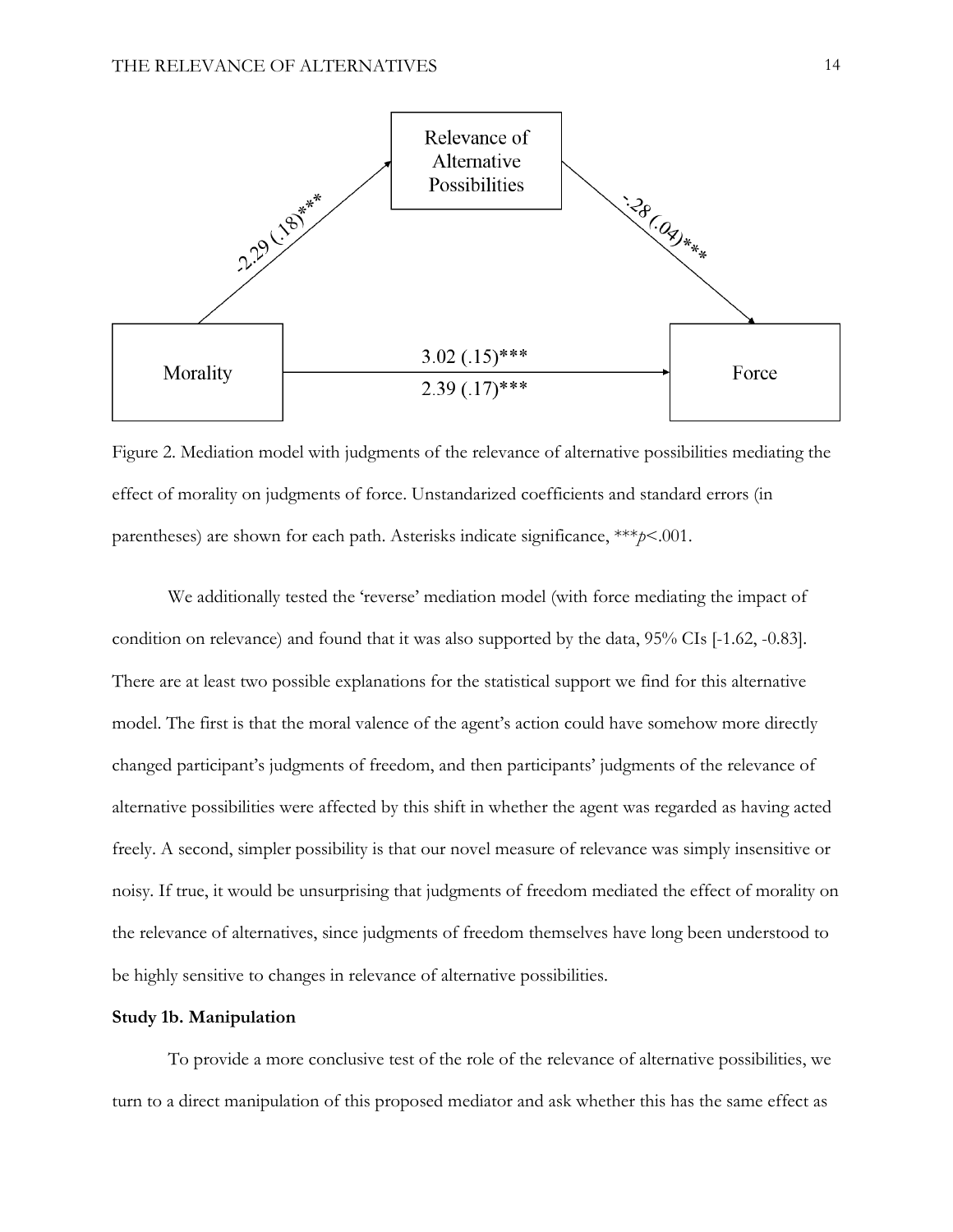morality on judgments of freedom. Specifically, we test whether non-morally increasing the relevance of alternative actions the agent could have taken leads participants to judge he acted more freely.

# **Method**

**Participants.** One hundred and six participants (53 women, mean age=34.14, *SD*=12.14) completed a questionnaire using Amazon's Mechanical Turk.

**Procedure.** All participants received the neutral case from Study 1a, in which the captain throws his wife's cargo overboard. Participants were assigned either to a control condition or a 'relevant alternatives' condition. Participants in the control condition were simply asked to summarize and describe the events that actually happened in the vignette. Those in the relevant alternatives condition were asked to think about what other decisions the ship captain could have made.

Participants were then asked whether they agreed or disagreed with the claim that the captain was forced to throw the cargo overboard. Participants rated their agreement with this statement on a scale from 1 ('completely disagree') to 7 ('completely agree').

# **Results**

Mirroring the effect of morality in Study 1a, participants in the relevant alternatives condition rated the ship captain as significantly less forced (*M*=5.46, *SD*=1.50) than those in the control condition (*M*=6.17, *SD*=1.59), *t*(104)=2.36, *p*=.02, *d*=.46.

## **Study 1a-b Discussion**

Employing the stimuli used in previous research, we first tested whether the moral valence of an action influences people's judgments of the relevance of alternative possibilities. As hypothesized, when an action was morally bad (vs. morally neutral), people were more likely to judge as relevant the alternative possibilities in which the agent does not do that action, and these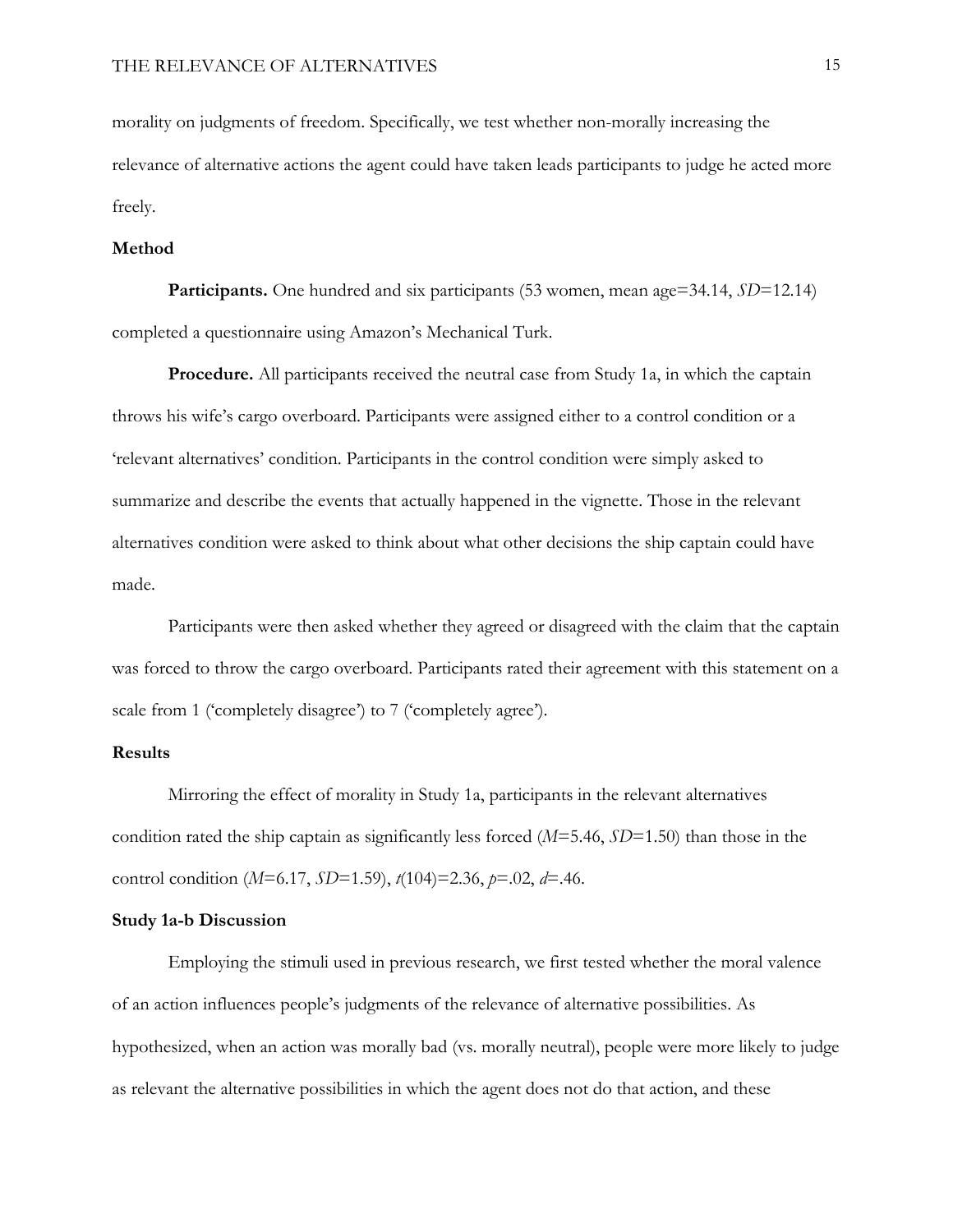judgments of relevance also mediated the effect of morality on judgments of freedom. The mediation we observed was only partial, which could have resulted either from (1) the relevance of alternative possibilities accounting for a relatively small portion of the effect or (2) a relatively weak relationship between participants' actual representation of alternative possibilities and the particular measure we employed. However, Study 1b provided further support for the hypothesized role of the relevance of alternatives possibilities in the judgments of freedom. After participants generated alternatives to the agent's action (e.g., "He could've thrown his own stuff overboard."), they judged that the actor was less forced to do the action he did, precisely mirroring the pattern observed when morality was manipulated.

### **Study 2: Causation**

As in the work on freedom and force, previous research on causal cognition has found that the moral status of an action also influences the extent to which people judge that action to be a cause of some outcome (Hitchcock & Knobe, 2009; Alicke, 2000). For example, in one study, participants were asked to read a vignette about a philosophy department in which administrative assistants were allowed to take pens, but professors were not. One day, an administrative assistant took one of the two last pens (a morally neutral action), and so did a professor (a morally bad action). A problem then arose because there were no more pens. When asked who caused the problem, participants overwhelmingly agreed that the professor was the cause of the problem (Knobe & Fraser, 2008).

As with freedom, prior theoretical work in the domain of causal cognition has proposed that causal judgments depend in some fundamental way on alternative possibilities (Lewis, 1979; Pearl, 2000). Within the research on this relationship, there are different views on the topic, with some saying that causal cognition should be understood in terms of alternative possibilities (e.g.,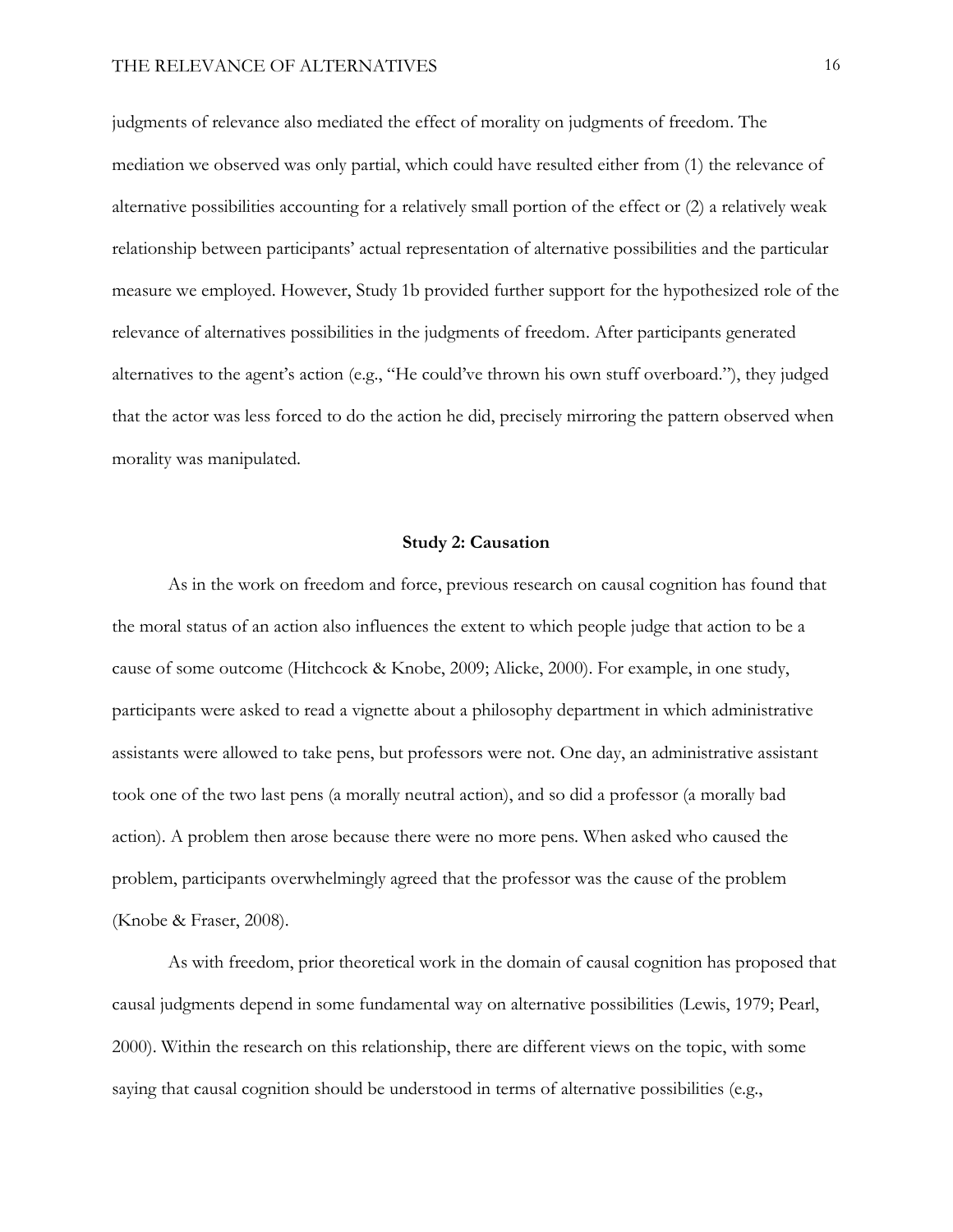Gerstenberg, Goodman, Lagnado & Tenenbaum, 2015; Wells & Gavanski, 1989), others emphasizing that alternative possibilities themselves are insufficient and arguing for a role for mechanism information (Copley & Wolff, 2014; Walsh & Sloman, 2011), and still others proposing pluralistic views that involve both alternative possibilities and mechanism information (Lombrozo, 2010). As in the case of freedom, the central idea we rely on here is simply that alternative possibilities play *some* role in causal cognition.

Drawing on these accounts, it may be that part of the reason people's moral judgments impact their causal judgments is that people's moral judgments impact the degree to which they regard certain alternatives as relevant, which in turn impacts their causal cognition. Here we directly test this prediction.

## **Study 2a: Mediation**

### **Method**

**Participants.** Four hundred participants (154 women, mean age = 29.10, *SD*=8.84) were recruited on Amazon's Mechanical Turk in exchange for payment. One participant did not complete the survey and was excluded from the analyses.

**Procedure***.* Participants were asked to read one of two variants of the scenario about the professor and the pens (Knobe & Fraser, 2008). The original study used a within-subjects design that does not allow for mediational analyses. Here, we instead employ a between-subjects manipulation of the morality of Professor Smith's action that allows us to test the hypothesized mediation as in Study 1. <sup>1</sup> Accordingly, Professor Smith's action was described as morally wrong in one condition:

The receptionist in the philosophy department keeps her desk stocked with pens. The administrative assistants are allowed to take pens, but faculty members are supposed to buy their own. The administrative assistants typically do take the pens. Unfortunately, so do the faculty members. The receptionist has repeatedly e-mailed them reminders that only administrators are allowed to take the pens.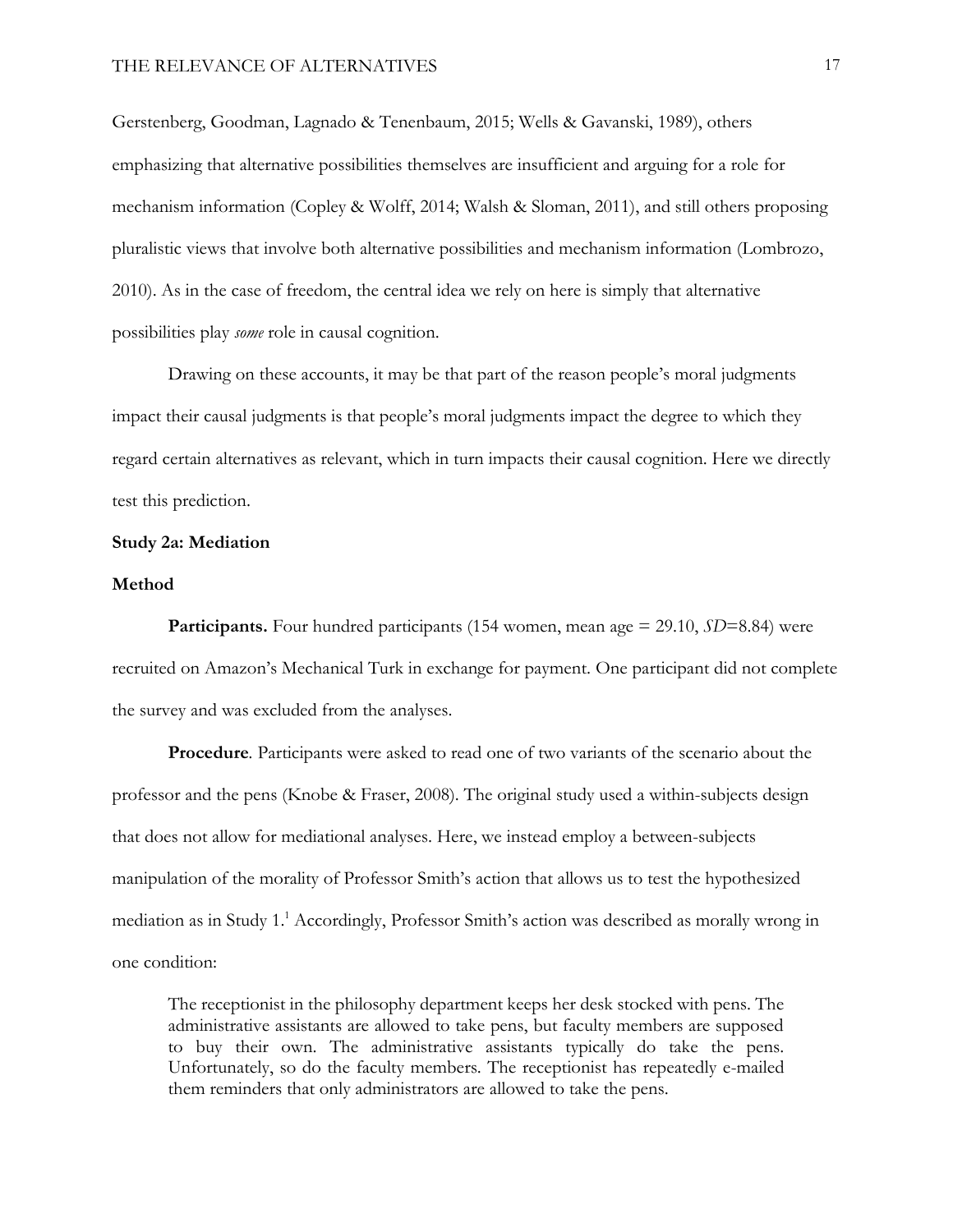## THE RELEVANCE OF ALTERNATIVES 18

and was described as morally neutral in the other condition:

The receptionist in the philosophy department keeps her desk stocked with pens. Both the administrative assistants and the faculty members are allowed to take the pens, and both the administrative assistants and the faculty members typically do take the pens. The receptionist has repeatedly e-mailed them reminders that both administrators and professors are allowed to take the pens.

In both conditions, participants were told that the professor and the administrative assistant took pens:

On Monday morning, one of the administrative assistants encounters Professor Smith walking past the receptionist's desk. Both take pens. Later, that day, the receptionist needs to take an important message... but she has a problem. There are no pens left on her desk.

Then, as in Study 1, participants read about two people (Sam and Alex) discussing how

things could have gone differently. Sam raises the possibility that Professor Smith could have not

taken the pen, and Alex responds that this possibility is not one that is relevant to consider.

Participants were then asked to rate how much they agreed with Alex, on a scale from 1

("completely disagree") to 7 ("completely agree"). In addition, participants were asked how much

they agreed with the statement "Professor Smith caused the problem" on a scale from 1 ("strongly

disagree") to 7 ("strongly agree"). Lastly, demographic information was assessed.

# **Results**

In line with the previous results, we found that participants rated Professor Smith as more of a cause of the problem when he acted immorally (*M*=4.82, *SD*=1.63) than when his action was morally neutral (*M*=2.39, *SD*=1.48), *t*(397)=15.58, *p*<.001, *d*=1.56. Next, we investigated whether participants judged the possibility that Professor Smith could have not taken a pen to be more relevant when he acted immorally. We again reverse-coded these judgments, so that they indicated how relevant (rather than irrelevant) participant regarded this alternative possibility to be. As predicted, participants regarded the possibility in which the professor did not take a pen to be more relevant when this action was immoral (*M*=5.08, *SD*=1.79) than when this action was morally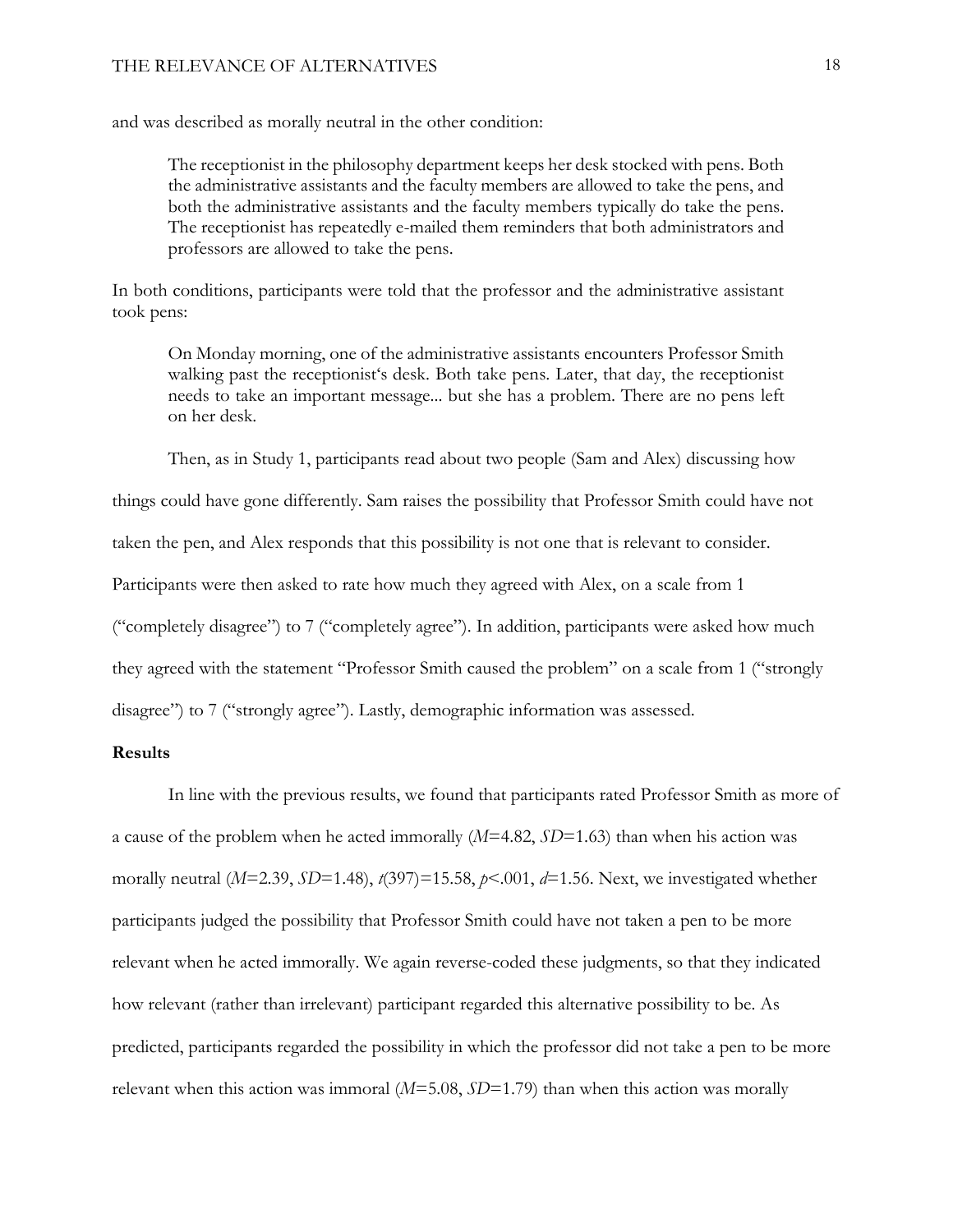neutral (*M*=3.42, *SD*=1.84), *t*(397)=9.14, *p*<.001, *d*=.915.

We then used a bootstrap mediational analysis to test whether judgments of the relevance of alternatives mediates the effect of morality on judgments of causation (Fig. 3). Using 5,000 resamples, we found that there was a significant indirect effect of morality condition on judgments of force through judgments of relevance (95% CIs [-0.88,-0.44]).



Figure 3. Mediation model with judgments of the relevance of alternative possibilities mediating the effect of morality on judgments of causation. Unstandarized coefficients and standard errors (in parentheses) are shown for each path. Asterisks indicate significance, \*\*\**p*<.001.

We also tested the 'reverse' mediation model (with causation mediating the impact of condition on relevance) and again found that it was also supported by the data 95% CIs [-1.61, - 0.95]. As with judgments of force, the same two explanations may account for the support we find for this alternative mediation model. Accordingly, we now turn to a direct manipulation of the proposed mediator.

#### **Study 2b: Manipulation**

Similar to the case of freedom, we test whether non-morally manipulating the relevance of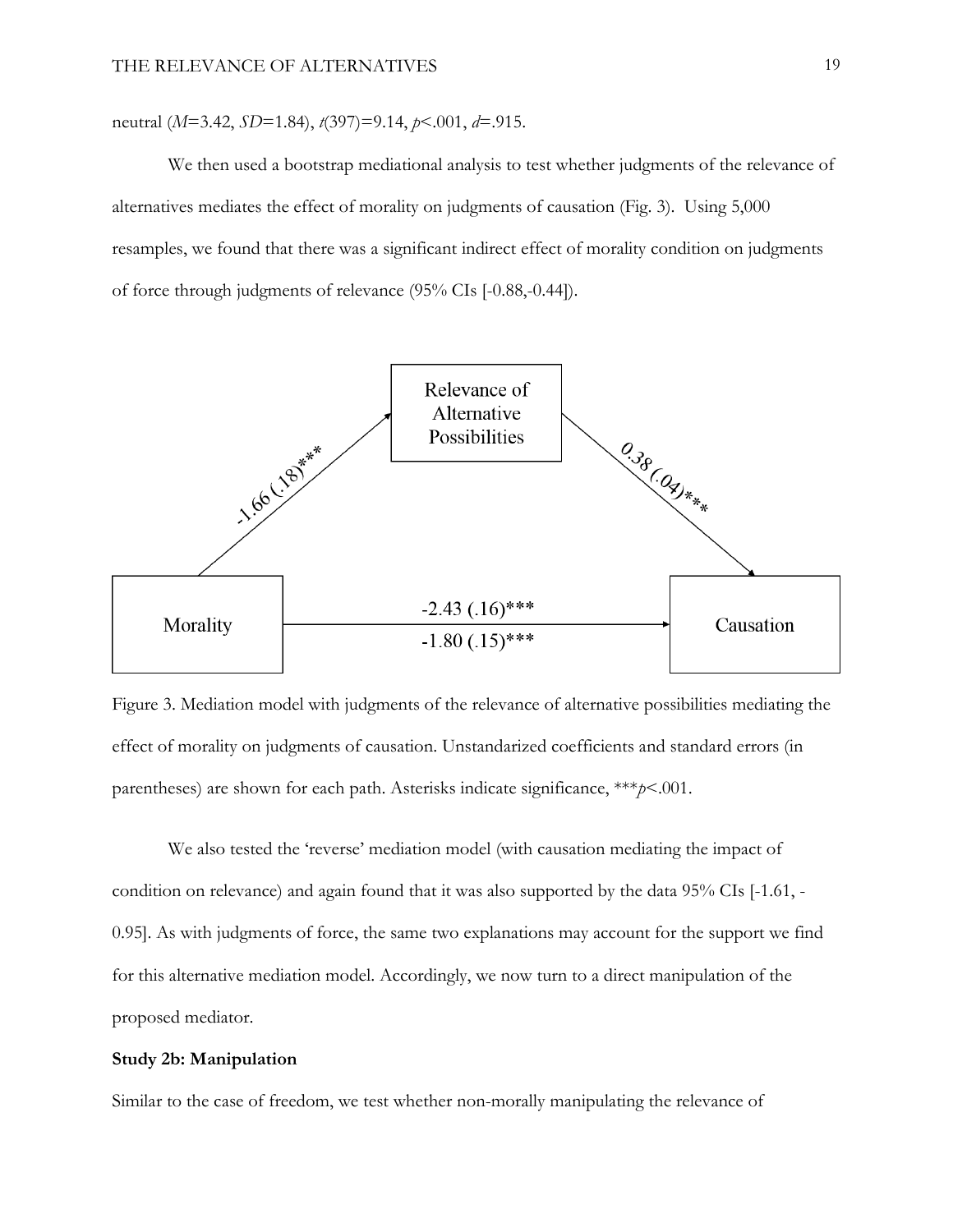alternative possibilities impacts participants' judgments in the same way that morality does. More specifically, we ask whether non-morally increasing the relevance of alternative actions the agent could have taken leads participants to see the agent as more of a cause of the outcome.

## **Method**

**Participants***.* Two hundred thirty-four participants (109 women, mean age = 30.98, *SD*=9.24) completed a questionnaire using Amazon's Mechanical Turk.

**Procedure.** All participants received the morally neutral vignette from Study 2a in which the professor is allowed to take the pens. Participants were assigned either to a control condition, in which they were simply asked to summarize and describe the events that actually happened in the vignette, or a 'relevant alternatives' condition, in which they were asked to think about what other decisions the professor could have made, other than deciding to take a pen.

Participants were then asked whether they agreed or disagreed with the claim that the professor caused the problem. Participants rated their agreement with this statement on a scale from 1 ('completely disagree') to 7 ('completely agree').

# **Results**

Mirroring the effect of morality in Study 2a, participants in the relevant alternatives condition rated the professor as more of a cause (*M*=3.04, *SD*=1.80) than those in the control condition ( $M=2.34$ ,  $SD=1.45$ ),  $t(322.00)=3.31$ ,  $p=.001$ ,  $d=0.42$ , corrected for unequal variance.

### **Study 2a-b Discussion**

As in the domain of freedom, we again found that moral valence of an action influences people's judgments about the relevance of alternative possibilities. Additionally, these judgments mediated the effect of morality on participants' causal judgments. Study 2b then provided further evidence of the role of the relevance of alternatives possibilities: when participants were asked to consider alternatives to the agent's action, they judged the actor to be more of a cause of the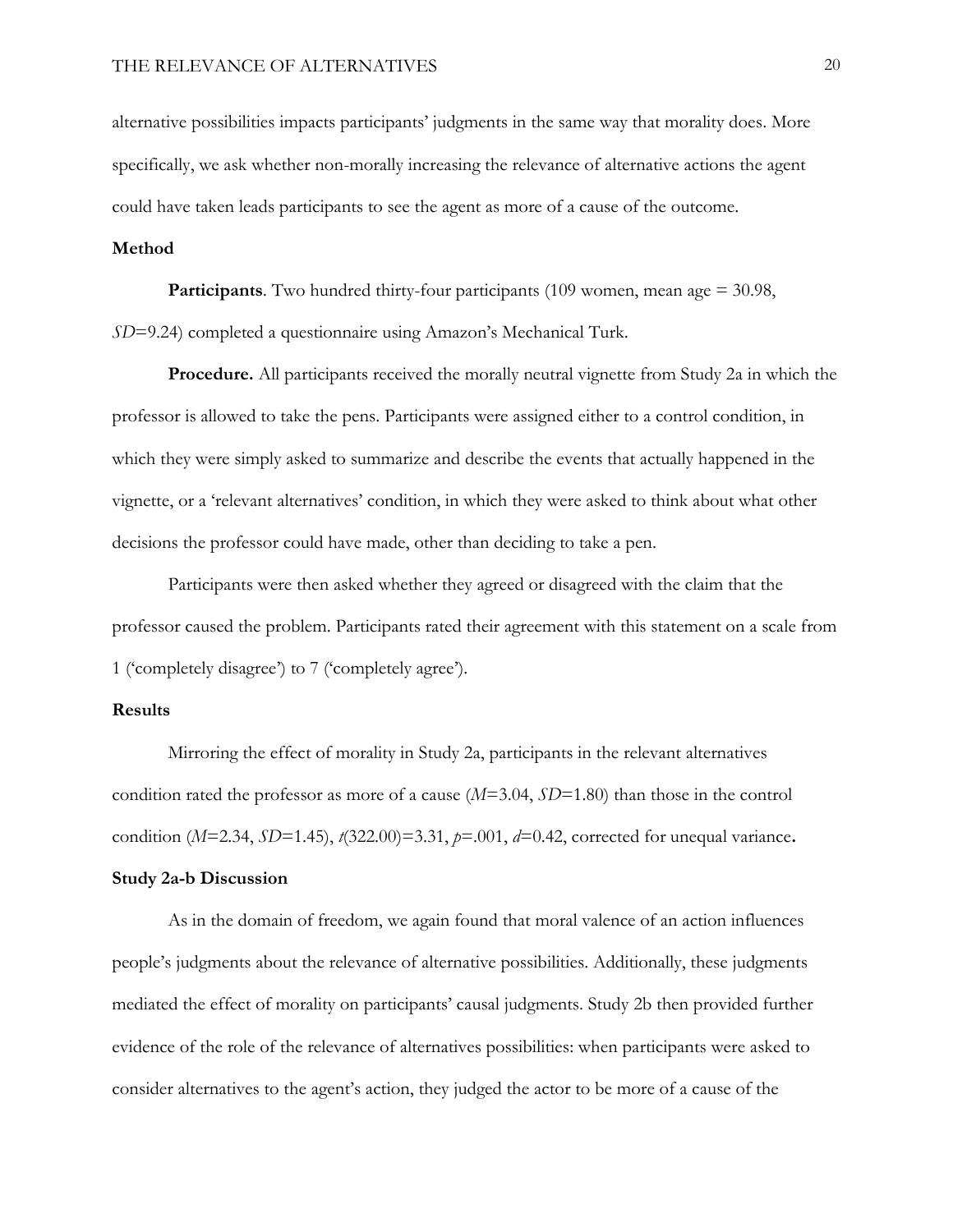outcome that occurred, mirroring the pattern observed when morality was manipulated in Study 2a.

# **Study 3: Doing/Allowing**

In Study 3, we take up judgments of doing vs. allowing. Previous work has demonstrated that, when an agent performs a morally bad action, people judge that the actor *did* something rather than merely *allowed* it to happen (Barry, Lindauer & Øverland, in press; Cushman, Knobe & Sinnott-Armstrong, 2008). For example, participants were asked to read a vignette about a homeless man who was brought into the hospital because his organ systems were shutting down. He was attached to a ventilator, and would only live for a week or two, regardless of what his doctor did. In the morally neutral condition, the doctor disconnected the man from the ventilator because he wanted to save his dignity. In the morally bad condition, the doctor disconnected the man because he did not want to waste his time and resources on a homeless man. In both cases, the homeless man died as a result of the ventilator being disconnected. Participants are much more likely to say that the doctor ended the man's life (vs. allowed it to end) when they read about the morally bad doctor.

Previous theoretical research has suggested that the distinction between doing and allowing can be spelled out in terms of alternative possibilities (though substantial disagreement remains about how to work out such an account in detail, Bennett 1993; 1995; Kagan, 1989). This emphasis on the role of possibilities in the theoretical research suggests that one promising approach to explaining the impact of morality on judgments doing/allowing may be to consider how morality impacts the relevance of alternative possibilities in such scenarios.

### **Study 3a: Mediation**

## **Method**

**Participants.** Three hundred and ninety-nine participants (157 women, 2 unreported, mean age=31.62, *SD*=10.50) were recruited on Amazon's Mechanical Turk.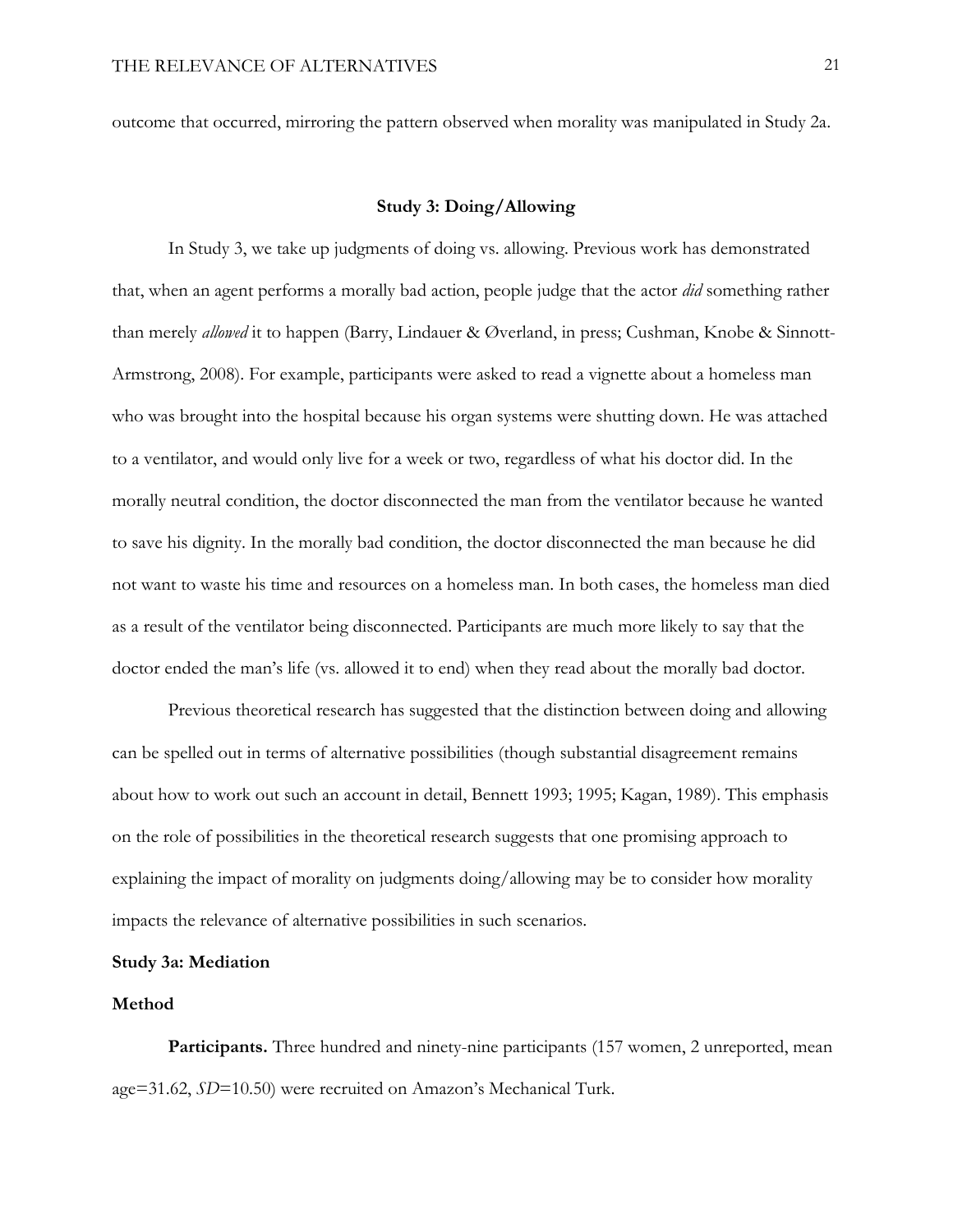**Procedure***.* Participants were asked to imagine the following scenario (Cushman, et al.,

2008):

Dr. Bennett is an emergency-room physician. An unconscious homeless man is brought in, and his identity is unknown. His organ systems have shut down and a nurse has hooked him up to a respirator. Without the respirator he would die. With the respirator and some attention from Dr. Bennett he would live for a week or two, but he would never regain consciousness and could not live longer than two weeks.

Participants assigned to the morally neutral condition then read:

Dr. Bennett thinks to himself, "This poor man deserves to die with dignity. He shouldn't spend his last days hooked up to such a horrible machine. The best thing to do would be to disconnect him from the machine."

Whereas participants assigned to the morally bad condition read:

Dr. Bennett thinks to himself, "This bum deserves to die. He shouldn't sit here soaking up my valuable time and resources. The best thing to do would be to disconnect him from the machine."

Then, participants read that Dr. Bennett proceeded to disconnect the man from the

machine, and the man quickly dies. Next, similar to the first two studies, participants were asked to imagine two people (Sam and Alex) discussing how things could have gone differently. Sam raises the alternative possibility in which Dr. Bennett did not decide to disconnect the man from the machine, and Alex objects, indicating that this possibility is not a relevant one. Participants were asked to rate the extent to which they agreed with Alex on a scale from 1 ("completely disagree") to 7 ("completely agree"). As before, this measure was reverse coded to indicate a judgment of relevance, rather than irrelevance. Next, they were asked whether they thought that Dr. Bennett caused the man's life to end, or allowed it to end, on a scale from 1 ("allowed to end") to 7 ("ended"). Lastly, demographic information was assessed.

## **Results**

Replicating previous results, participants in the morally bad condition were more likely to say that Dr. Bennett ended the man's life (vs. allowed it to end; *M*=4.54, *SD*=2.29) compared to those in the morally neutral condition ( $M=3.01$ ,  $SD=2.02$ ),  $t(397)=7.05$ ,  $p<.001$ ,  $d=0.71$ . Next, we tested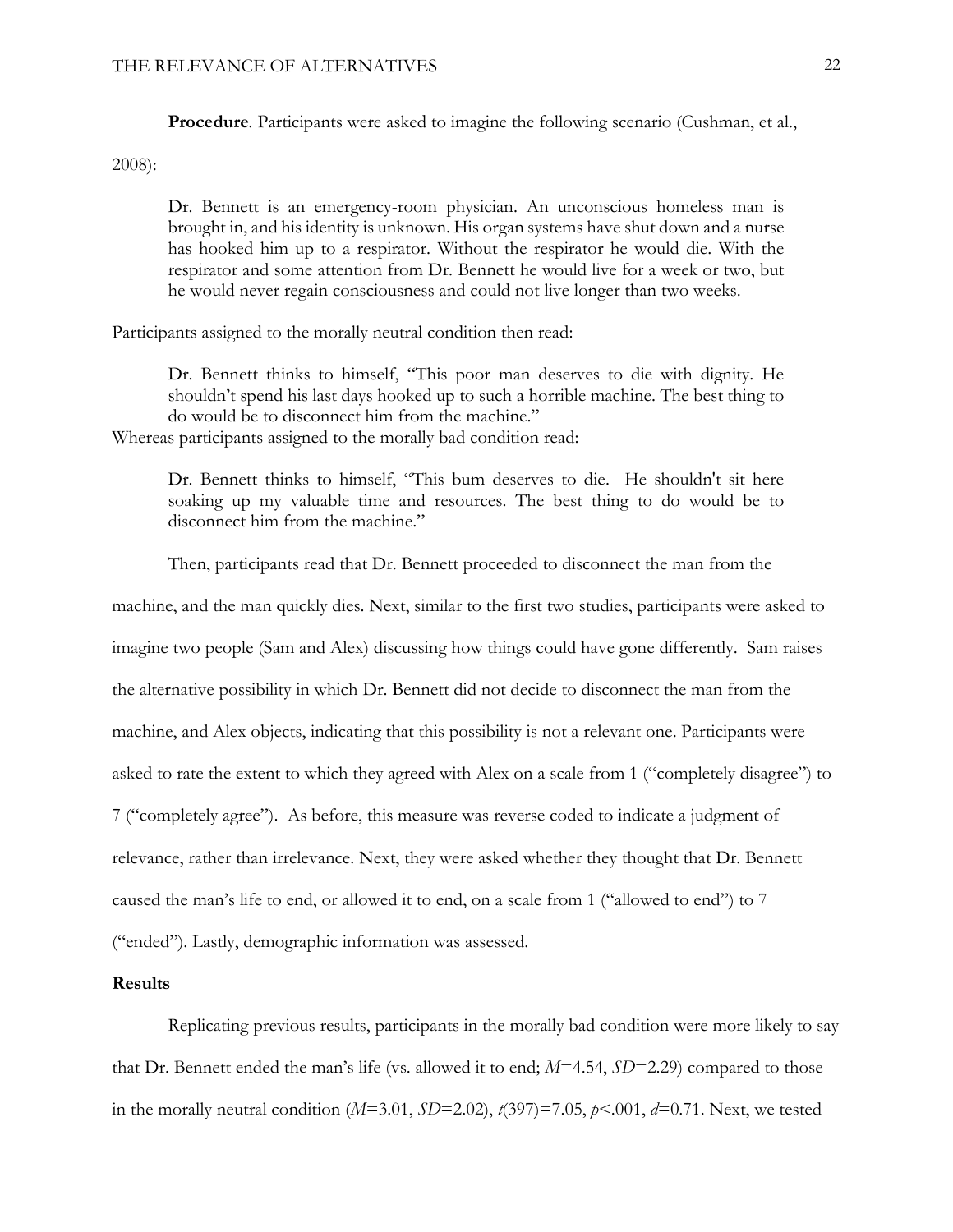whether participants rated the possibility that the doctor could have not disconnected the man as more relevant in the morally bad (vs. morally neutral) condition. Indeed, as predicted, we found that participants were more likely to judge the alternative possibility as relevant in the morally bad condition ( $M=5.30$ ,  $SD=1.83$ ) than the morally neutral condition ( $M=4.58$ ,  $SD=1.95$ ),  $t(397)=3.79$ , *p*<.001, *d*=.38, suggesting a connection between morality and the relevance of alternative possibilities in a third domain.

We then tested whether these judgments of relevance mediated the relationship between morality condition and judgments of doing/allowing (See Fig. 4). Using bootstrap mediation (5,000 resamples), we found a significant indirect effect through judgments of relevance (95% CIs [-0.35, - 0.07]).



Figure 3. Mediation model with judgments of the relevance of alternative possibilities mediating the effect of morality on judgments of doing vs. allowing. Unstandarized coefficients and standard errors (in parentheses) are shown for each path. Asterisks indicate significance, \*\*\**p*<.001.

We also tested the 'reverse' mediation model and again found that it was also supported by the data 95% CIs [-0.49, -0.16]. Accordingly, we now turn to a direct manipulation of the proposed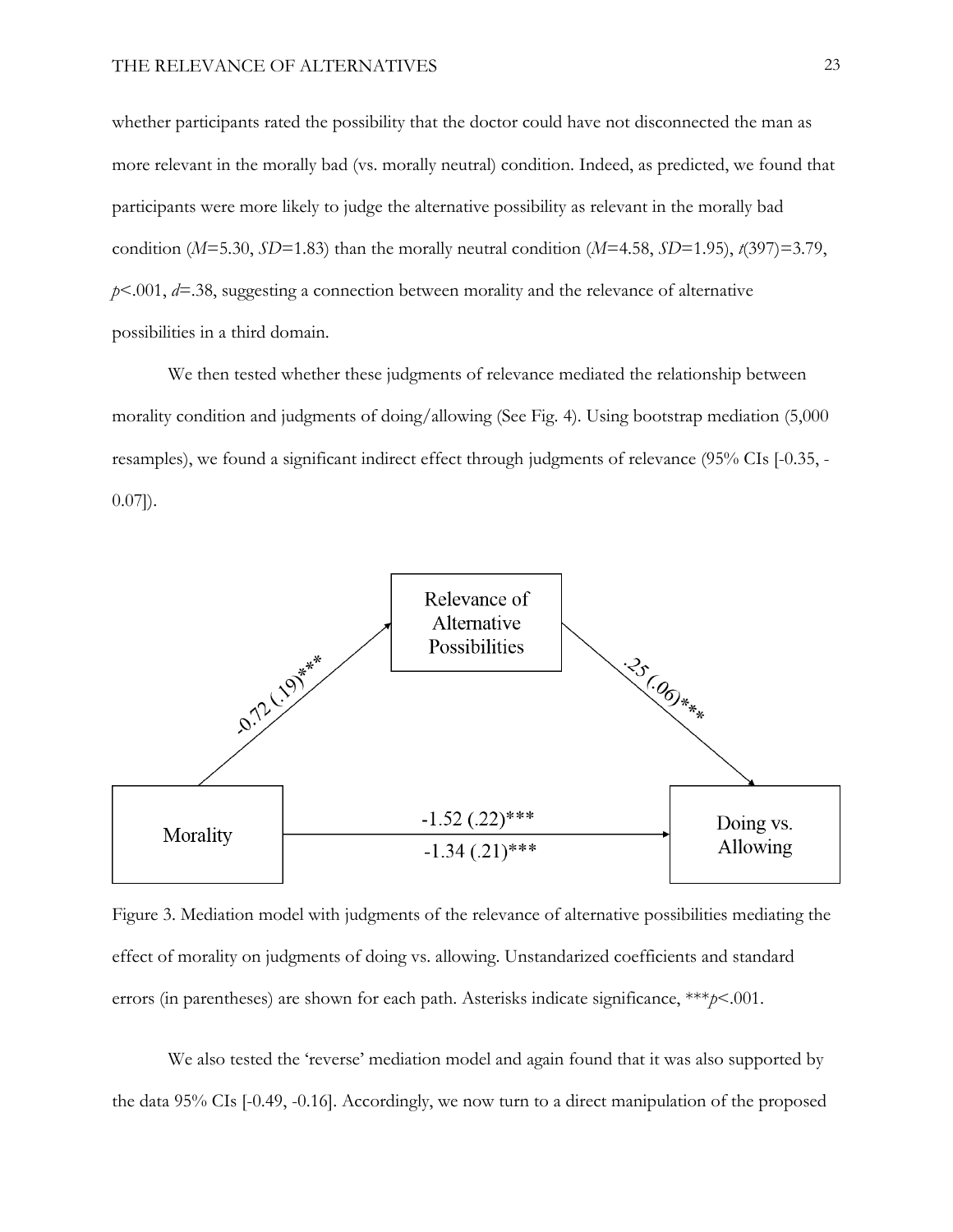mediator.

### **Study 3b: Manipulation**

Similar to the previous studies, we test whether manipulating the relevance of alternative possibilities has the same effect as morality on participants' judgments. Specifically, we ask whether non-morally increasing the relevance of alternative actions the agent could have taken leads participants to view the agent as more having done something rather than allowing it to happen.

### **Method**

**Participants.** Two hundred thirty-nine participants (86 women, mean age=30.92, *SD*=10.30) completed a questionnaire using Amazon's Mechanical Turk.

**Procedure.** All participants received the vignette from Study 3a about the doctor who unplugs the ventilator in order to preserve the patient's dignity. Participants were assigned either to a control condition or a 'relevant alternatives' condition. Participants in the control condition were simply asked to summarize and describe the events in the vignette. Those in the relevant alternatives condition were asked to think about what other decisions the doctor could have made, other than deciding to unplug the machine.

Participants were then asked whether they thought that Dr. Bennett caused the man's life to end, or allowed it to end, on a scale from 1 ("allowed to end") to 7 ("ended").

# **Results**

Mirroring the effect of morality in Study 3a, participants in the relevant alternatives condition (*M*=3.46, *SD*=2.18) had higher ratings of ending the homeless man's life (vs. allowing it to end), as compared to those in the control condition (*M*=2.90, *SD*=1.96), *t*(237)=-2.09, *p*=.038, *d*=.27.

#### **Study 3a-b Discussion**

As in the domains of freedom and causation, we found the impact of morality on judgments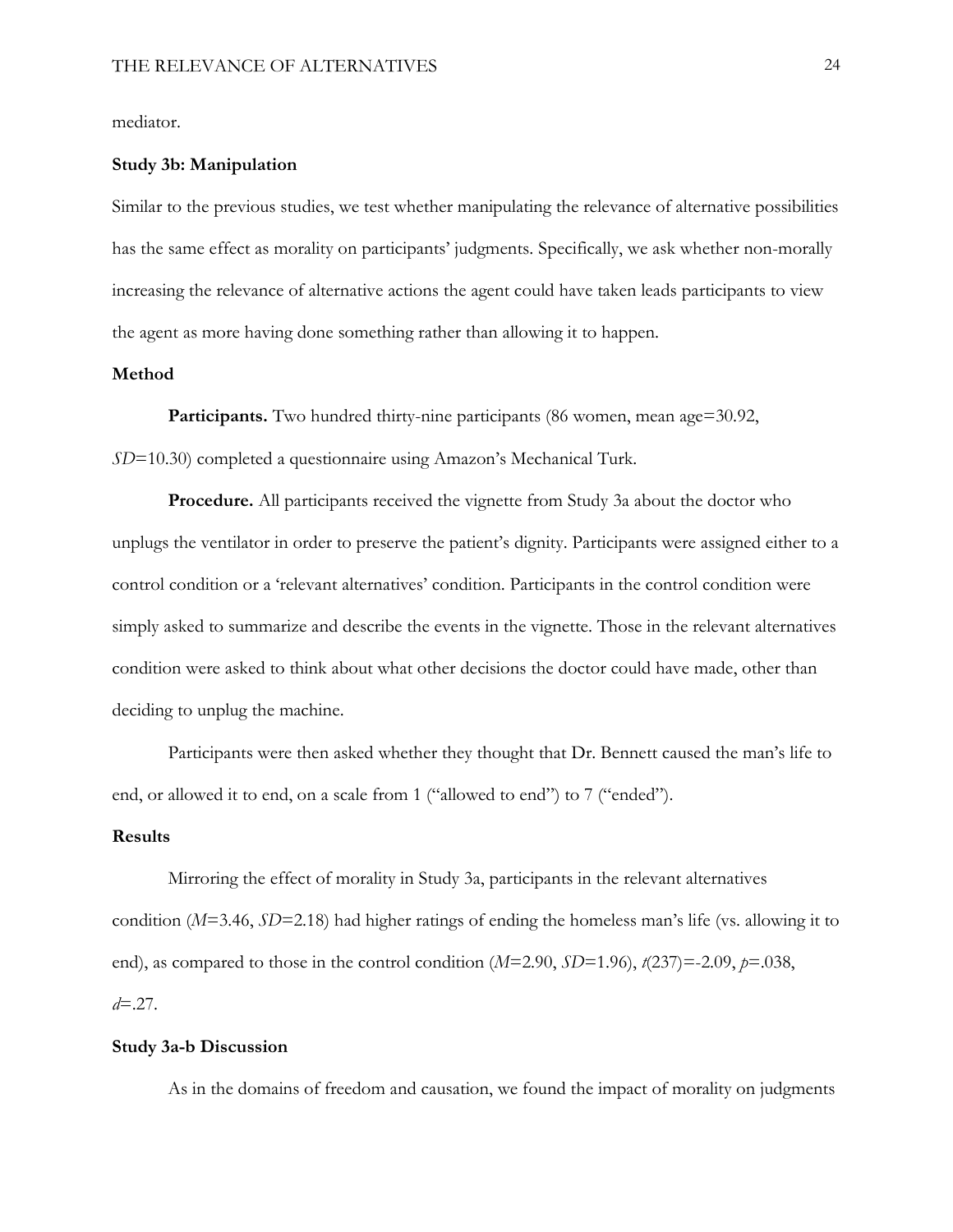of doing vs. allowing were mediated by changes in participants' judgments about the relevance of alternative possibilities. Moreover, Study 3b demonstrated that when participants were asked to consider alternatives to the agent's action, they judged the actor to more have done something rather than allowed it to happen, as was the case when morality was manipulated in Study 3a.

### **Study 4: Intentional Action**

We now turn to the effect of moral judgment on intuitions about intentional action. In previous work (Knobe, 2003), participants were asked to read a vignette about the vice president of a company who went to the chairman of the board and proposed a new program that would increase profits, but would also have a side effect. The side-effect was either morally good (helping the environment) or morally bad (harming the environment). In both cases, the chairman said he didn't care about the side-effect – his sole aim is to increase profits. Participants were much more likely to say that the chairman brought about the side-effect intentionally when it was morally bad than when it was morally good.

Existing theoretical work has proposed that this effect, too, can be explained in terms of alternative possibilities (Cova & Egré, in press; Nduibuisi & Byrne, 2013). The key idea is that the agent's actual attitude is exactly the same in both conditions (not caring at all) but this attitude is construed very differently depending on which alternative possibility people consider. In the condition where the agent helps the environment, people tend to consider possibilities in which the agent specifically *wants* to help the environment. Compared to these alternative possibilities, the actual agent seems to show a surprising lack of interest in helping the environment, and his behavior is therefore regarded as unintentional. By contrast, in the condition where the agent harms the environment, people tend to consider possibilities in which the agent specifically *wants to avoid* harming the environment. Compared to these alternative possibilities, the actual agent seems to be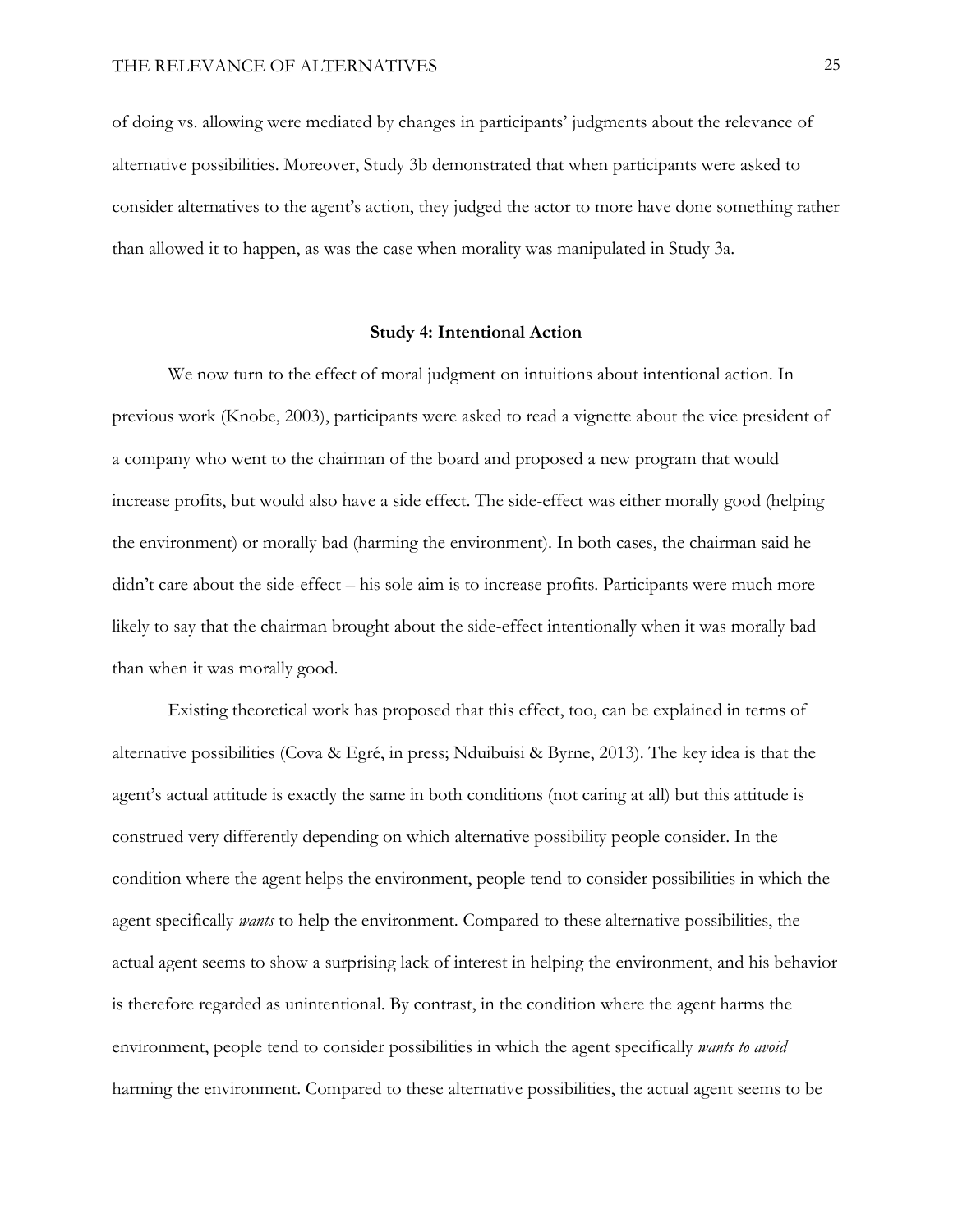surprisingly willing to harm the environment, and his behavior is therefore regarded as intentional.

In line with this, we test the prediction that when the side-effect is bad, participants will tend

to regard as relevant possibilities in which the chairman wanted to avoid the side effect, and that

these judgments of relevance explain the impact of morality on intuitions about intentional action.

# **Study 4a Mediation**

# **Method**

**Participants***.* Four hundred and one participants (147 women, mean age = 31.93

*SD*=10.30) were recruited on Amazon's Mechanical Turk.

**Procedure.** Participants were asked to read the following scenario (from Knobe, 2003):

The vice-president of a company went to the chairman of the board and said, "We are thinking of starting a new program. It will help us increase profits, and it will also harm [help] the environment."

The chairman of the board answered, "I don't care at all about harming [helping] the environment. I just want to make as much profit as I can. Let's start the new program."

They started the new program. Sure enough, the environment was harmed [helped].

As in the first three studies, participants were asked to imagine two people (Sam and Alex)

discussing what happened.

Alex: "I wonder how things could have gone differently." Sam: "Well, the chairman could have wanted to avoid harming the environment [helping the environment]." Alex: "Really? Of all the ways things could have gone differently, that doesn't seem like the one that's relevant to consider."

Participants were asked to rate the extent to which they agreed with Alex's judgment that the possibility Sam raised was irrelevant on a scale from 1 ("completely disagree") to 7 ("completely agree"). As in all of the preceding studies, this measure was reverse coded. Next, they were asked whether they agree with the statement that the chairman of the board intentionally harmed the environment/shifted the consumer base on a scale from 1 ("strongly disagree") to 7 ("strongly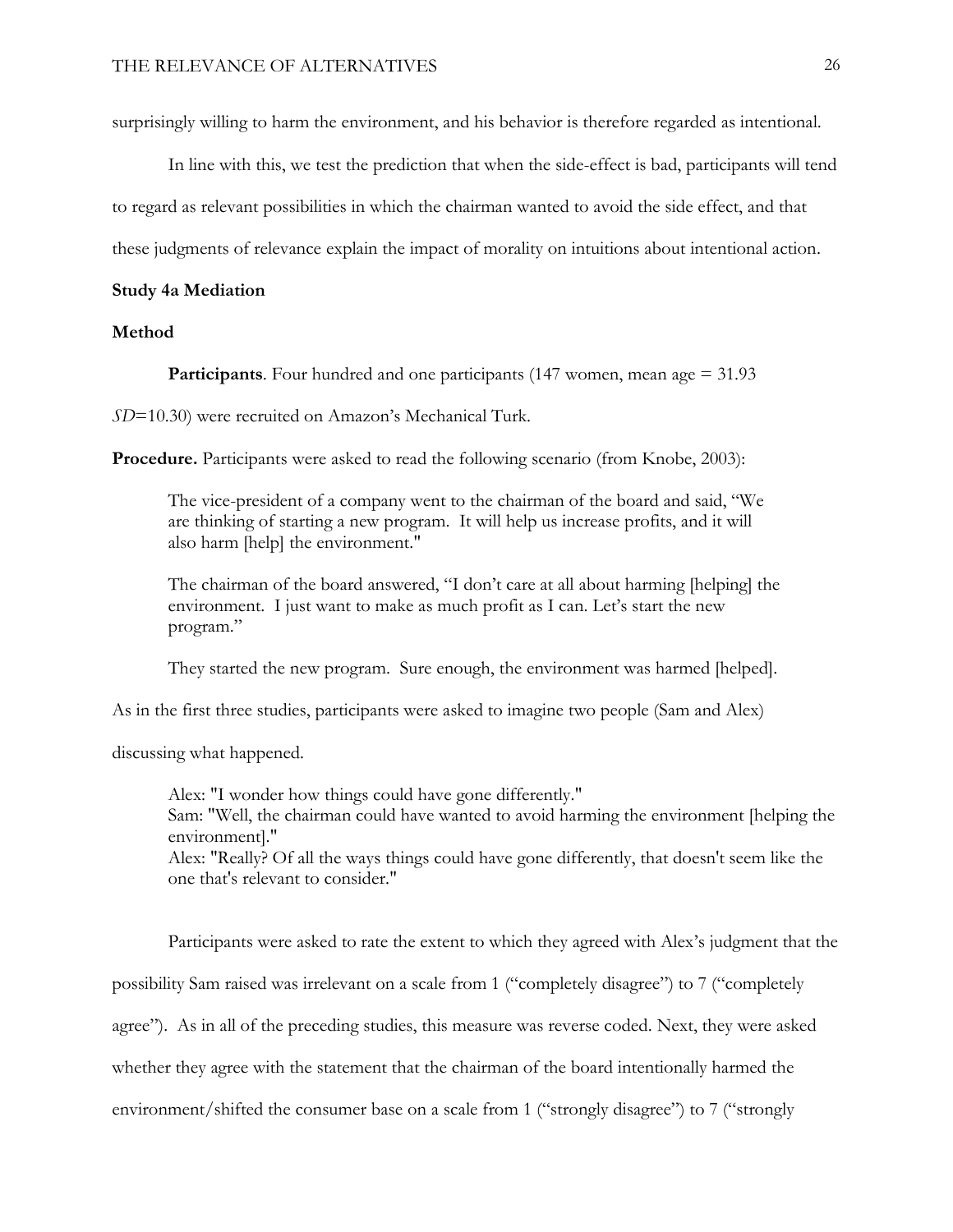agree"). Lastly, demographic information was assessed.

## **Results**

Participants rated the chairman's actions as more intentional when the side effect was harming the environment (*M*=6.00, *SD*=1.29), compared to helping the environment (*M*=1.87,  $SD=1.28$ ,  $t(399) = 32.10$ ,  $p<.001$ ,  $d = 3.21$ . Next, we tested whether participants differentially viewed as relevant the possibility that the chairman could have wanted to avoid the side-effect, depending on condition. As predicted, we found that participants were more likely to judge this alternative possibility as relevant when the environment was harmed (*M*=5.54, *SD*=1.73), compared to when it was helped (*M*=3.41, *SD*=1.80), *t*(399)=12.10, *p*<.001, *d*=1.21. We then tested whether these judgments of relevance mediated the relationship between morality and judgments of intentional action (See Fig. 5). Using a bootstrap mediation (5,000 resamples), we found a significant indirect effect through judgments of relevance (95% CIs [-0.48, -0.12]).



Figure 5. Mediation model with judgments of the relevance of alternative possibilities mediating the effect of morality on judgments of intentional action. Unstandarized coefficients and standard errors (in parentheses) are shown for each path. Asterisks indicate significance, \*\*\**p*<.001.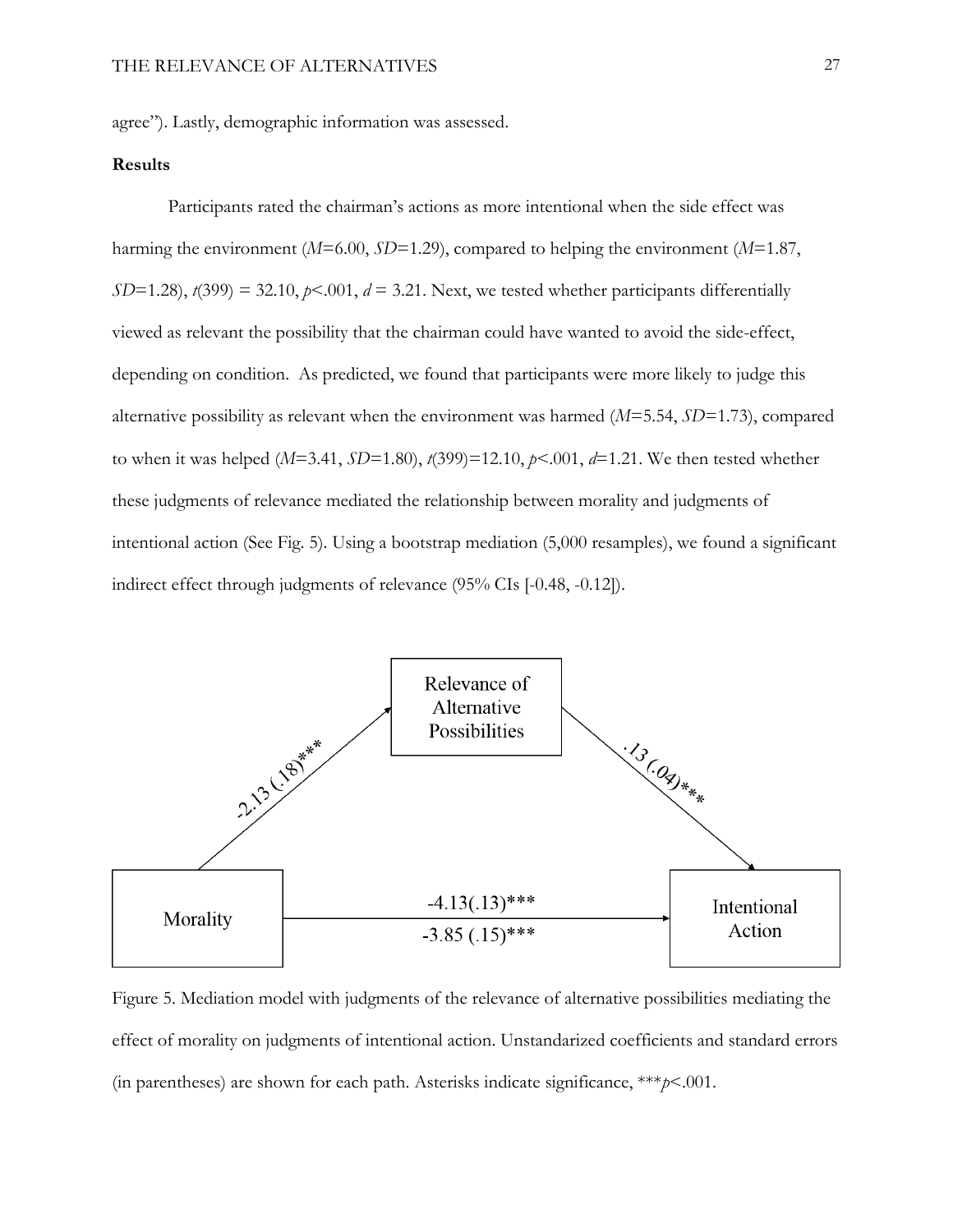We also tested the 'reverse' mediation model and again found that it was also supported by the data 95% CIs [-1.58, -0.49]. Accordingly, we now turn to a direct manipulation of the proposed mediator.

# **Study 4b: Manipulation**

Unlike the three other domains, the original research on intentional action did not involve a morally neutral condition, but compared a case in which the side effect was morally bad (harming the environment) to one that is morally good (helping the environment). For consistency with the previous studies, we employ a case in which the side-effect was morally neutral (shifting the consumer base to be slightly older). Drawing on existing theoretical explanations of this effect, we then asked half of the participants to reflect on an alternative possibility in which the chairman was in favor of this neutral side-effect (paralleling the original 'help' vignette), and asked the other half of participants to reflect on an alternative possibility in which the chairman was against shifting the consumer base (paralleling the original 'harm' vignette). As in the previous studies, we test whether manipulating the relevance of alternative possibilities has the same effect as morality on participants' judgments. Specifically, we ask whether non-morally increasing the relevance of the alternative possibility in which the chairman was against shifting the consumer base leads participants to view the chair as having acted more intentionally.

### **Method**

**Participants.** Two hundred twenty-eight participants (71 women, mean age=31.46, *SD*=10.02) completed a questionnaire using Amazon's Mechanical Turk.

**Procedure.** All participants received a 'neutral' case in which the chairman implements a program that will have the side effect of shifting the consumer base to be slightly older. Next, we manipulated which alternatives possibilities were relevant. In one condition, participants were asked to imagine possibilities in which the chairman had *wanted to avoid* shifting the consumer base, while in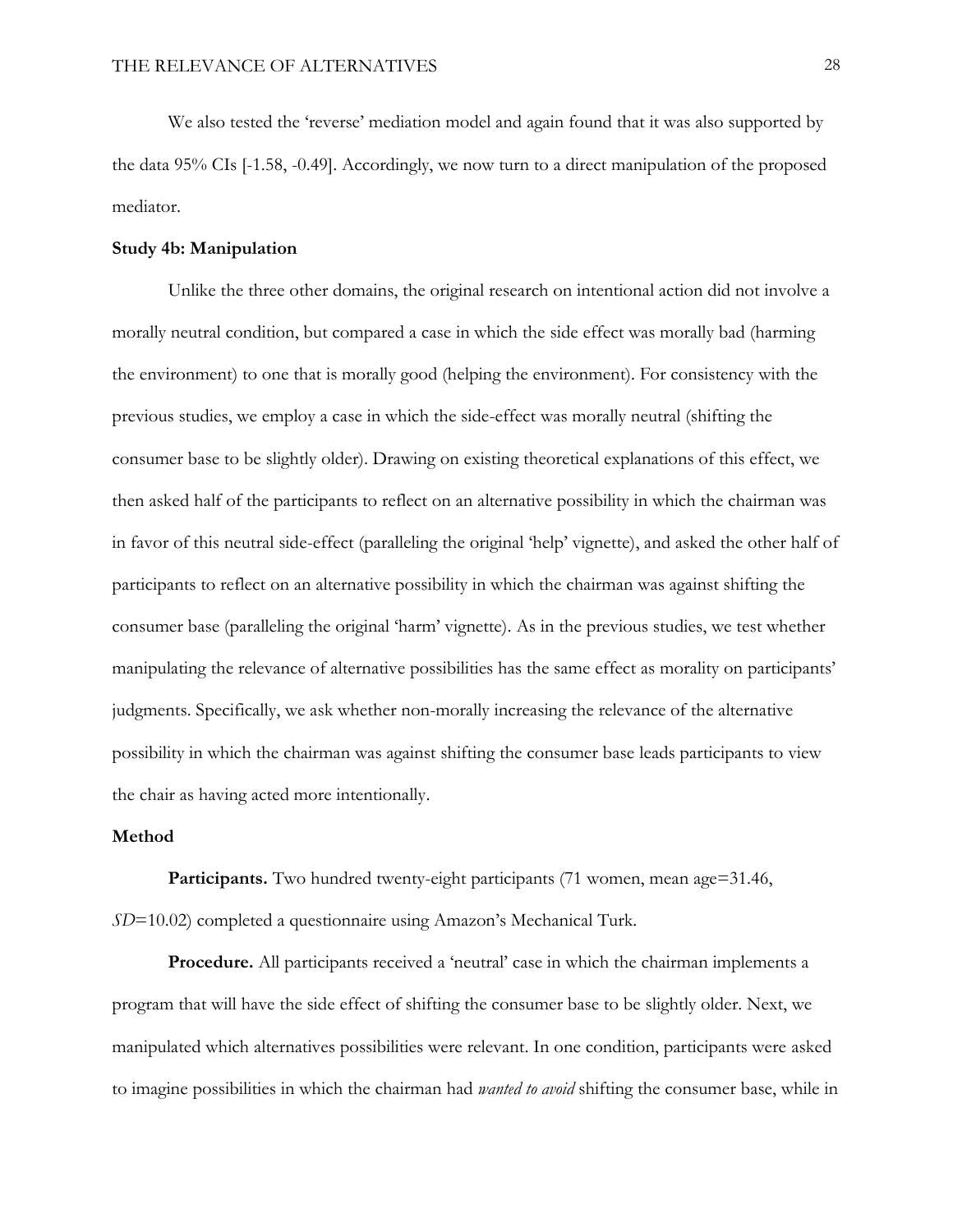the other condition, participants were asked to imagine possibilities in which the chairman had specifically *wanted* to shift the consumer base.

Participants were then asked whether they agreed or disagreed with the claim that the chairman intentionally shifted the consumer base. Participants rated this statement on a scale from 1 ('completely disagree') to 7 ('completely agree').

## **Results**

Mirroring the effect of morality in Study 4a, participants who were asked to imagine possibilities in which the chairman had wanted to avoid the side-effect gave higher intentional action ratings (*M*=3.47, *SD*=2.14) than did those who imagined possibilities in which he had wanted to bring about the side-effect (*M*=2.83, *SD*=1.80), *t*(225.95)=-2.47, *p*=.014, *d*=.32, corrected for unequal variance.

### **Study 4a-b Discussion**

In Study 4a we found that the impact of morality on judgments of intentional action were mediated by changes in participants' judgments of the relevance of alternative possibilities. In addition, Study 4b demonstrated that when participants were asked to consider an alternative possibility in which the agent wanted to avoid the side-effect, they judged that he acted more intentionally, mirroring the original effect of morality.

### **Study 5:**

On the hypothesis we have been exploring, the central factor that affects judgments across these domains is not just whether an alternative possibility is considered, but whether that possibility is regarded as *relevant*. Thus, our account predicts that even when people are instructed to explicitly consider a particular possibility, they will have different judgments depending on whether or not they regard that possibility as relevant.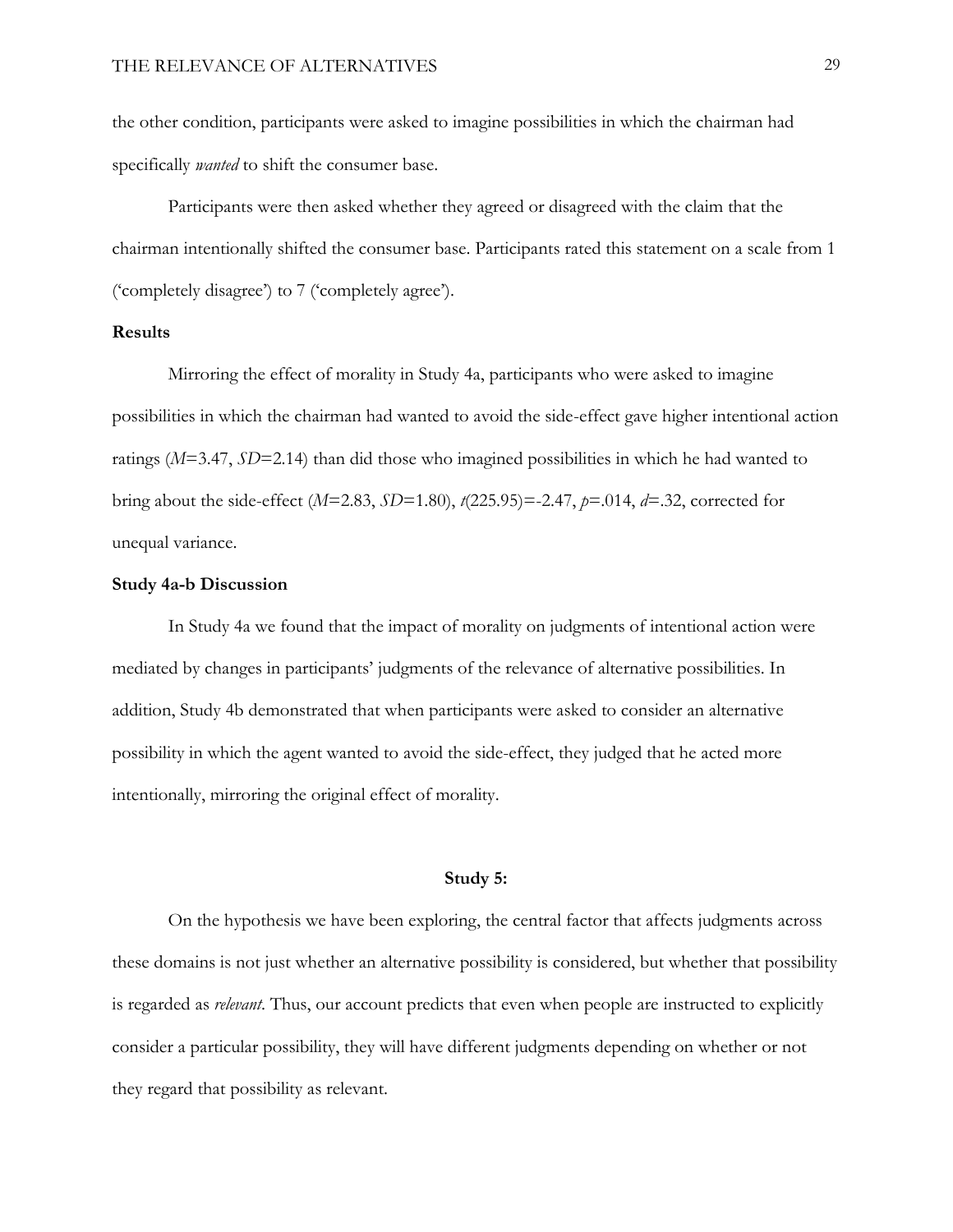As demonstrated in Studies 1a, 2a, 3a, and 4a, participants tend to regard alternative

possibilities that are morally bad as less relevant than those that are morally good. As a consequence, our account predicts that even if all participants are instructed to consider some alternative possibility, it should matter whether that possibility is morally good (and thus more relevant) or morally bad (and thus less relevant). We test this prediction in a final study.

## **Method**

**Participants.** Two hundred and fifty participants (114 women, mean age=34.29, *SD*=10.88)

completed a questionnaire using Amazon's Mechanical Turk.

**Procedure.** All participants read about a busy and distracted student athlete who failed a

professor's chemistry class during a semester when the professor did not devote a great deal of time

to teaching:

Martin was a star football player in college who needed to complete a science class in order to continue to be eligible to play. He decided to enroll in Professor Smith's chemistry class.

During that semester, Professor Smith gave the same lectures he'd been giving for ten years, and held a single review session before the final exam. Martin was sometimes tired in class and was distracted from the material and he was often busy after class and didn't have the time or energy to study on his own.

By the end of the semester, Martin had earned a 48 on the midterm exam, a 65 in participation and a 55 on the final exam. At the end of the semester, Martin learned that he had failed the class. The athletics department was upset because Martin would not be eligible to play next year.

In the Relevant Possibility condition, participants were asked to consider and describe what would have happened if Professor Smith had instead decided to spend more time making his lectures easier to understand and held additional office hours for students who weren't understanding the material. In the Irrelevant Possibility condition, participants were asked to consider and describe what would have happened if Professor Smith had instead decided to alter Martin's grades at the end of the semester so that Martin (but no other student) received an extra 30 points on each of the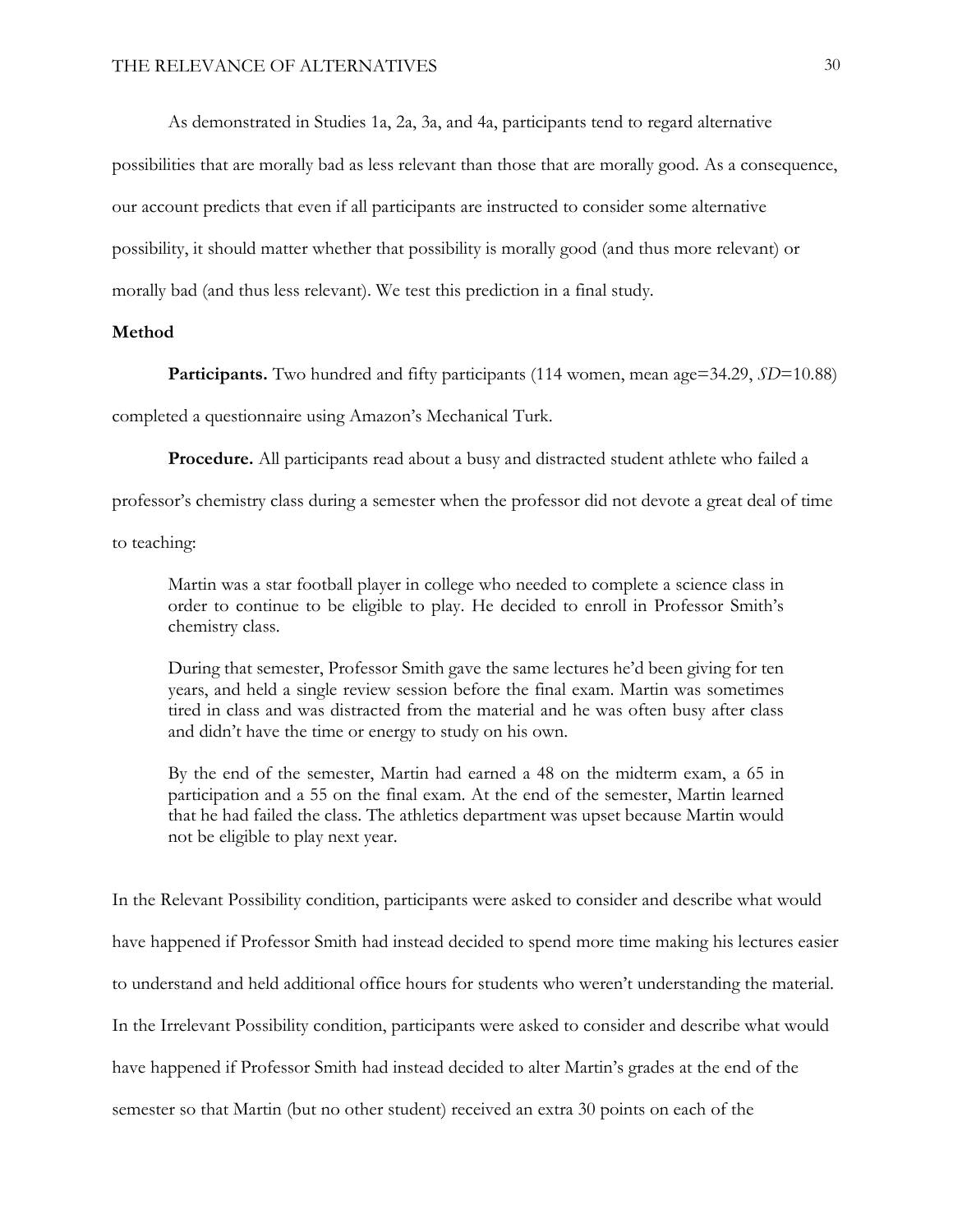assignments.

After writing about what would have happened if these alternative possibilities had occurred, all participants were asked whether they agreed or disagreed with the statement that Martin's failing of the chemistry class was caused in part by Professor Smith. Participants rated this statement on a scale from 1 ('completely disagree') to 7 ('completely agree'). Lastly, demographic information was assessed. All stimuli, data, and analyses for this and all previous studies are available at: https://github.com/phillipsjs/RoA

## **Results**

Participants who considered the morally good (and thus more relevant) alternative possibility were more likely to agree that Martin's failing was caused in part by Professor Smith (*M*=2.36, *SD*=1.39) than participants who considered a morally bad (and thus less relevant) alternative possibility (*M*=1.50, *SD*=0.84), *t*(188.00)=-5.85, *p*<.001, *d*=.76, corrected for unequal variance.

To ensure that this predicted difference did not arise simply because participants believed the relevant alternative action was actually more likely to lead to Martin passing the class, we also coded participants' written descriptions of what would have happened if Professor had acted differently (the full set of participants' responses can be found at

https://github.com/phillipsjs/RoA). A comparison of participants' descriptions of what would have happened in these alternative possibilities revealed that participants directly mentioned that Martin would have passed the class more often when considering the irrelevant possibility (102 out of 132), than when considering the relevant possibility (69 out of 118),  $X^2(1) = 9.33$ ,  $p = 0.002$ ,  $V = 0.193$ . Moreover, even when we look only at responses from participants who explicitly mentioned Martin passing the class, we reconfirm the finding that Professor Smith is held to be more causal when participants considered a relevant alternative action (*M*=2.87, *SD*=1.49) rather than an irrelevant one (*M*=1.47, *SD*=0.85), *t*(98.05)=-7.04, *p*<.001, *d*=1.21, corrected for unequal variance.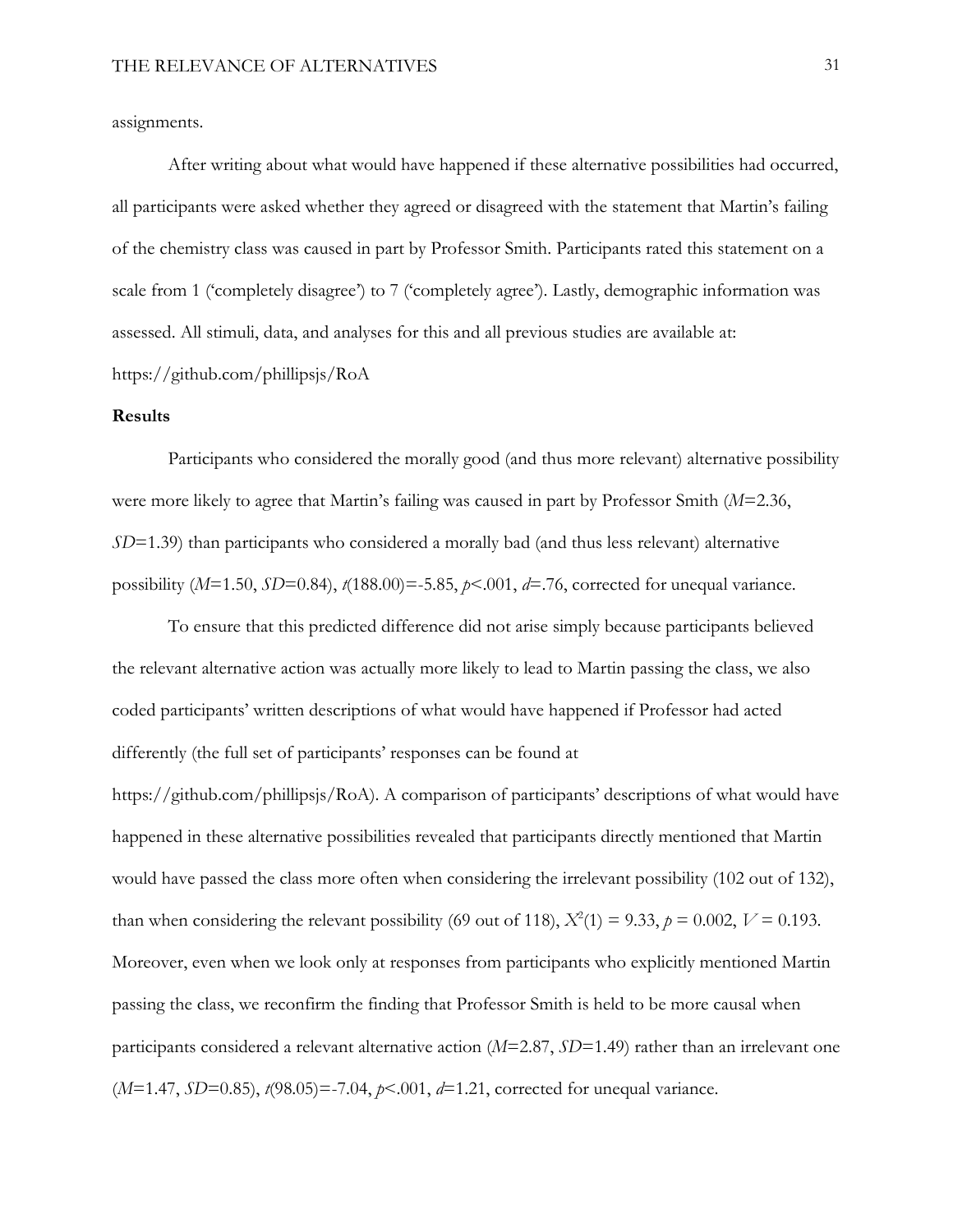### **Discussion**

As confirmed by their written descriptions, participants in both conditions explicitly considered alternative possibilities that would have prevented the outcome from occurring. However, we observed the usual effect on participants' causal judgments when the alternative possibility they considered was a relevant one. Accordingly, the effect we observed between the two conditions appears to be due not merely to whether participants considered some alternative possibility, but instead to whether they regarded that possibility as relevant.

## **General Discussion**

In the past decade, research has begun to uncover the surprising ways that people's moral judgments shape their non-moral cognition across a diverse array of domains (Cushman, Knobe & Sinnott-Armstrong, 2008; Knobe, 2003; Hitchcock & Knobe, 2009; Phillips & Young, 2011). While previous work has sought to account for the individual effect of morality in each domain (Machery, 2008; Menzies, 2010; Nichols & Ulatowski, 2007; Sytsma, Livengood, & Rose, 2012), the present studies sought to offer a general framework that explains the effects observed across all of these domains. Specifically, we propose that morality's influence in these diverse domains arises because morality directly affects whether people hold the alternatives to the agent's action to be *relevant*. Though such alternative possibilities were previously posited to play a role in these domains in theoretical work (Lewis, 1979; Bennett, 1995; Knobe, 2010; Aristotle, 350 BC/2002), the current work is the first empirical demonstration that morality's impact in all of these domains can be explained, at least in part, by changes in the relevance of alternative possibilities.

Using the materials that originally explored the effect of morality in the domains of freedom, causation, doing/allowing, and intentional action, Studies 1a, 2a, 3a, and 4a provided support for the idea that morally bad (vs. morally neutral) actions lead to different judgments about the relevance of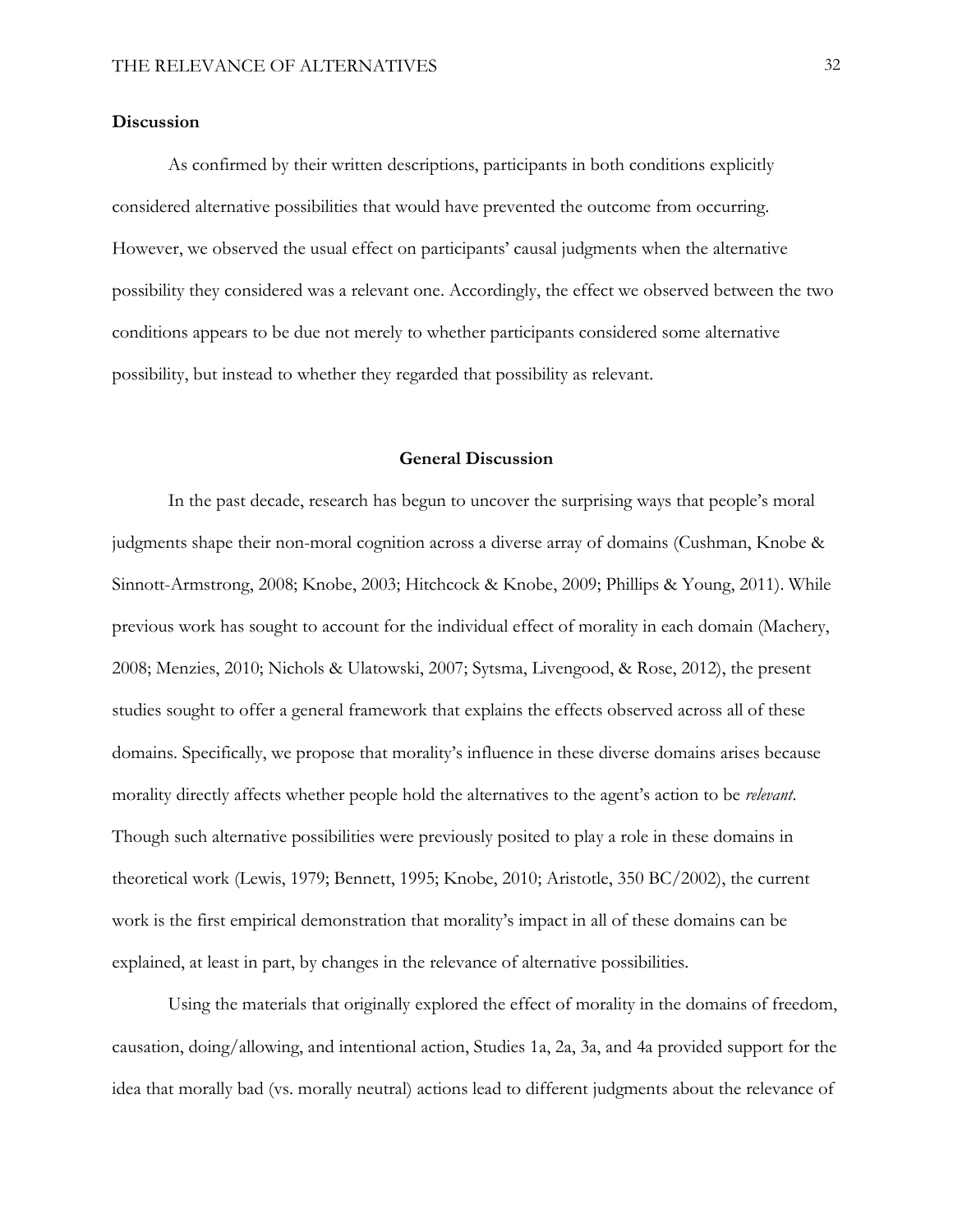alternative possibilities and that these judgments of relevance partially mediated morality's effect on judgments across these domains. Studies 1b, 2b, 3b, and 4b offered more direct support for the relationship between the relevance of alternatives and judgments in each domain. Independent of morality, the relevance of alternative possibilities to the agent's actions showed the same pattern of influence that morality has been shown to have: participants judged that the actor was less forced, more of a cause, more did something rather than allowed it to happen, and acted more intentionally when certain alternatives were perceived as relevant. Finally, Study 5 provided evidence that the effect observed in these judgments is due to the perceived *relevance* of alternative possibilities rather than the mere consideration of them.

### **The role of the relevance of alternative possibilities**

As we noted in the introduction, theoretical research in a number of fields (philosophy, linguistics, computer science, etc.) has converged on the central importance of providing a role for the representation of alternative possibilities. Moreover, recent work in these fields has emphasized the need to sort or rank alternative possibilities in terms of their relevance (Kratzer, 2012; Halpern & Hitchcock, 2014; Bello, in press). Here, we provide the first empirical evidence that this theoretical suggestion can help explain the impact of moral judgments across a number of various non-moral domains.

At the core of our account is a claim about the impact of moral judgments on intuitions about the relevance of alternative possibilities. More specifically, we argued that people show a general tendency to regard alternative possibilities as more relevant to the extent that they involve replacing morally bad things in the actual world with morally good alternatives. This tendency was observed in people's intuitions about each of the separate vignettes (Studies 1-4), and we propose that it explains the effects observed in all four domains.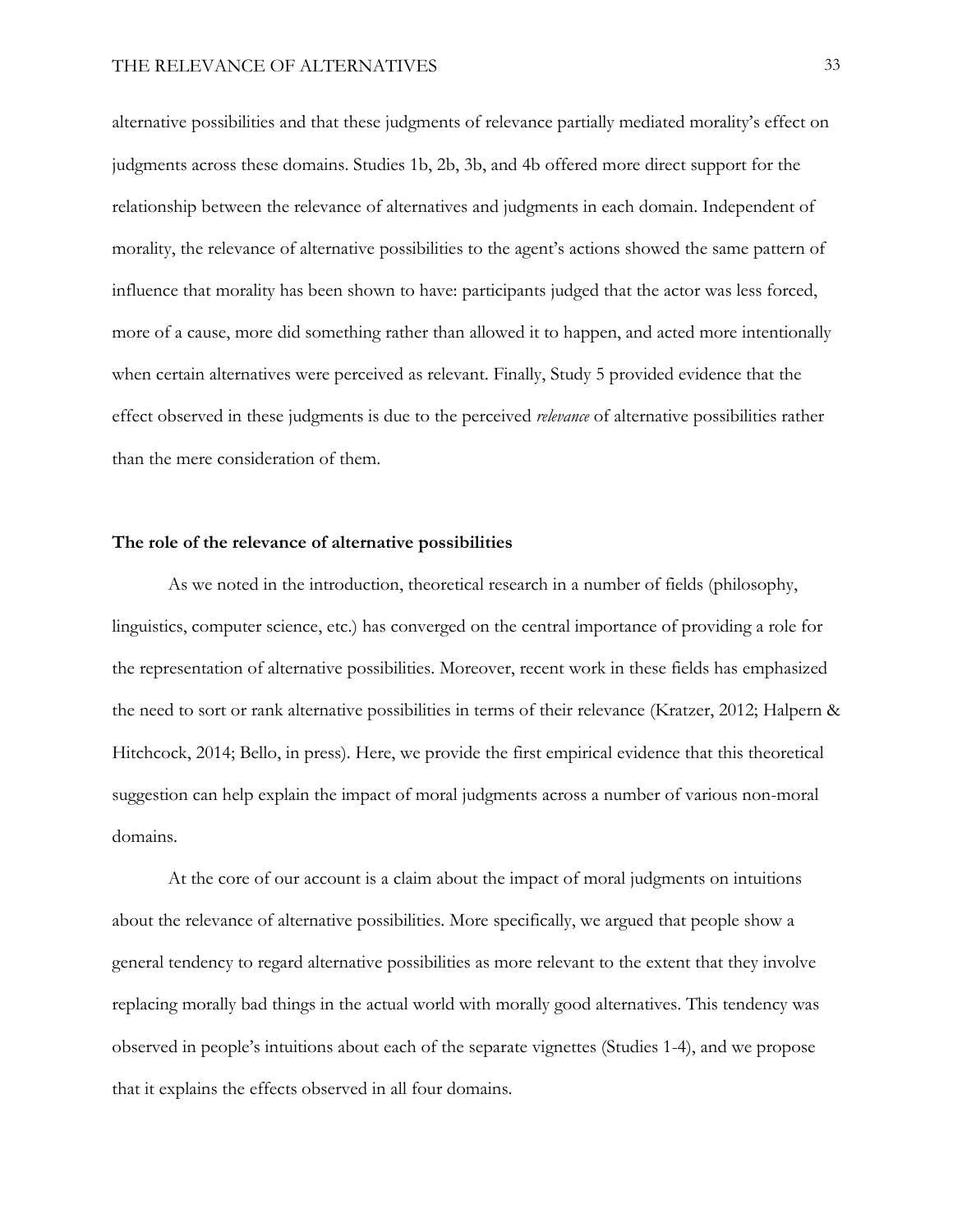If this theory is correct, it may also shed like on the question of *which* moral judgment it is that affects judgments across these domains. Previous research had assumed that it was a moral judgment that was in some way concerned with what the agent actually did, and the controversy has been over precisely what sort of moral judgment it is (Alicke, 2008; Phelan & Sarkissian, 2008; Nadelhoffer, 2004). What the current research suggests is that another relevant moral judgment is one that is about alternative possibilities. This is made most clear in Study 5, where the actual thing the professor did was exactly the same in both conditions, and what changed was only the moral valence of the alternative possibility that participants considered.

Though this general tendency can be found in all four domains, the precise details vary from one domain to the next. In each case, we find the same impact of moral judgment on the relevance of alternative possibilities, but these possibilities play importantly different roles in the different domains. Thus, to understand the role that alternative possibilities will play in a given domain, it is critical to consider existing theories of that specific domain.

In the domain of freedom and force, for example, we turned to existing philosophical accounts according to which an agent only performed an action freely if he or she had the possibility of behaving otherwise (Carr, 1988; Yaffe, 2003). Based on these accounts, we suggested that people's judgments about whether an agent *freely* performs some action depend in part on how they think about alternative possibilities in which the agent does *not* perform this action. The key claim here is that even in cases where it is obviously physically possible for the agent not to perform the action, a question arises as to whether not performing the action should be seen as a real possibility or as something so irrelevant that it should not be regarded as a genuine possibility at all. People's moral judgments impact their intuitions about the relevance of these possibilities and thereby impact their judgments as to whether the agent acted freely.

By contrast, in the domain of intentional action, we turned to existing theories according to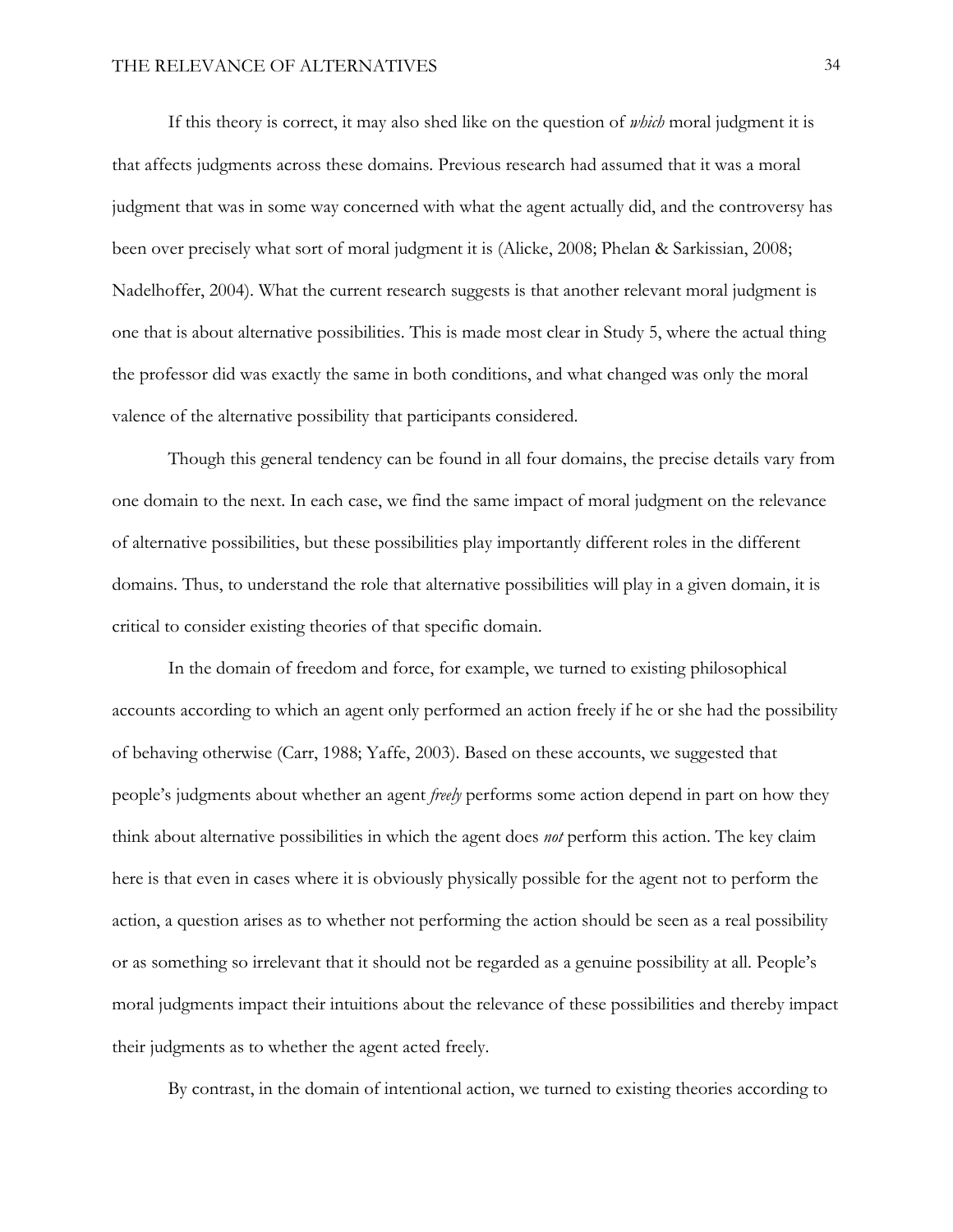which intentional action judgments are based in large part on perceptions of the agent's *attitude*. We were therefore concerned with alternative possibilities concerning other attitudes that agent could have held. The key claim was that the agent's actual attitude is the same in both conditions (complete indifference to the outcome) but that this attitude is construed differently depending on which alternative attitudes we take as a comparison. If we compare the agent's actual attitude to possibilities in which he actively wants to bring about the outcome, the agent appears to be relatively uninterested in trying to bring it about. By contrast, if we compare it to possibilities in which he actively wants to avoid bringing about the outcome, the agent appears to be relatively interested in bringing it about. People's moral judgments impact which of these two kinds of possibilities seems most relevant, and thereby impact their judgments as to whether the agent acted intentionally.

Within the domains of causation and the doing/allowing distinction, there is a bit more controversy, with many theories positing an important role for alternative possibilities but different theories describing this role in quite different terms (Bennett 1993; 1995; Lewis, 1973). For present purposes, the key point is just that a broad spectrum of different theories would converge on the same basic prediction. Specifically, to the extent that people focus on possibilities in which an event does not occur, they should be more inclined to regard that event as a cause and as an instance of doing rather than allowing (for discussion, see Halpern & Hitchcock, 2014; Knobe & Szabó, 2013; Schaffer & Blanchard, in press).

Further research could continue to explore these effects at multiple levels. At one level, we need to examine the very general ways in which moral judgments can impact the representation of alternative possibilities. On another, we need to look separately at each domain and try to work out the precise role that possibilities play within that domain.

#### **Situating the relevance of alternatives**

Previous research has shown that morality can affect when and how people engage in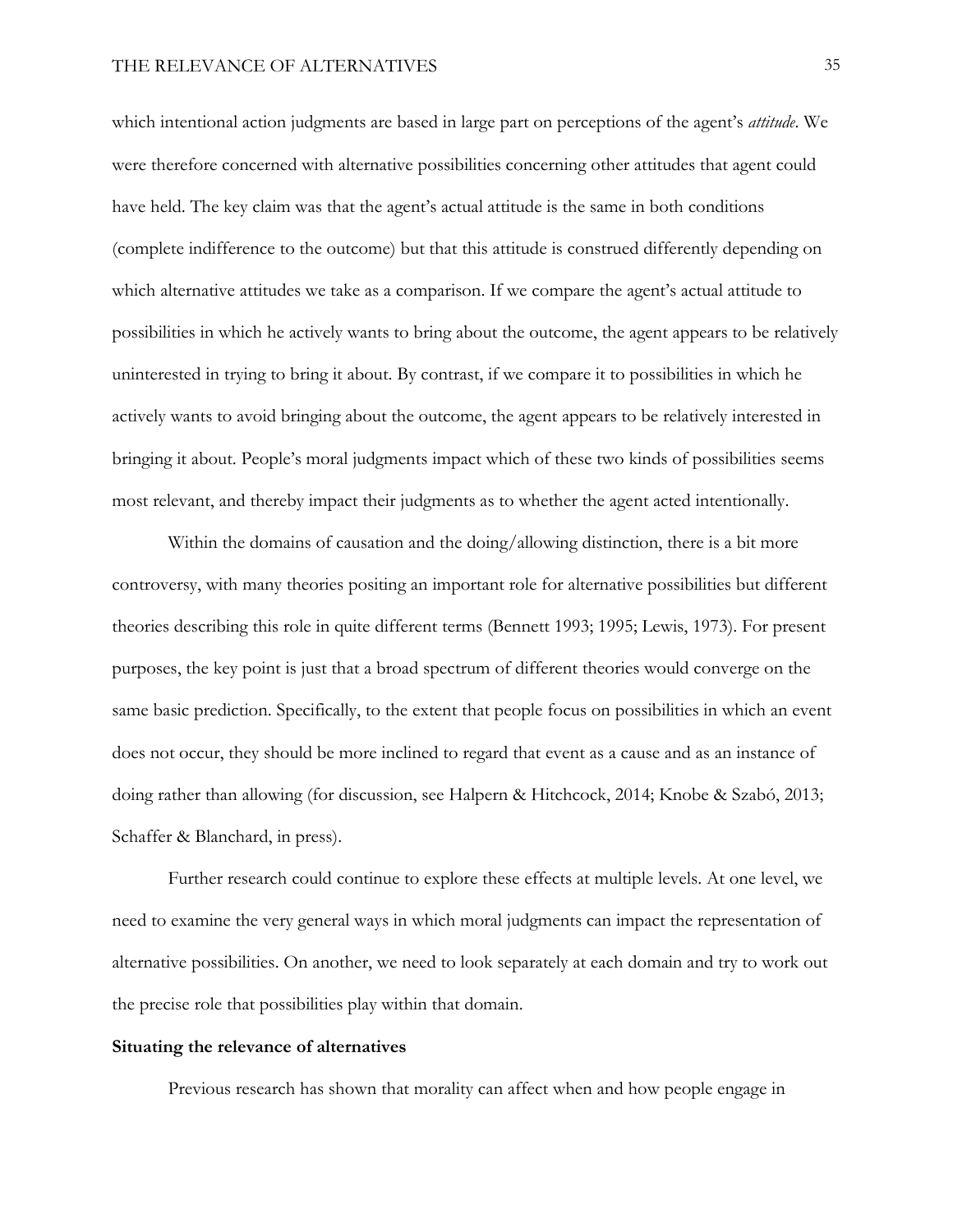explicit counterfactual reasoning. Specifically, this research found that when people are asked what would have prevented negative outcomes from occurring, they tended to consider counterfactual alternatives to morally bad (as opposed to morally good) actions (N'gbala & Branscombe 1995; McCloy & Byrne 2000). The present studies, by contrast, did not consider when participants engaged in counterfactual reasoning or which counterfactuals they consider. Instead, participants were presented with specific alternative possibilities and were then asked to assess the degree to which these possibilities were relevant.

The present results thereby suggest that the impact of moral judgment is not just on which counterfactuals people consider in the first place. Rather, even when people are specifically instructed to consider a counterfactual, their moral judgments can impact their intuitions about whether the counterfactual is relevant or irrelevant. As demonstrated most clearly in Study 5, to the extent that a counterfactual is regarded as sufficiently irrelevant, people tend to feel that it does not truly represent a genuine possibility at all. It is this tendency, we argue, that lies at the root of the effects observed in all four domains.

While the positive account offered here is ambitious in that it attempts to offer a unified explanation of a number of diverse phenomena, it is also quite modest in two important respects. First, while we explained morality's impact on four different domains by demonstrating the role of the relevance of alternatives, we are not making the more general claim that *all* of morality's influence on non-moral judgments can be explained in this way. In fact, we expect that there are many domains in which alternative possibilities are unlikely to play any role at all, and in such cases, the account offered here simply cannot be appealed to in explaining the impact of morality. To take just one example, Ames and Fiske (2013) recently demonstrated that the moral status of an action affects people's assessments of the amount of monetary damage caused by that harm. Specifically, while participants in both conditions were told that the exact same amount of monetary expenses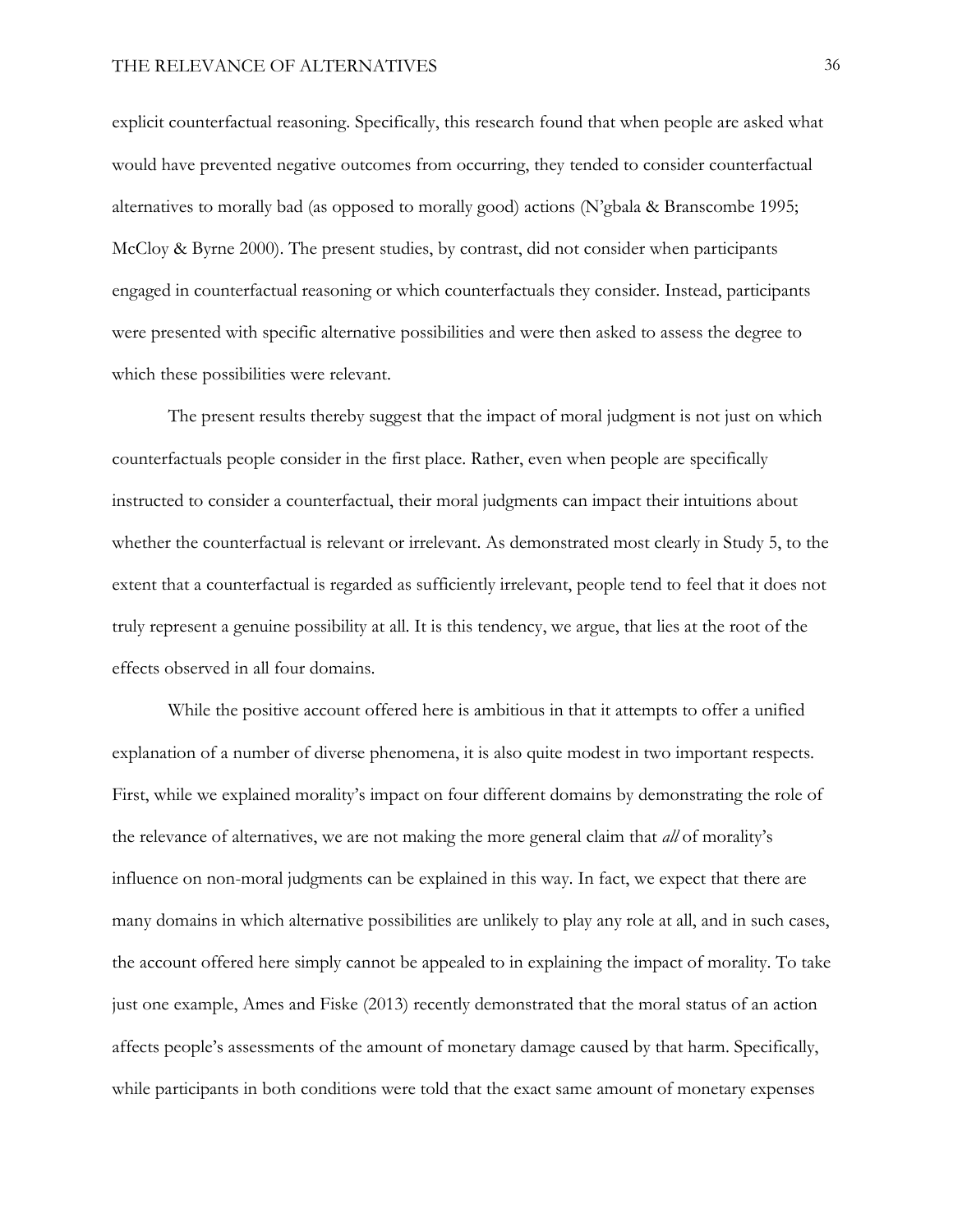## THE RELEVANCE OF ALTERNATIVES 37

were caused by the harm, participants in a condition in which the agent appeared to be more blameworthy later judged the total amount of damage (in dollars) to be greater. At present, we know of no research suggesting that alternative possibilities play a critical role in basic addition, and we find it highly unlikely that the current proposal will be able to be extended to effects of this nature. In addition to this first way that the scope of the current proposal is restricted, we also do not mean to suggest that morality's influence in the four domains we examined (freedom, causation, doing/allowing, and intentional action) is *solely* explained by morality's impact on the relevance of alternatives. After all, we only found that the relevance of alternatives partially mediated the effect of morality in these domains. Accordingly, it is likely that in each of these separate domains, there is some portion of the variance that is best accounted for by factors that are specific to that domain. Thus, we would argue that the current proposal is best understood as complementing previous research that may capture some domain-specific effects (for examples in the domain of intentional action, see, e.g., Sloman, Fernbach & Ewing, 2012; Sripada, 2010; Uttich & Lombrozo, 2010).

It is also likely that there are domain-general factors that affect these judgments. To take one example, research has suggested that individual differences such as gender or personality have an effect here (Feltz, 2007; Cokely & Feltz, 2009). Moreover, several theories have also proposed that morality may have a quite general influence on participants' responses. For example, it has been suggested that people's moral judgments can impact their responses by affecting the conversational pragmatics (Adams & Steadman, 2004a; 2004b; Driver, 2008a; 2008b) or by triggering a motivation to justify the claim that the agent is blameworthy (Alicke, 2000; Ditto, Pizarro, & Tannenbaum, 2009). This previous research has demonstrated a pervasive phenomenon whereby people's understanding of the events that actually occurred is altered in ways that support and justify their desire to blame an agent. It is certainly possible that some portion of morality's influence will be best explained by some of these pervasive phenomena. As Cushman (2014) has argued, it is often the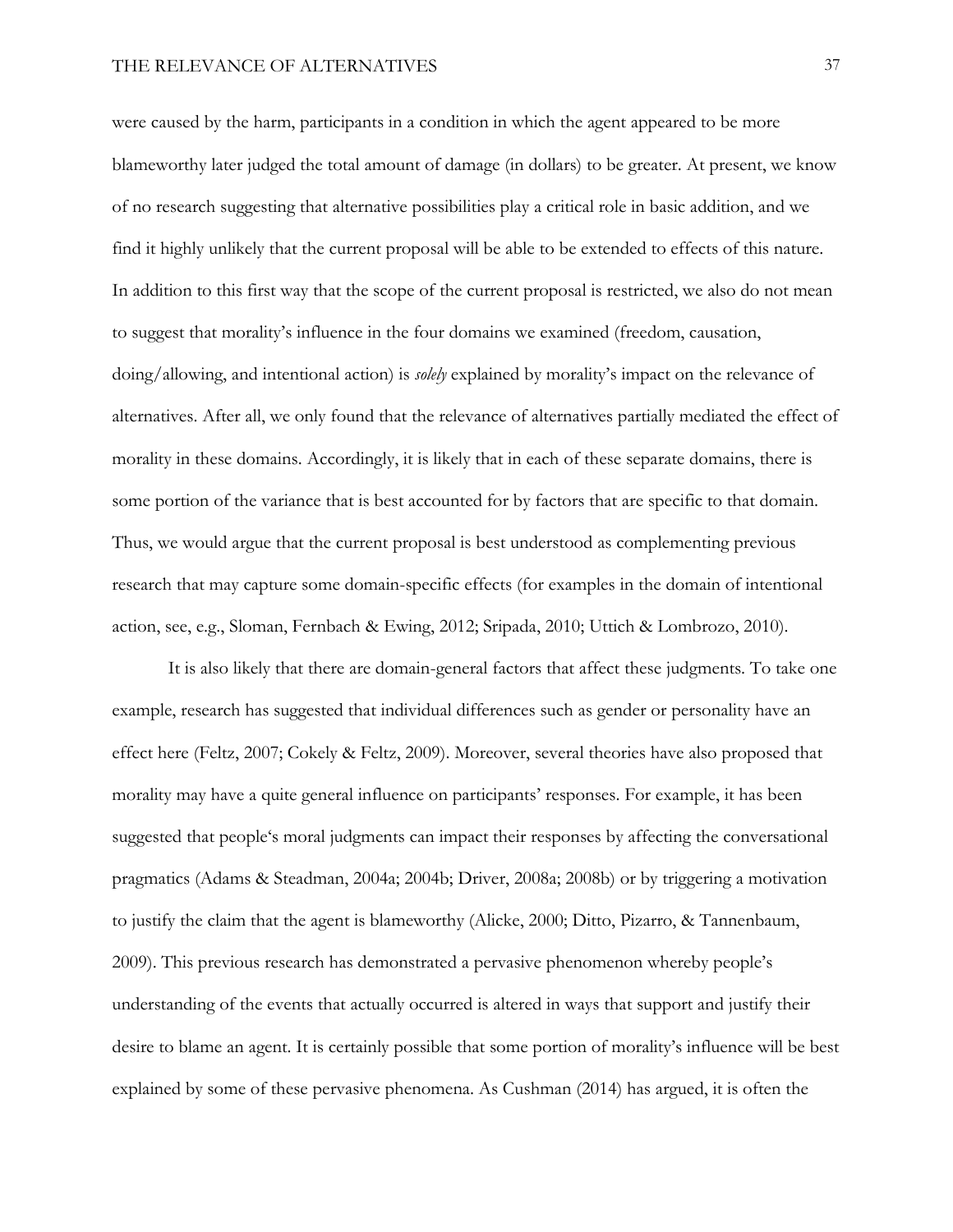case that big effects are best explained by a combination of many separate smaller effects.

#### **Future work and conclusion**

Across five studies, we found support for the idea that morality's influence in the domains of freedom, causation, doing/allowing, and intentional action can be explained, at least in part, by changes in judgments of the perceived relevance of alternative possibilities. Studies 1a, 2a, 3a and 4a demonstrate that these judgments of relevance mediate morality's influence in four domains. Studies 1b, 2b, 3b and 4b more directly test the role of alternative possibilities in these four domains by demonstrating that non-moral changes in the relevance of alternative possibilities have a similar effect in each of these domains.

The current proposal suggests a number of promising avenues for further research. First, future work should explore whether the present account can be extended to other domains in which morality has been shown to have an impact. Existing work has found an impact of morality not only in the four domains explored here but also on judgments of knowledge, happiness and innateness, among others (Beebe & Buckwalter, 2010; Phillips, Misenheimer & Knobe, 2011; Phillips, Nyholm & Liao, in press; Knobe & Samuels, 2013). Future work should examine judgments in these other domains, perhaps using the same methods employed here.

Second, the present account suggests that judgments in the four domains explored here are influenced by morality because alternative possibilities play a central role in each of these domains. Thus, our account predicts that morality should also have an influence in any additional domains in which alternative possibilities play a central role. Future research could look to other domains in which possibilities play a role and ask whether an impact of morality can be found there as well.

Third, Studies 1b, 2b, 3b and 4b showed that the relevance of alternative possibilities plays a role in these judgments even when the moral valence of an action is held constant. This suggests that *other* factors that influence judgments of the relevance of alternatives should also have an effect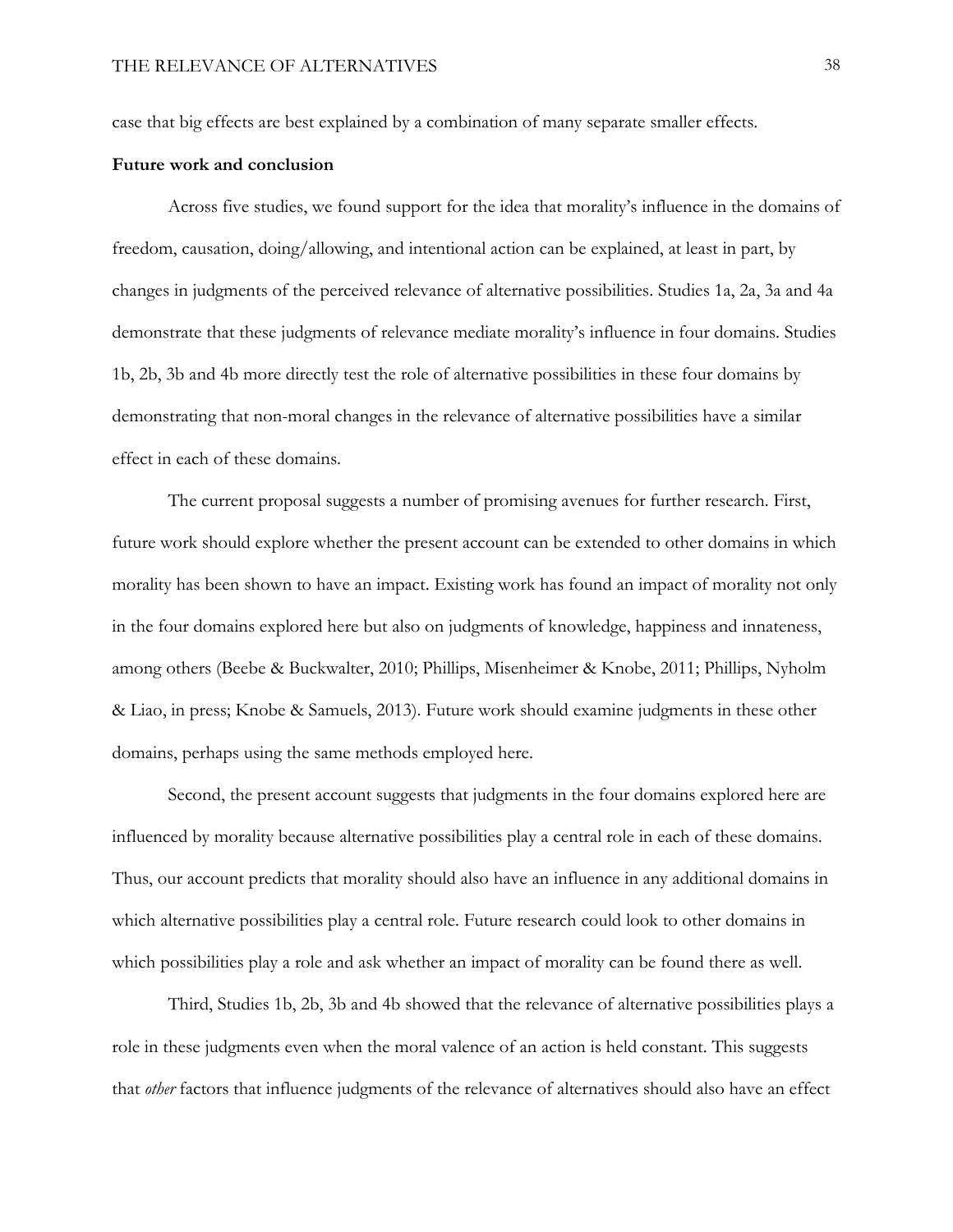in each of these domains. For example, existing theoretical work suggests that the relevance of alternative possibilities should not only be affected by moral judgments but also by judgments about frequencies (Halpern & Hitchcock, 2014; Kahneman & Tversky, 1982; Kratzer, 2012; Schaffer & Blanchard, in press). The present account therefore predicts that facts about frequencies should impact judgments in all four domains, and should do so in a way that parallels the present findings regarding the impact of morality.

In short, the present work offers a unifying framework focused on the relevance of alternative possibilities that can help explain morality's often puzzling influence on non-moral judgments, and opens up a number of exciting avenues for future research.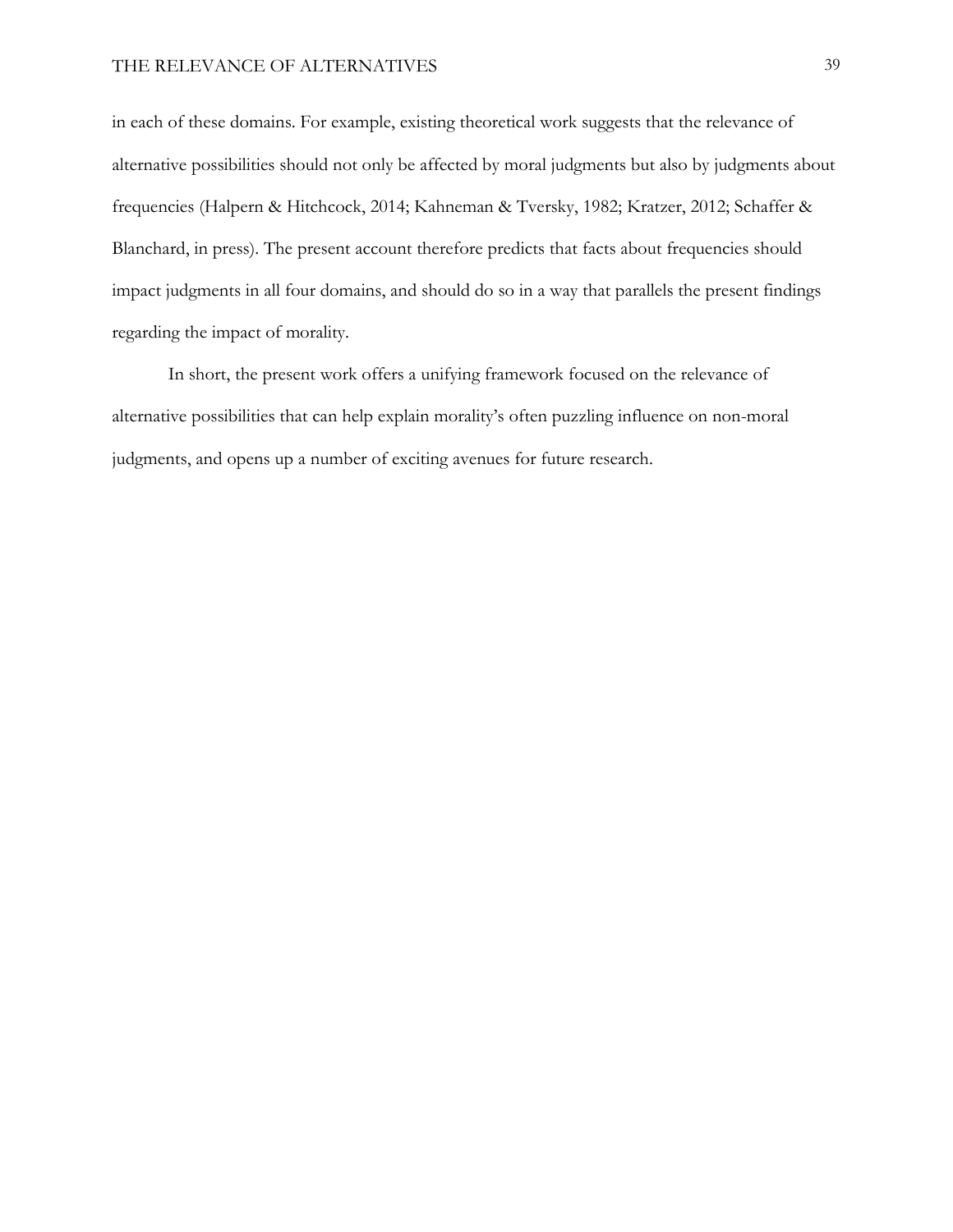## **References**

- Adams, F., & Steadman, A. (2004a). Intentional action in ordinary language: Core concept or pragmatic understanding? *Analysis*, 64*,* 173-181.
- Adams, F., & Steadman, A. (2004b). Intentional actions and moral considerations: Still pragmatic. *Analysis, 64,* 268-276.

Alicke, M. D. (2008). Blaming badly. *Journal of Cognition and Culture*, 8(1), 179-186.

- Alicke, M.D. (2000). Culpable control and the psychology of blame. *Psychological Bulletin*, 126(4), 556- 574.
- Ames, D.L., & Fiske, S.T. (2013). Intentional harms are worse, even when they're not. *Psychological Science, 24(9),* 1755-1762.
- Aquinas, T. (1273/1920). *The Summa Theologica of St. Thomas Aquinas*, Second and Revised Edition. Translated by Fathers of the English Dominican Province.

Aristotle (350 BC/ 2002). *Nicomachean Ethics*. (Rowe & Broadie, Trans.). Oxford University Press.

- Barry, C., Lindauer, M. & Øverland, G. (in press) Doing, Allowing, and Enabling Harm: An Empirical Investigation. In J. Knobe, T. Lombrozo & S. Nichols (Eds.), *Oxford Studies in Experimental Philosophy*. Oxford: Oxford University Press.
- Beebe, J. R., & Buckwalter, W. (2010). The epistemic side-effect effect. *Mind & Language*, 25(4), 474-498.
- Bello, P. (in press). Machine ethics and modal psychology. *Synthese Library*.
- Bennett, J. (1993). Negation and abstention: Two theories of allowing. *Ethics*, 104: 75–96.
- Bennett, J. (1995). *The act itself*. Oxford: Clarendon Press.
- Bennett, J. (2003). *A philosophical guide to conditionals*. Oxford: Oxford University Press.
- Berlin, I. (1969/2002). Two Concepts of Liberty. In I. Berlin, *Four Essays on Liberty*, London: Oxford University Press.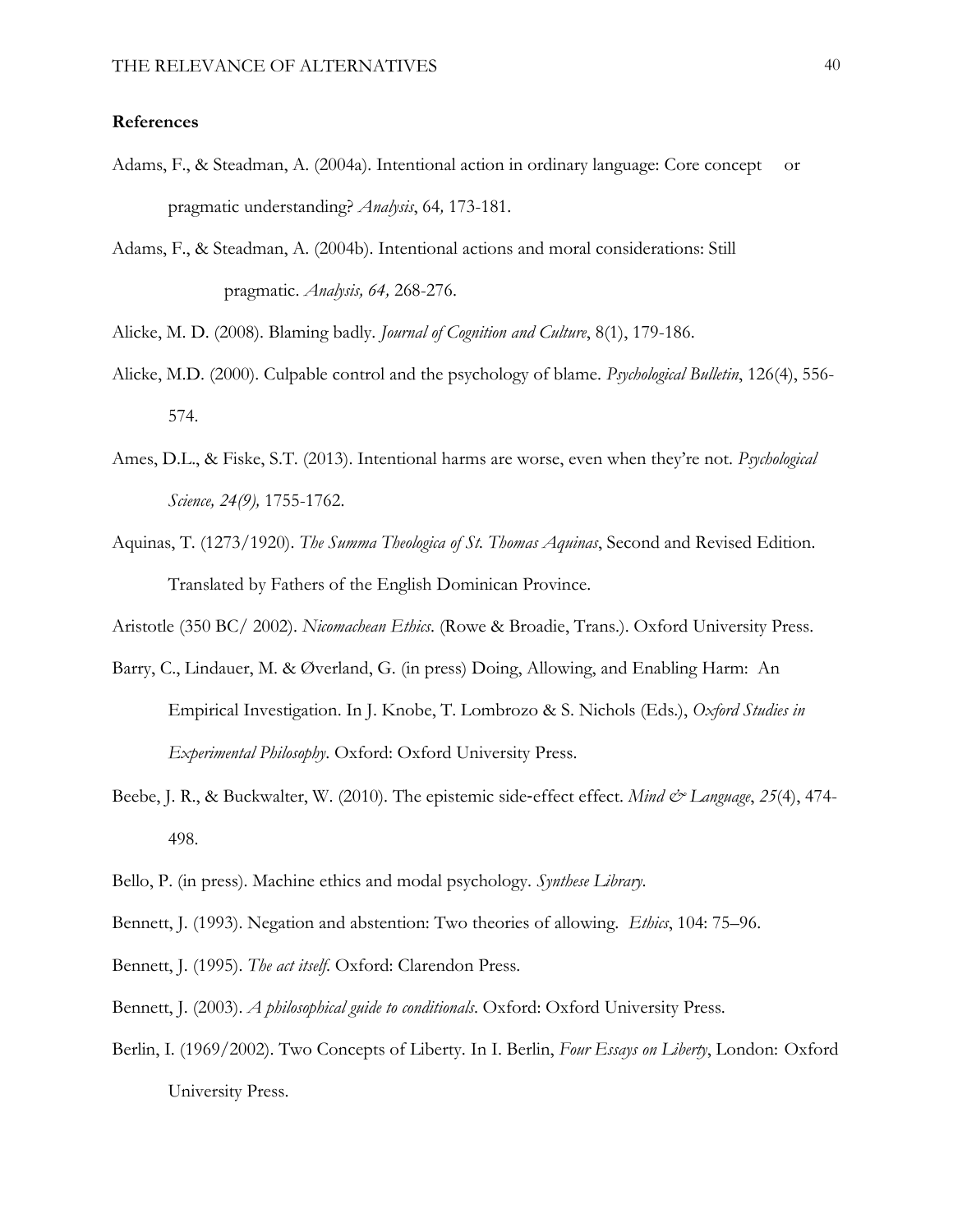Byrne, R. M. (2005). *The rational imagination: How people create alternatives to reality*. MIT Press.

Carr, C. L. (1988). Coercion and freedom. *American Philosophical Quarterly*, 25, 59-67.

- Cokely, E. T., & Feltz, A. (2009). Individual differences, judgment biases, and theory-of-mind: Deconstructing the intentional action side effect asymmetry. *Journal of Research in Personality*, 43(1), 18–24.
- Copley, B. & Wolff, P. (2014). Theories of causation can and should inform linguistic theory. In. B. Copley, F. Martin, & N. Duffield (Eds.), *Forces in grammatical structures: Causation between linguistics and philosophy*. Oxford University Press.
- Cova, F. (2014). Frankfurt-style cases User Manual: Why Frankfurt-style enabling cases do not necessitate tech support. *Ethical Theory and Moral Practice*, 17(3), 505-521.
- Cova, F., & Egré, P. (in press). Moral asymmetries and the semantics of "many." *Semantics and Pragmatics*.
- Cova, F. & Kitano, Y. (2014). Experimental philosophy and the compatibility of free will and determinism: a survey. *Annals of the Japan Association for Philosophy of Science*, 22, 17-37.
- Cushman, F., Knobe, J., & Sinnott-Armstrong, W. (2008). Moral appraisals affect doing/allowing judgments. *Cognition, 108*, 281-289.
- Cushman, F. (2014). What scientific idea is ready for retirement? Big Effects Have Big Explanations. Retrieved from http://edge.org/response-detail/25508.
- Ditto, P.H., Pizarro, D.A., & Tannenbaum, D. (2009). Motivated moral reasoning. In D.M. Bartels, C.W. Bauman, L.J. Skitka, & D.L. Medin (Eds.), *Moral judgment and decision making* (pp. 307- 338). San Diego, CA: Academic Press.
- Donagan, Alan, 1977, *The Theory of Morality*, Chicago: The University of Chicago Press.
- Driver, J. (2008a). Attributions of causation and moral responsibility. In W. Sinnott-Amstrong (Ed.) *Moral psychology (Vol. 2):, The cognitive science of morality: Intuition and diversity* (pp. 423-439).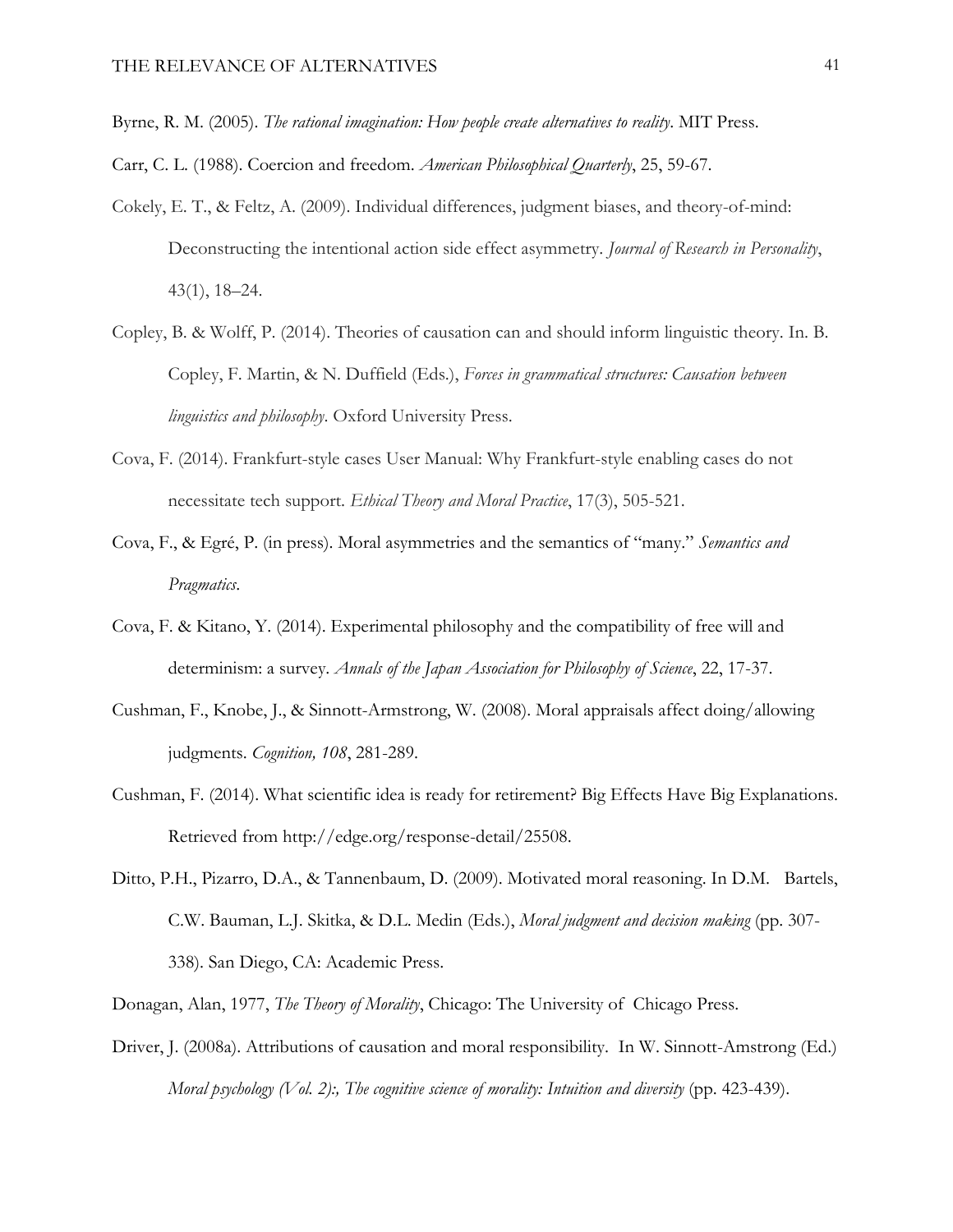Cambridge, MA: MIT Press.

- Driver, J. (2008b). Kinds of norms and legal causation: Reply to Knobe and Fraser and Deigh, in W. Sinnott-Amstrong (Ed.) *Moral psychology (Vol. 2):, The cognitive science of morality: Intuition and diversity* (pp. 459-461). Cambridge, MA: MIT Press.
- Epstude, K., & Roese, N. J. (2008). Mental simulation and causal attribution: When simulating an event does not affect fault assignment. *Personality and Social Psychology Review*, 12(2), 168–92.
- Feltz, A. (2007). An anomaly in intentional action ascription : More evidence of folk diversity*. Proceedings of the 29th Annual Cognitive Science Society*, 1748.
- Gerstenberg, T., Goodman, N. D., Lagnado, D. A., & Tenenbaum, J. B. (2015). How, whether, why : Causal judgments as counterfactual contrasts. *Proceedings of the 37th Annual Conference of the Cognitive Science Society*.
- Halpern, J., & Hitchcock, C. (2014). Graded Causation and Defaults. *British Journal for the Philosophy of Science*.
- Hitchcock, C. & Knobe, J. (2009). Cause and norm. *Journal of Philosophy, 11,* 587-612.
- Hindriks, F. (2014). Normativity in Action: How to Explain the Knobe Effect and its Relatives. *Mind & Language*, *29*(1), 51-72.
- Kagan, Shelly, 1989, *The Limits of Morality*, Oxford: Oxford University Press.
- Kahneman, D., & Miller, D. (1986). Norm theory: Comparing reality to its alternatives. *Psychological Review, 93*, 136-153.
- Kahneman, D., & Tversky, A. (1982). The simulation heuristic. In D. Kahneman, P. Slovic, & A. Tversky (Eds.), *Judgment under uncertainty: Heuristics and biases*, 201–208. New York: Cambridge University Press.
- Knobe, J. (2010). Person as scientist, person as moralist. *Behavioral and Brain Sciences, 33,* 315-329.
- Knobe, J. (2003). Intentional action and side effects in ordinary language. *Analysis, 63,* 190-193.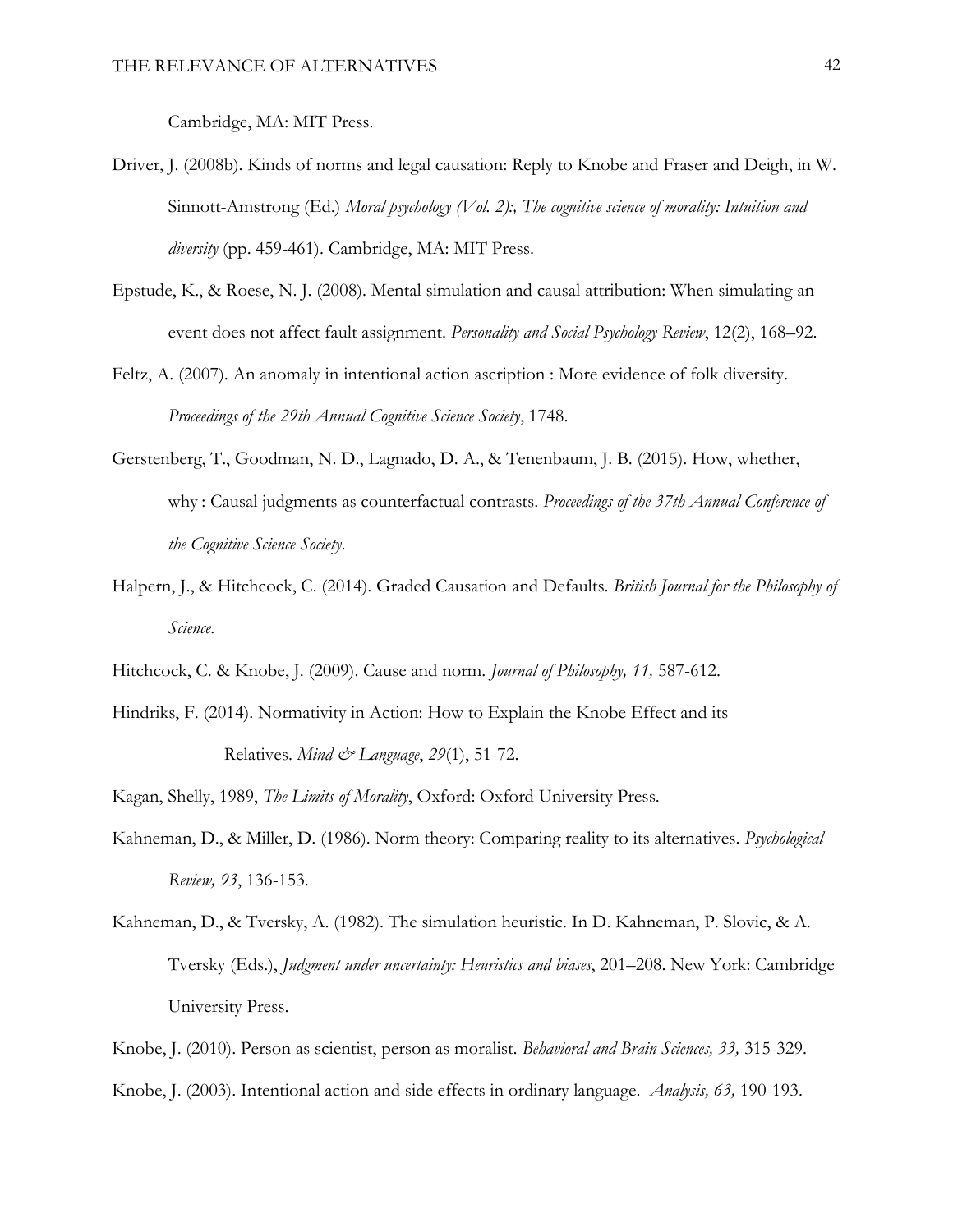- Knobe, J., & Fraser, B. (2008). Causal judgment and moral judgment: Two experiments. In W. Sinnott-Armstrong (Ed.), *Moral Psychology.* Cambridge, MA: MIT Press.
- Knobe, J., & Samuels, R. (2013). Thinking like a scientist: Innateness as a case study. *Cognition*, *126*(1), 72-86.
- Knobe, J., & Szabó, Z. G. (2013). Modals with a test of the deontic. *Semantics & Pragmatics*, *6*.

Kratzer, A. (2012). *Modals and conditionals.* Oxford: Oxford University Press.

- Lagnado, D. a, Gerstenberg, T., & Zultan, R. (2013). Causal responsibility and counterfactuals. *Cognitive Science*, 37(6), 1036-1073.
- Lewis, D. (1973). Causation. *The Journal of Philosophy*, 70(17), 556-567.
- Lombrozo, T. (2010). Causal-Explanatory Pluralism: How Intentions, Functions, and Mechanisms Influence Causal Ascriptions. *Cognitive Psychology*, 61(4), 303–32.
- Machery, E. (2008). The folk concept of intentional action: Philosophical and experimental issues. *Mind & Language, 23,* 165-189.
- Mandel, D. R. (2003). Judgment dissociation theory: An analysis of differences in causal, counterfactual and covariational reasoning. *Journal of Experimental Psychology: General*, *132*(3), 419.
- McCloy, R., & Byrne, R. (2000). Counterfactual thinking about controllable events. *Memory and Cognition, 28,* 1071-1078.
- Menzies, P. (2010). Norms, causes, and alternative possibilities. *Behavioral and Brain Sciences,* 33, 346- 347.
- Miller, J. & Feltz, A. (2011). Frankfurt and the folk: An empirical investigation. *Consciousness and Cognition*, 20, 401-414.
- N'gbala, A., & Branscombe, N.R. (1995). Mental simulation and causal attribution: When simulating an event does not affect fault assignment. *Journal of Experimental Social Psychology, 31,*139-162.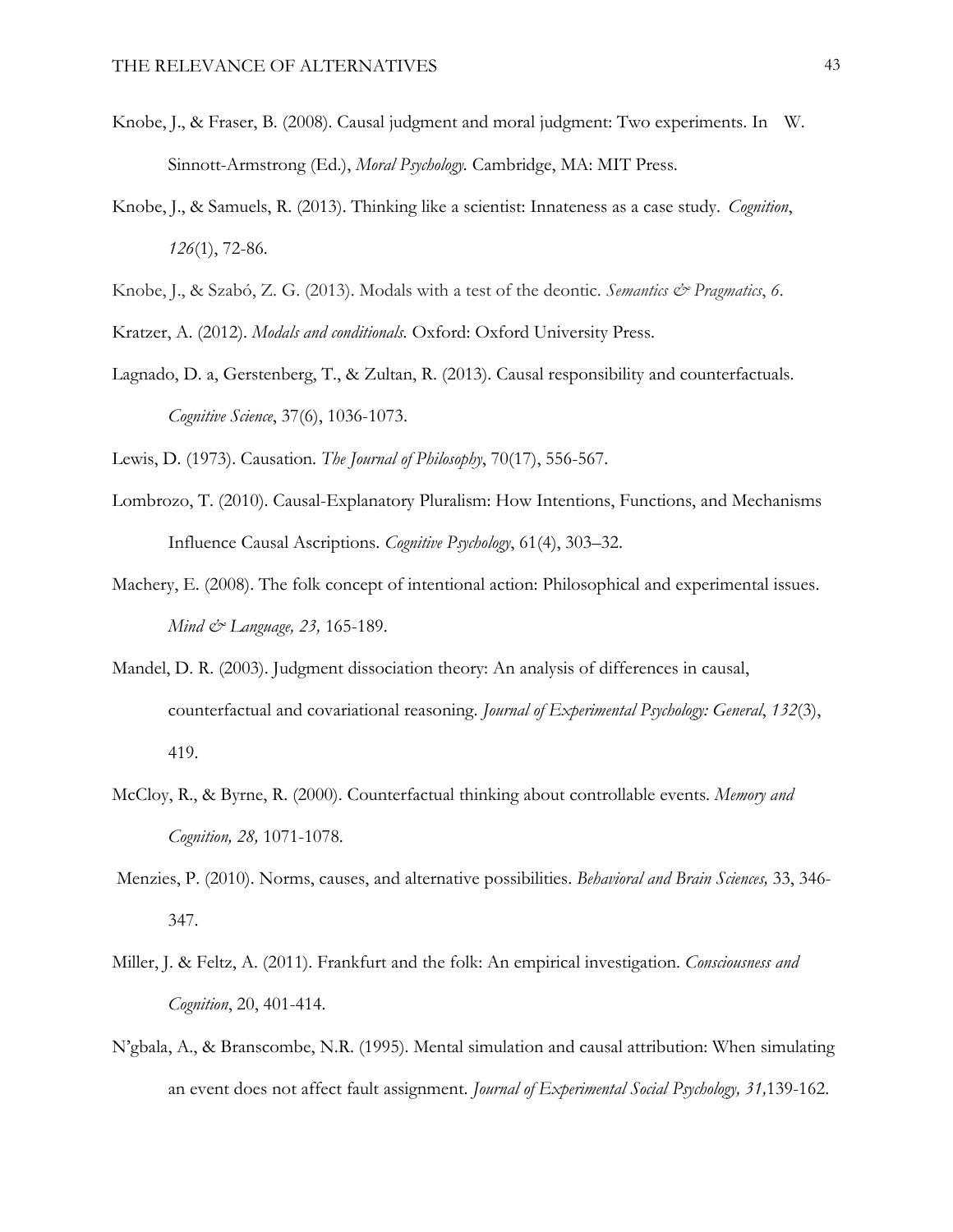- Nadelhoffer, T. (2004). Blame, badness, and intentional Action: A Reply to Knobe and Mendlow. *Journal of Theoretical and Philosophical Psychology*, 24(2), 259-269.
- Nduibuisi, B. & Byrne, R.M.J. (2013). Intentionality and choice. In M. Knauff, M., Pauen, N., Sebanz, & Wachsmuth, I. (Eds.) *Proceedings of the 35th Annual Conference of the Cognitive Science Society,* 1970-1975. Austin TX: Cognitive Science Society.
- Nichols, S., & Ulatowski, J. (2007). Intuitions and individual differences: The Knobe effect revisited. *Mind & Language, 22(4),* 346-365.

Pearl, J. (2000). *Causality: models, reasoning and inference* (Vol. 29). Cambridge: MIT press.

- Phelan, M. T., & Sarkissian, H. (2008). The folk strike back; or, why you didn't do it intentionally, though it was bad and you knew it. *Philosophical Studies*, *138*, 291-298.
- Phillips, J., & Knobe, J. (2009). Moral judgments and intuitions about freedom. *Psychological Inquiry*, 20, 30-36.
- Phillips, J., Misenheimer, L., & Knobe, J. (2011). The ordinary concept of happiness (and others like it). *Emotion Review, 3*(3), 320-322.
- Phillips, J., Nyholm, S. & Liao, S. (in press). The good in happiness. In J. Knobe, T. Lombrozo & S. Nichols (Eds.), *Oxford Studies in Experimental Philosophy*. Oxford: Oxford University Press.

Portner, P. (2009). *Modality*. Oxford: Oxford University Press.

- Preacher, K. J., & Hayes, A. F. (2008). Asymptotic and resampling strategies for assessing and comparing indirect effects in multiple mediator models. *Behavior Research Methods*, *40*, 879– 891.
- Roese, N. (1997). Counterfactual thinking. *Psychological Bulletin, 121*, 133-148.
- Schaffer, J., & Blanchard, T. (in press). Cause without default. In H. Beebee, C. Hitchcock, & H. Price (Eds.), *Making a Difference*. Oxford: Oxford University Press.

Simmons, J. P., Nelson, L. D., & Simonsohn, U. (2011). False-positive psychology undisclosed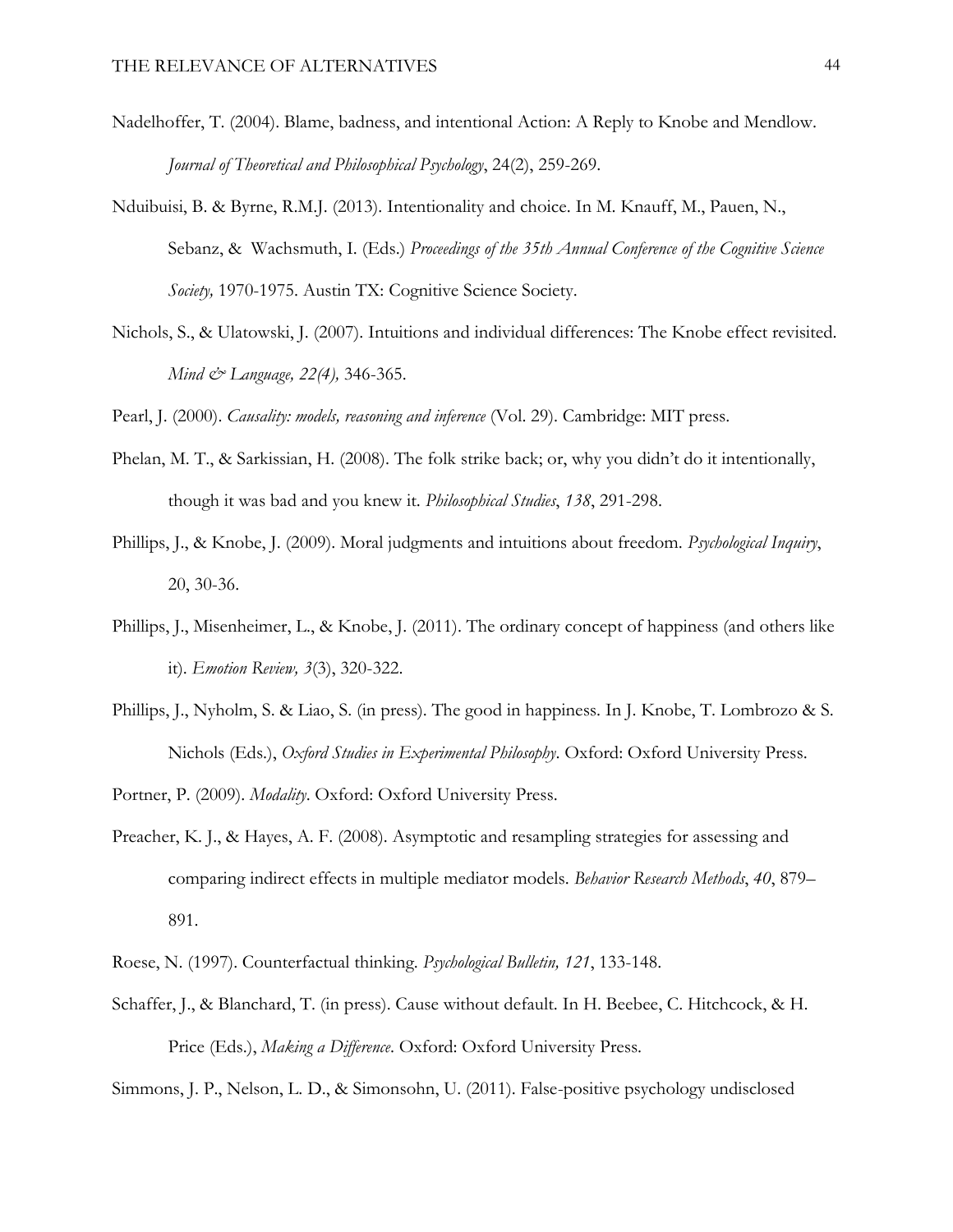flexibility in data collection and analysis allows presenting anything as significant. *Psychological Science*, *22*(11), 1359-1366.

- Sloman, S. a., Fernbach, P. M., & Ewing, S. (2012). A Causal Model of Intentionality Judgment. *Mind & Language*, 27(2), 154–180.
- Spencer, S.J., Zanna, M.P., & Fong, G.T. (2005). Establishing a causal chain: Why experiments are often more effective in examining psychological process than meditational analyses. *Journal of Personality and Social Psychology, 89,* 845-851.
- Sripada, C. S. (2010). The Deep Self Model and asymmetries in folk judgments about intentional action. *Philosophical Studies*, 151(2), 159–176.
- Strickland, B., & Suben, A. (2012). Experimenter philosophy: The problem of experimenter bias in experimental philosophy. *Review of Philosophy and Psychology*, *3*(3), 457-467.
- Sytsma, J., Livengood, J., & Rose, D. (2012). Two types of typicality: Rethinking the role of statistical typicality in ordinary causal attributions. *Studies in History and Philosophy of Science Part C: Studies in History and Philosophy of Biological and Biomedical Sciences, 43(3),* 814-820.
- Uttich, K., & Lombrozo, T. (2010). Norms inform mental state ascriptions: A rational explanation for the side-effect effect. *Cognition, 116(1),* 87-100.
- Walsh, C. R., & Sloman, S. a. (2011). The Meaning of Cause and Prevent: The Role of Causal Mechanism. *Mind and Language*, 26(1), 21–52.
- Wells, G. L., & Gavanski, I. (1989). Mental simulation of causality. *Journal of Personality and Social Psychology*, 56(2), 161-169.
- Woolfolk, R., Doris, J. & Darley, J. (2006). Identification, situational constraint, and social cognition: Studies in the attribution of moral responsibility. *Cognition*, 100, 283-301.
- Woodward, J. (2004). *Making things happen: A theory of causal explanation*. Oxford: Oxford University Press.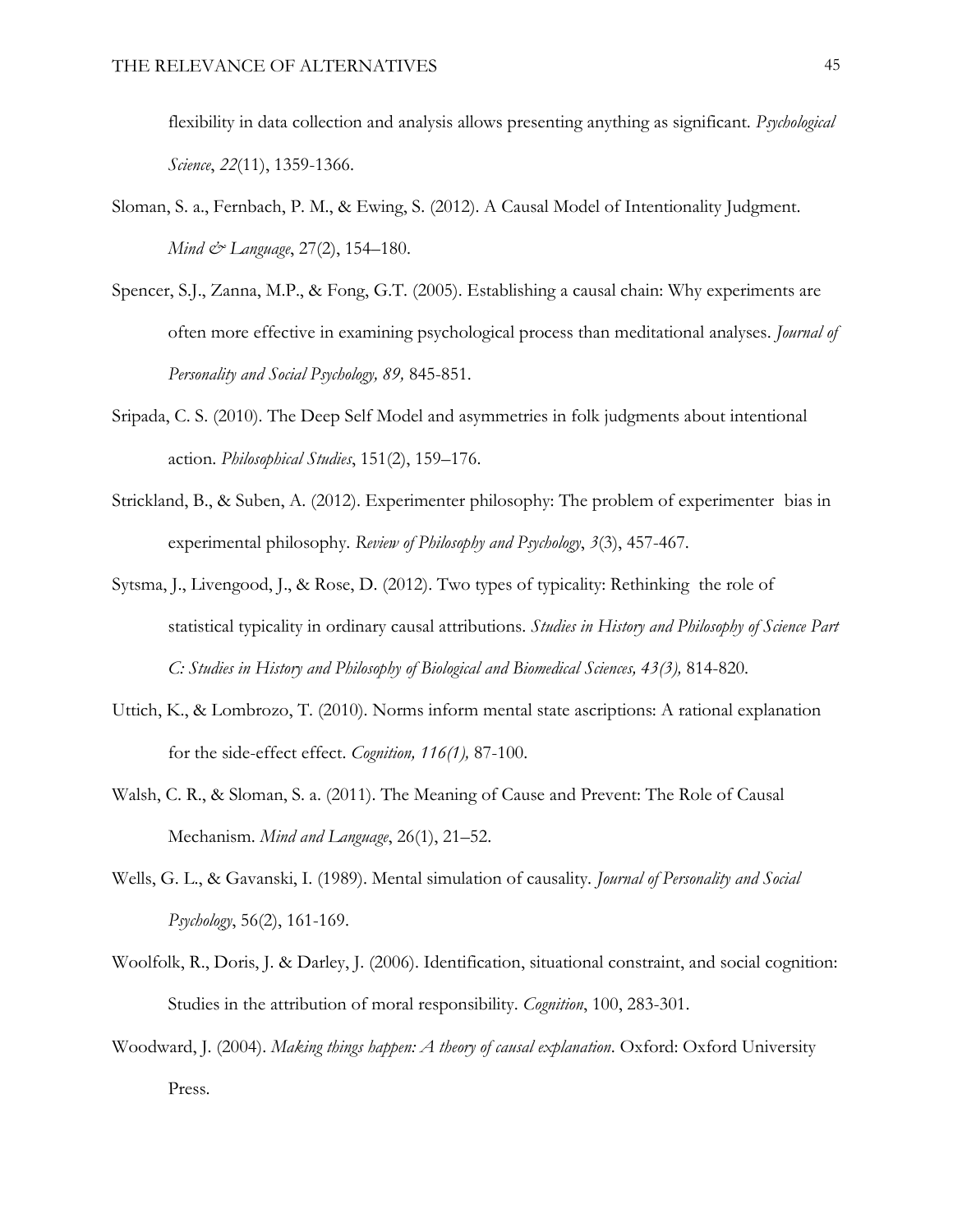$\overline{a}$ 

Yaffe, G. (2003). Indoctrination, coercion and freedom of will. *Philosophy and Phenomenological Research*, *67*(2), 335-356.

Young, L., & Phillips, J. (2011). The paradox of moral focus. *Cognition,* 119, 166-178.

<sup>&</sup>lt;sup>1</sup> A direct replication of this study using a within-subjects design yielded in a similar pattern of responses. Replicating previous results, participants rated Professor Smith as more of a cause (*M*=5.17, *SD*=1.63) than the administrative assistant (*M*=2.49, *SD*=1.62), *t*(399)=20.31, *p*<.001, *d*=1.65. Additionally, participants regarded the possibility in which the Professor did not take a pen